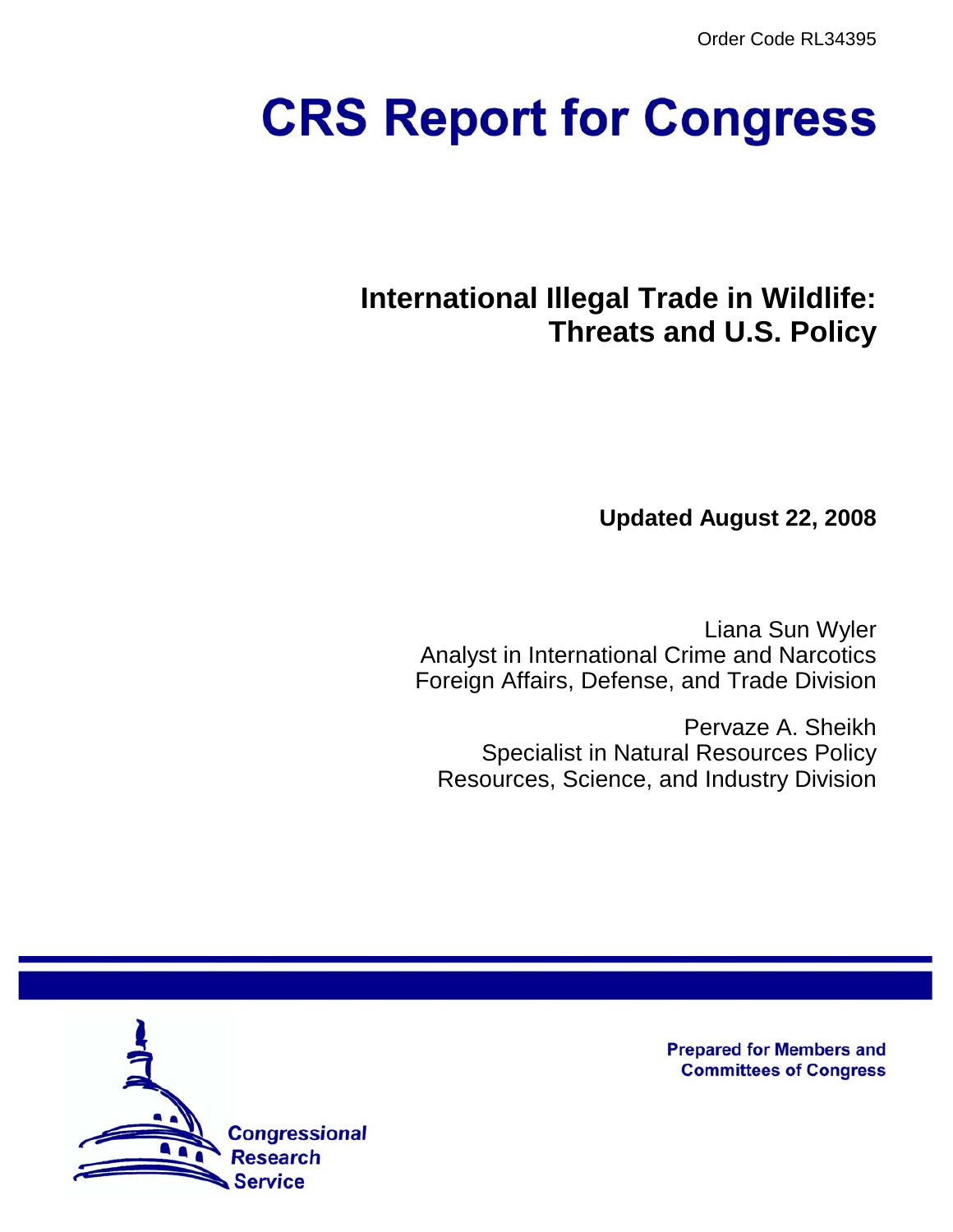| <b>Report Documentation Page</b>                                                                                                                                                                                                                                                                                                                                                                                                                                                                                                                                                                                                                                                                                                                                                                                                                                   |                                                                         |                                                                                   |  | Form Approved<br>OMB No. 0704-0188                 |                           |  |
|--------------------------------------------------------------------------------------------------------------------------------------------------------------------------------------------------------------------------------------------------------------------------------------------------------------------------------------------------------------------------------------------------------------------------------------------------------------------------------------------------------------------------------------------------------------------------------------------------------------------------------------------------------------------------------------------------------------------------------------------------------------------------------------------------------------------------------------------------------------------|-------------------------------------------------------------------------|-----------------------------------------------------------------------------------|--|----------------------------------------------------|---------------------------|--|
| Public reporting burden for the collection of information is estimated to average 1 hour per response, including the time for reviewing instructions, searching existing data sources, gathering and<br>maintaining the data needed, and completing and reviewing the collection of information. Send comments regarding this burden estimate or any other aspect of this collection of information,<br>including suggestions for reducing this burden, to Washington Headquarters Services, Directorate for Information Operations and Reports, 1215 Jefferson Davis Highway, Suite 1204, Arlington<br>VA 22202-4302. Respondents should be aware that notwithstanding any other provision of law, no person shall be subject to a penalty for failing to comply with a collection of information if it<br>does not display a currently valid OMB control number. |                                                                         |                                                                                   |  |                                                    |                           |  |
| 1. REPORT DATE<br><b>22 AUG 2008</b>                                                                                                                                                                                                                                                                                                                                                                                                                                                                                                                                                                                                                                                                                                                                                                                                                               |                                                                         | <b>3. DATES COVERED</b><br>00-00-2008 to 00-00-2008                               |  |                                                    |                           |  |
| 4. TITLE AND SUBTITLE                                                                                                                                                                                                                                                                                                                                                                                                                                                                                                                                                                                                                                                                                                                                                                                                                                              |                                                                         |                                                                                   |  | 5a. CONTRACT NUMBER                                |                           |  |
|                                                                                                                                                                                                                                                                                                                                                                                                                                                                                                                                                                                                                                                                                                                                                                                                                                                                    | <b>International Illegal Trade in Wildlife: Threats and U.S. Policy</b> |                                                                                   |  | <b>5b. GRANT NUMBER</b>                            |                           |  |
|                                                                                                                                                                                                                                                                                                                                                                                                                                                                                                                                                                                                                                                                                                                                                                                                                                                                    |                                                                         |                                                                                   |  | <b>5c. PROGRAM ELEMENT NUMBER</b>                  |                           |  |
| 6. AUTHOR(S)                                                                                                                                                                                                                                                                                                                                                                                                                                                                                                                                                                                                                                                                                                                                                                                                                                                       |                                                                         |                                                                                   |  | 5d. PROJECT NUMBER                                 |                           |  |
|                                                                                                                                                                                                                                                                                                                                                                                                                                                                                                                                                                                                                                                                                                                                                                                                                                                                    |                                                                         |                                                                                   |  | 5e. TASK NUMBER                                    |                           |  |
|                                                                                                                                                                                                                                                                                                                                                                                                                                                                                                                                                                                                                                                                                                                                                                                                                                                                    |                                                                         |                                                                                   |  | <b>5f. WORK UNIT NUMBER</b>                        |                           |  |
| 7. PERFORMING ORGANIZATION NAME(S) AND ADDRESS(ES)<br><b>Congressional Research Service, The Library of Congress, 101</b><br>Independence Ave, SE, Washington, DC, 20540-7500                                                                                                                                                                                                                                                                                                                                                                                                                                                                                                                                                                                                                                                                                      |                                                                         |                                                                                   |  | 8. PERFORMING ORGANIZATION<br><b>REPORT NUMBER</b> |                           |  |
| 9. SPONSORING/MONITORING AGENCY NAME(S) AND ADDRESS(ES)                                                                                                                                                                                                                                                                                                                                                                                                                                                                                                                                                                                                                                                                                                                                                                                                            |                                                                         |                                                                                   |  | 10. SPONSOR/MONITOR'S ACRONYM(S)                   |                           |  |
|                                                                                                                                                                                                                                                                                                                                                                                                                                                                                                                                                                                                                                                                                                                                                                                                                                                                    |                                                                         |                                                                                   |  | <b>11. SPONSOR/MONITOR'S REPORT</b><br>NUMBER(S)   |                           |  |
| 12. DISTRIBUTION/AVAILABILITY STATEMENT<br>Approved for public release; distribution unlimited                                                                                                                                                                                                                                                                                                                                                                                                                                                                                                                                                                                                                                                                                                                                                                     |                                                                         |                                                                                   |  |                                                    |                           |  |
| <b>13. SUPPLEMENTARY NOTES</b>                                                                                                                                                                                                                                                                                                                                                                                                                                                                                                                                                                                                                                                                                                                                                                                                                                     |                                                                         |                                                                                   |  |                                                    |                           |  |
| 14. ABSTRACT                                                                                                                                                                                                                                                                                                                                                                                                                                                                                                                                                                                                                                                                                                                                                                                                                                                       |                                                                         |                                                                                   |  |                                                    |                           |  |
| <b>15. SUBJECT TERMS</b>                                                                                                                                                                                                                                                                                                                                                                                                                                                                                                                                                                                                                                                                                                                                                                                                                                           |                                                                         |                                                                                   |  |                                                    |                           |  |
| 16. SECURITY CLASSIFICATION OF:<br>17. LIMITATION OF                                                                                                                                                                                                                                                                                                                                                                                                                                                                                                                                                                                                                                                                                                                                                                                                               |                                                                         |                                                                                   |  | 18. NUMBER<br>OF PAGES                             | 19a. NAME OF              |  |
| a. REPORT<br>unclassified                                                                                                                                                                                                                                                                                                                                                                                                                                                                                                                                                                                                                                                                                                                                                                                                                                          | <b>b. ABSTRACT</b><br>unclassified                                      | <b>ABSTRACT</b><br>c. THIS PAGE<br>Same as<br>unclassified<br><b>Report (SAR)</b> |  |                                                    | <b>RESPONSIBLE PERSON</b> |  |

**Standard Form 298 (Rev. 8-98)**<br>Prescribed by ANSI Std Z39-18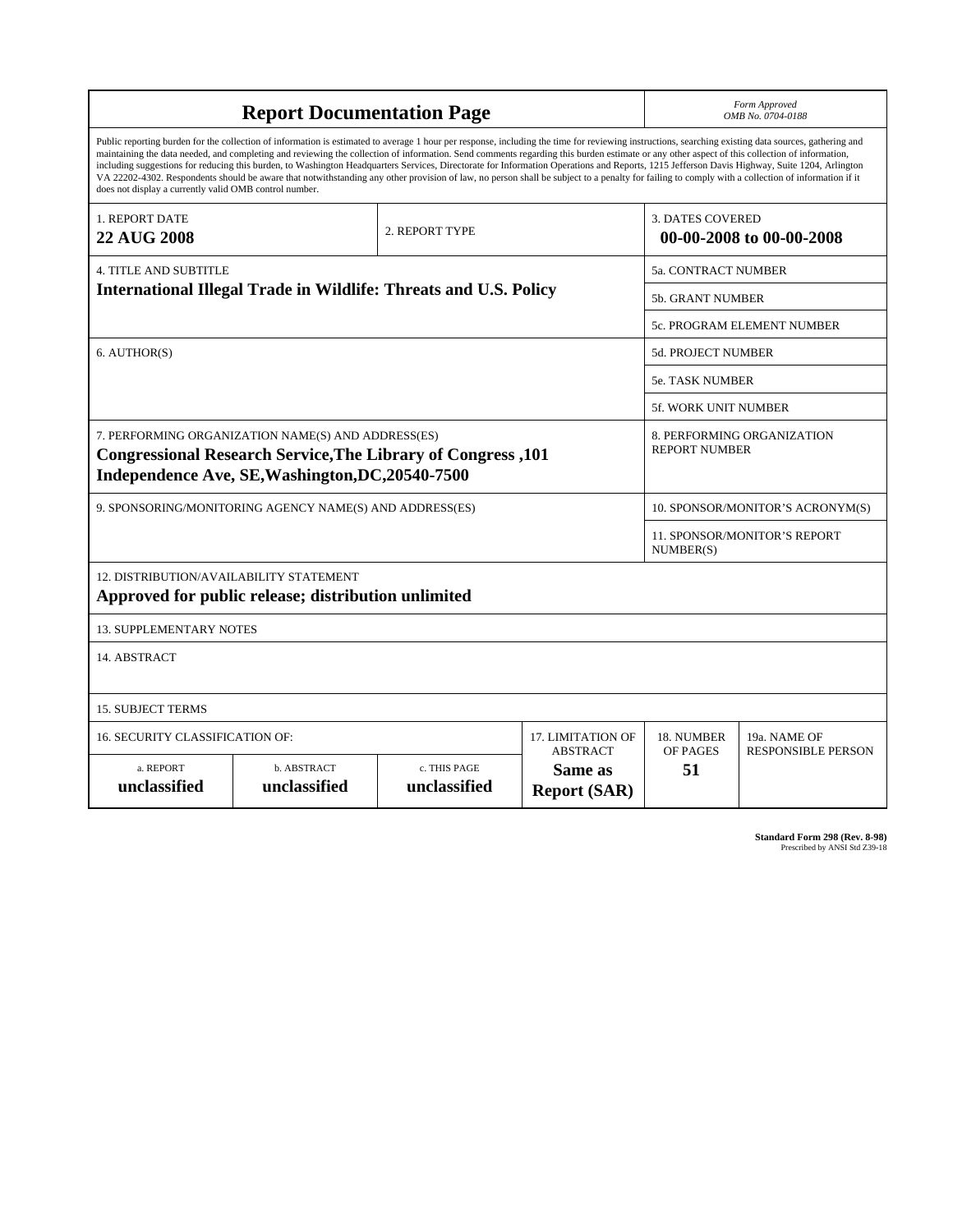## International Illegal Trade in Wildlife: Threats and U.S. Policy

## **Summary**

Global trade in illegal wildlife is a growing illicit economy, estimated to be worth at least \$5 billion and potentially in excess of \$20 billion annually. Some of the most lucrative illicit wildlife commodities include tiger parts, caviar, elephant ivory, rhino horn, and exotic birds and reptiles. Demand for illegally obtained wildlife is ubiquitous, and some suspect that illicit demand may be growing.

International wildlife smuggling may be of interest to Congress as it presents several potential environmental and national security threats to the United States. Threats to the environment include the potential loss of biodiversity, introduction of invasive species into U.S. ecosystems, and transmission of disease through illegal wildlife trade, including through illegal bushmeat trade. National security threats include links between wildlife trafficking and organized crime and drug trafficking. Some terrorist groups may also be seeking to finance their activities through illegal wildlife trade, according to experts. Wildlife source and transit countries may be especially prone to exploitation if known to have weak state capacity, poor law enforcement, corrupt governments, and porous borders.

The U.S. government addresses illegal wildlife trade through several national and international venues. Congress has passed numerous laws that regulate and restrict certain types of wildlife imports and exports, including the Endangered Species Act of 1973, the Lacey Act and Lacey Act Amendments of 1981, and several species-specific conservation laws. These laws and others establish authorities and guidelines for wildlife trade inspection at ports of entry, and wildlife crime law enforcement and prosecution. Internationally, the United States is party to several wildlife conservation treaties, including the United Nations Convention on International Trade in Endangered Species of Wild Fauna and Flora (CITES), which serves as the primary vehicle for regulating wildlife trade. Foreign training and assistance programs to combat illegal wildlife trade are also conducted by some federal agencies, including the U.S. Department of State, which leads an international initiative against wildlife trafficking.

The role of Congress in evaluating U.S. policy to combat wildlife trafficking is broad. Potential issues for Congress include (1) determining funding levels for U.S. wildlife trade inspection and investigation; (2) evaluating the effectiveness of U.S. foreign aid to combat wildlife trafficking; (3) developing ways to encourage privatesector involvement in regulating the wildlife trade; (4) using trade sanctions to penalize foreign countries with weak enforcement of wildlife laws; (5) incorporating wildlife trade provisions into free trade agreements; and (6) addressing the domestic and international demand for illegal wildlife through public awareness campaigns and non-governmental organization partnerships. This report focuses on the international trade in terrestrial fauna, largely excluding trade in illegal plants, including timber, and fish.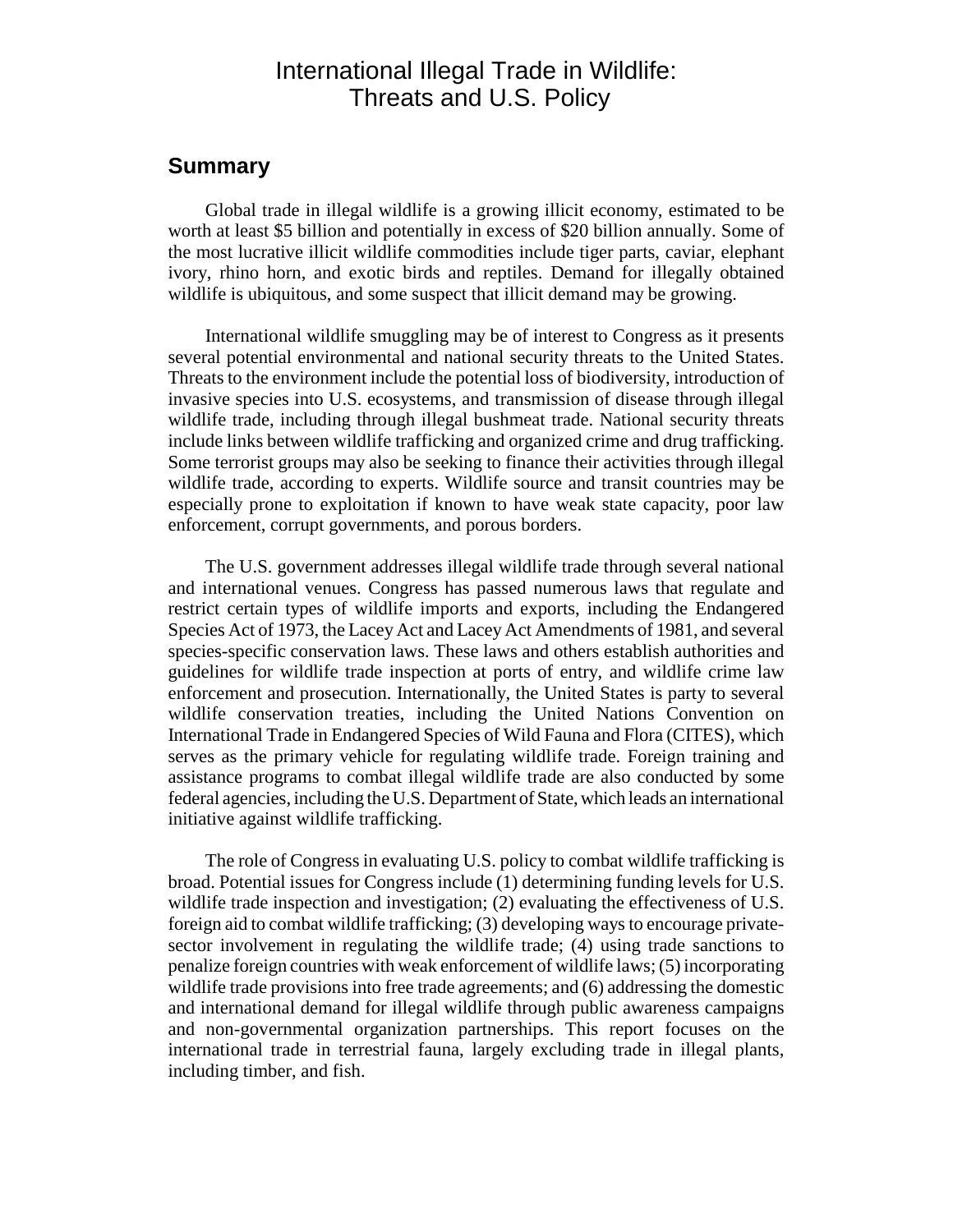## **Contents**

| National Oceanic and Atmospheric Administration  28              |  |
|------------------------------------------------------------------|--|
|                                                                  |  |
|                                                                  |  |
|                                                                  |  |
| $CITER$                                                          |  |
| Coalition Against Wildlife Trafficking 32                        |  |
|                                                                  |  |
|                                                                  |  |
|                                                                  |  |
| Funding for Domestic and International Wildlife Trade Inspection |  |
|                                                                  |  |
| Foreign Assistance for Combating Wildlife Trafficking  34        |  |
|                                                                  |  |
|                                                                  |  |
|                                                                  |  |
| Public Awareness and Government-NGO Cooperation  40              |  |
|                                                                  |  |
|                                                                  |  |
|                                                                  |  |
| Alien Species Prevention and Enforcement Act of 1992 41          |  |
|                                                                  |  |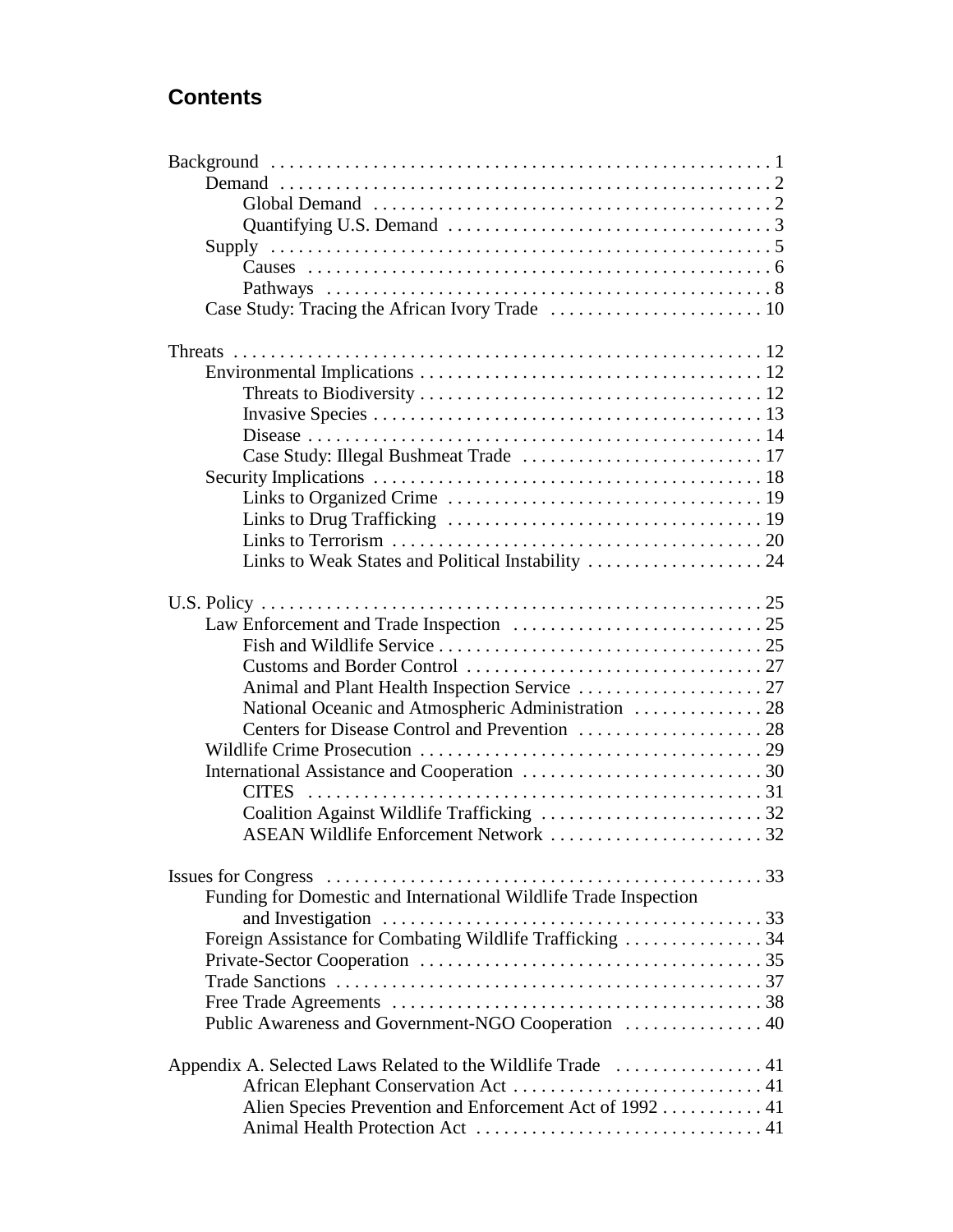| Antarctic Marine Living Resources Convention Act of 1984  42              |  |
|---------------------------------------------------------------------------|--|
|                                                                           |  |
|                                                                           |  |
|                                                                           |  |
| Fisherman's Protective Act of 1967 (Pelly Amendment)  43                  |  |
|                                                                           |  |
|                                                                           |  |
|                                                                           |  |
| Marine Mammal Protection Act of 1972  44                                  |  |
|                                                                           |  |
|                                                                           |  |
| Neotropical Migratory Bird Conservation Act  44                           |  |
|                                                                           |  |
| Rhinoceros and Tiger Conservation Act of 1994 45                          |  |
|                                                                           |  |
| Appendix B. Additional International Efforts to Combat Wildlife Crime  46 |  |
| North American Agreement on Environmental Cooperation  46                 |  |
|                                                                           |  |
|                                                                           |  |
|                                                                           |  |
| UN Commission on Crime Prevention and Criminal Justice  46                |  |
| Lusaka Agreement and Task Force  47                                       |  |
| Enforcement Action Plan to Combat Illegal Wildlife Trade  47              |  |
|                                                                           |  |
|                                                                           |  |

## **List of Figures**

| Figure 1. Regions of Biodiversity and Selected Terrorist Safe Havens 23 |  |
|-------------------------------------------------------------------------|--|
| Figure 2. Map of FWS Designated Ports and Number of Inspectors 26       |  |

## **List of Tables**

| Table 1. Value of Legal Wildlife Imports and Refused Shipments into the       |  |
|-------------------------------------------------------------------------------|--|
|                                                                               |  |
| Table 2. Top 10 Countries from which Wildlife Imports were Refused Entry      |  |
|                                                                               |  |
|                                                                               |  |
| Table 4. Statistics on the Activities of the U.S. Fish and Wildlife Office of |  |
|                                                                               |  |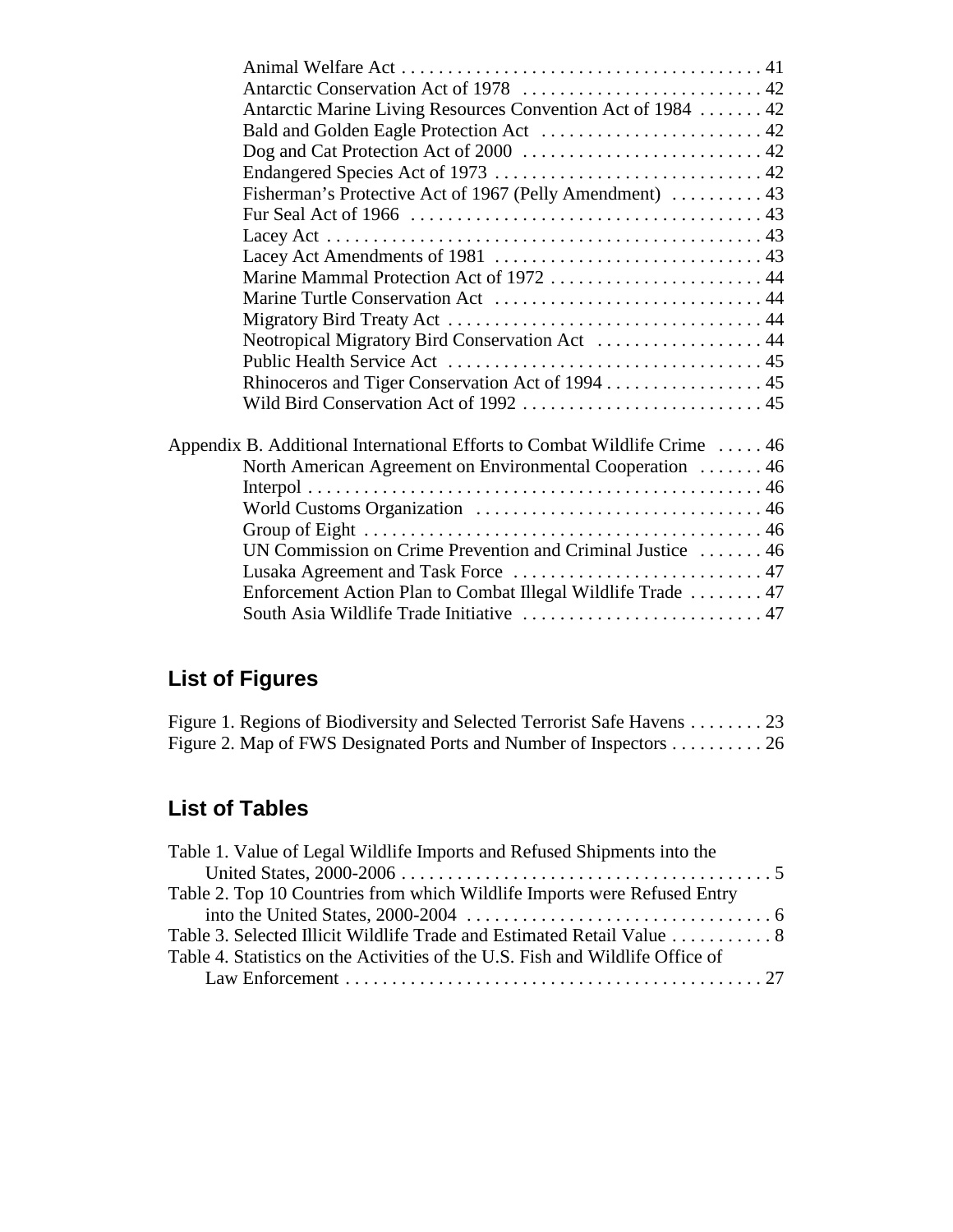## International Illegal Trade in Wildlife: Threats and U.S. Policy

## **Background**

Illegal wildlife trade involves the illicit procurement, transport, and distribution — internationally and domestically — of animals, and animal parts and derivatives thereof, in contravention of laws, foreign and domestic, and treaties. Illegal wildlife trade ranges in scale from single-item, local bartering to multi-ton, commercial-sized consignments shipped all over the world. Wildlife contraband may include live pets, hunting trophies, fashion accessories, cultural artifacts, ingredients for traditional medicines, wild meat for human consumption (or bushmeat), and other products.

Numerous reasons exist for wildlife trade regulation. Current international and domestic laws often seek to prevent (1) the decline of species threatened or potentially threatened with extinction; (2) the import of non-native species, which could harm the receiving habitats; (3) the import of species that could transmit diseases harmful to humans, animals, or plants; (4) the inhumane transport of wildlife; and (5) the distortion of trade in otherwise legitimate wildlife products, through unfair foreign pricing, government subsidies, and forms of illegal trade protectionism.

Congress has sought to regulate wildlife trade for more than a century, enacting the first wildlife trade prohibitions under the Lacey Act in 1900.<sup>1</sup> Congress also regulates wildlife trade under freestanding provisions in the Lacey Act Amendments of 1981, the Endangered Species Act of 1973, and other laws that prohibit the trade in specific threatened species or specific animals that pose potential health and disease risks.<sup>2</sup> (See Appendix A.) Internationally, wildlife trade is regulated to safeguard certain species threatened by over-exploitation and extinction. The primary international treaty governing wildlife trade is the United Nations Convention on International Trade in Endangered Species of Wild Fauna and Flora (CITES), which imposes an import- and export-control licensing system that restricts certain species from international trade.<sup>3</sup>

<sup>1</sup> 16 U.S.C. §701, as amended.

<sup>&</sup>lt;sup>2</sup> Lacey Act Amendments of 1981 (P.L. 97-79, as amended); Endangered Species Act of 1973 (P.L. 93-205, as amended).

<sup>&</sup>lt;sup>3</sup> Congress implemented CITES under the Endangered Species Act of 1973. P.L. 96-159 designates the Secretary of the Interior, acting through the U.S. Fish and Wildlife Service (FWS), as both the CITES Management and Scientific Authority. See CRS Report RL32751, *The Convention on International Trade in Endangered Species of Wild Fauna* (continued...)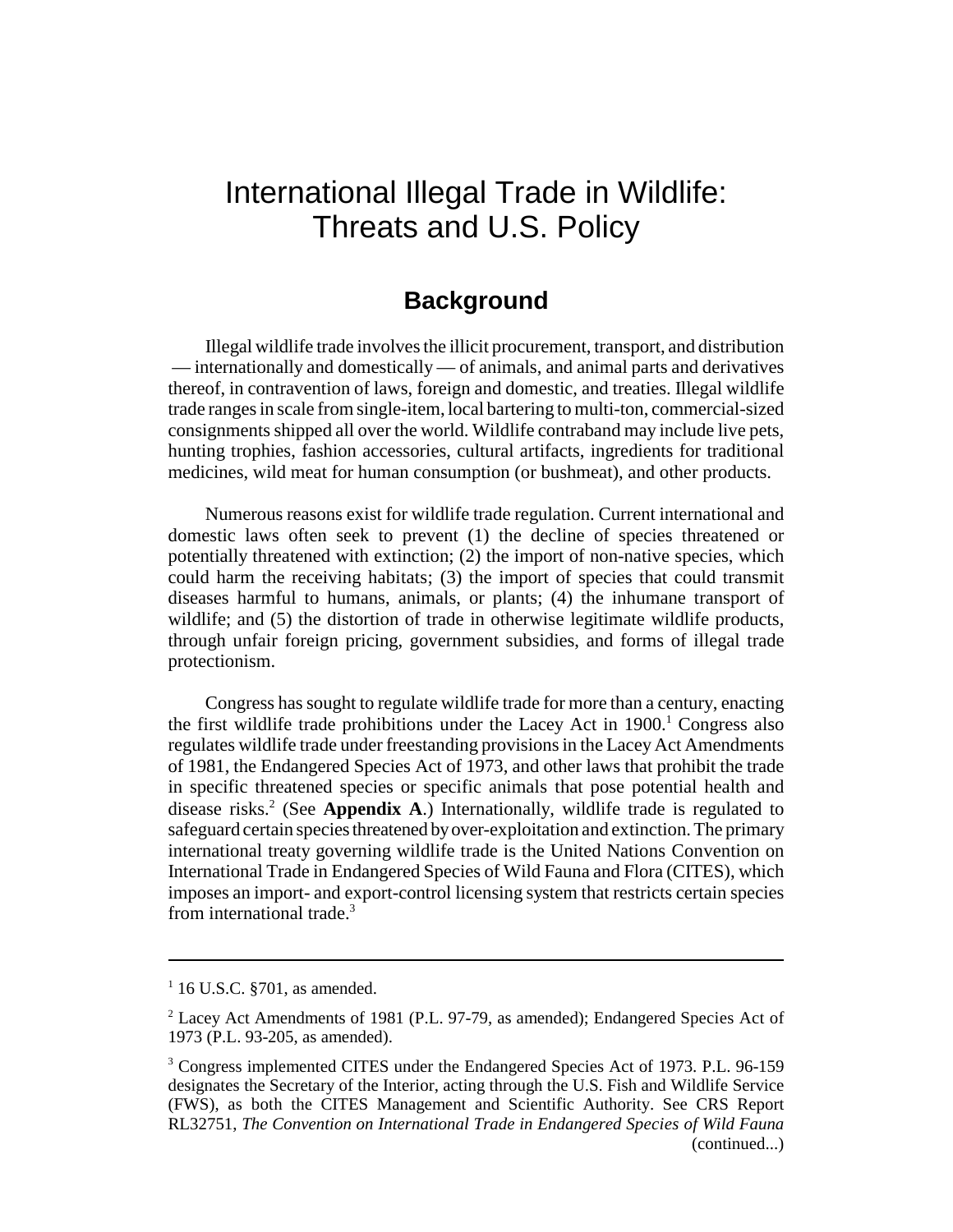The primary motivation to engage in illegal wildlife trade appears to be economic gain. Continued demand in many parts of the world for illegal wildlife provides opportunities for criminals to turn profits along the supply chain. According to international law enforcement officials, some of the most lucrative illicit wildlife commodities include tiger parts, caviar, elephant ivory, rhino horn, and exotic birds and reptiles. Due to its clandestine nature, the illegal trade is difficult to quantify with any accuracy. Nevertheless, some estimate that it is worth at least \$5 billion, and may potentially total in excess of \$20 billion annually.<sup>4</sup> This would rank the illegal wildlife trade as among the most lucrative illicit economies in the world, behind illegal drugs and possibly human trafficking and arms trafficking.<sup>5</sup>

The  $110<sup>th</sup>$  Congress has indicated interest in addressing illegal wildlife crime through several oversight hearings on the subject.<sup>6</sup> Potential issues for Congress include (1) determining funding levels for U.S. wildlife trade inspection and investigation; (2) evaluating the effectiveness of U.S. foreign aid to combat wildlife trafficking; (3) developing ways to encourage private-sector involvement in regulating the wildlife trade; (4) using trade sanctions to penalize foreign countries with weak enforcement of wildlife laws; (5) incorporating wildlife trade provisions into free trade agreements; and (6) addressing the domestic and international demand for illegal wildlife through public awareness campaigns and non-governmental organization partnerships. This report focuses on the international trade in terrestrial fauna, largely excluding trade in illegal plants, including timber, and fish.

#### **Demand**

**Global Demand.** Demand for illegally obtained wildlife is ubiquitous. Some estimate that countries and regions with the highest demand for legally obtained wildlife include the United States, the People's Republic of China, and the European Union. Globally, demand for illegal wildlife is also increasing according to several

 $3$  (...continued)

*and Flora (CITES): Background and Issues*, by Pervaze A. Sheikh and M. Lynne Corn.

<sup>&</sup>lt;sup>4</sup> Attempts to quantify the value of illegal wildlife trade have resulted in many estimates that vary in size and scope. For a range of estimates on the size of the illegal wildlife trade see U.S. Interagency Working Group, *International Crime Threat Assessment Report* (December 2000); U.S. Department of State, Bureau of Oceans and International Environment and Scientific Affairs, "Announcing the Formation of the Coalition Against Wildlife Trafficking," September 22, 2005; United Kingdom National Wildlife Crime Unit, "Wildlife Crime," at [http://www.nwcu.police.uk/pages/wildlifecrime/crime.asp]; and Interpol, "Wildlife Crime," at [http://www.interpol.int/Public/ EnvironmentalCrime/Wildlife/Default.asp].

<sup>&</sup>lt;sup>5</sup> U.S. Agency for International Development (USAID), "ASEAN Wildlife Enforcement Network," undated brochure, at [http://usaid.eco-asia.org/files/fact\_sheets/ASEAN\_WEN .pdf].

<sup>&</sup>lt;sup>6</sup> House Committee on Natural Resources, "Poaching American Security: Impacts of Illegal Wildlife Trade," Hearing, March 5, 2008; House Committee on Natural Resources, Subcommittee on Fisheries, Wildlife, and Oceans, "Driftnet Fishing Moratorium and Shark Conservation," Hearing, April 16, 2008; Senate Commerce, Science, and Transportation Committee, "International Fisheries Management and Enforcement," Hearing, April 3, 2008.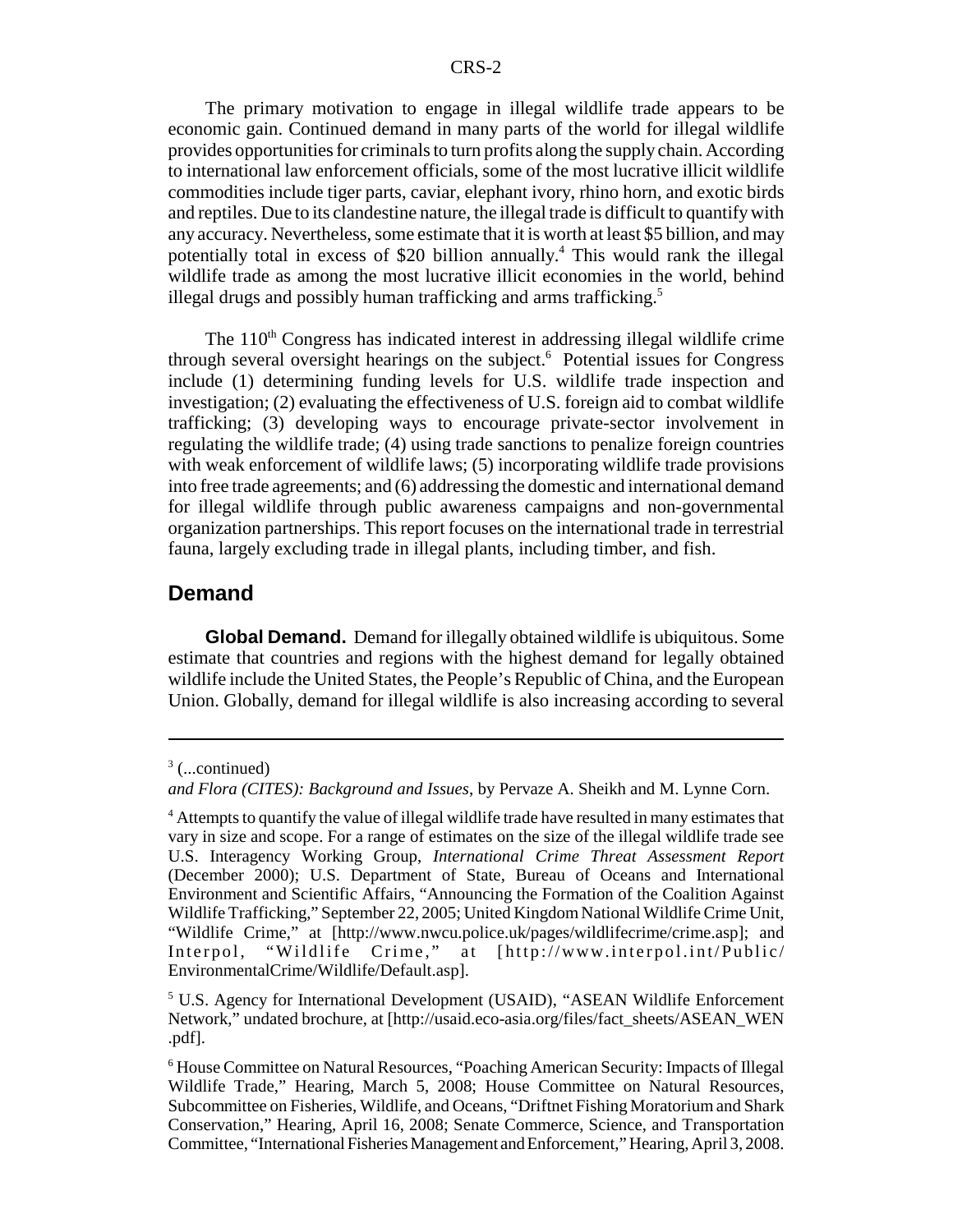observers. Some attribute this partly to increasing numbers of wildlife species regulated by CITES and other international and domestic wildlife protection laws.7 Others caution that estimates of demand may be increasing because of greater public and governmental awareness of the issue in recent years, which has led to more investigations into the scope and magnitude of wildlife crime.<sup>8</sup> As a result, some analysts question whether demand for illegal wildlife is necessarily growing, or whether new data is simply capturing more information about a potentially stagnant or declining source of demand.

Reasons behind the current demand for illegal wildlife and related products appear to vary according to regions and cultures. In Asia, where analysts claim that a substantial portion — possibly the largest in the world — of the global trade of illegal wildlife takes place, demand is driven by the need for specific animal parts to practice traditional Asian medicine, for human consumption, and as symbols of wealth.<sup>9</sup> Demand for illegal wildlife is reportedly increasing in Southeast Asia due in part to the region's economic boom and resulting affluence.<sup>10</sup> In Africa, demand for illegal wildlife is driven by bushmeat consumption in rural and urban areas. In other regions, such as Europe and North America, analysts find that demand for illegal wildlife includes a wide variety of products, such as luxury fashion items, tourist souvenirs purchased abroad, and exotic pets, as well as traditional medicines and wildlife meats for human consumption. $^{11}$ 

**Quantifying U.S. Demand.** While no reliable estimates of U.S. demand for illegal wildlife are publicly available, many analysts agree that demand for illegal wildlife in the United States is likely to parallel U.S. demand for legal wildlife. If this is the case, the United States may be a significant destination for illegal wildlife, and the magnitude of the illegal trade may be increasing. The United States is estimated to purchase nearly 20% of all legal wildlife and wildlife products on the market.<sup>12</sup> Further, the value of U.S. legal wildlife trade has grown significantly in recent years — from \$1.2 billion in FY2000 to \$2.8 billion in FY2007.13 (See **Table 1**.) In the

<sup>&</sup>lt;sup>7</sup> CITES covers approximately 5,000 species of animals and 28,000 species of plants.

<sup>8</sup> Duncan Brack, "Combating International Environmental Crime," *Global Environmental Change*, vol. 12, no. 2 (July 2002), pp. 143-147.

<sup>9</sup> Jolene Lin, "Tackling Southeast Asia's Illegal Wildlife Trade," *Singapore Year Book of International Law and Contributors*, vol. 9 (2005), pp. 191-208.

<sup>&</sup>lt;sup>10</sup> Richard T. Corlett, "The Impact of Hunting on the Mammalian Fauna of Tropical Asian Forests," *Biotropica*, vol. 39, no. 3 (2007), pp. 292-303.

<sup>11</sup> Maylynn Engler and Rob Perry-Jones, *Opportunity or Threat: The Role of the European Union in the Global Wildlife Trade* (Brussels, Belgium: TRAFFIC Europe, 2007).

 $12$  Randi Alacron, "The Convention on the International Trade of Endangered Species: The Difficulty in Enforcing CITES and the United States Solution to Hindering the Trade in Endangered Species," *N.Y. International Law Review,* vol. 14, no. 2 (2001), pp. 105-108.

<sup>&</sup>lt;sup>13</sup> U.S. Department of the Interior, Fish and Wildlife Service (FWS), Office of Law Enforcement, Annual Reports, FY2000-FY2006, at [http://www.fws.gov/le/AboutLE/ annual.htm]; and personal communication with FWS officials, February 20, 2008. Figures are in constant FY2008 U.S. dollars.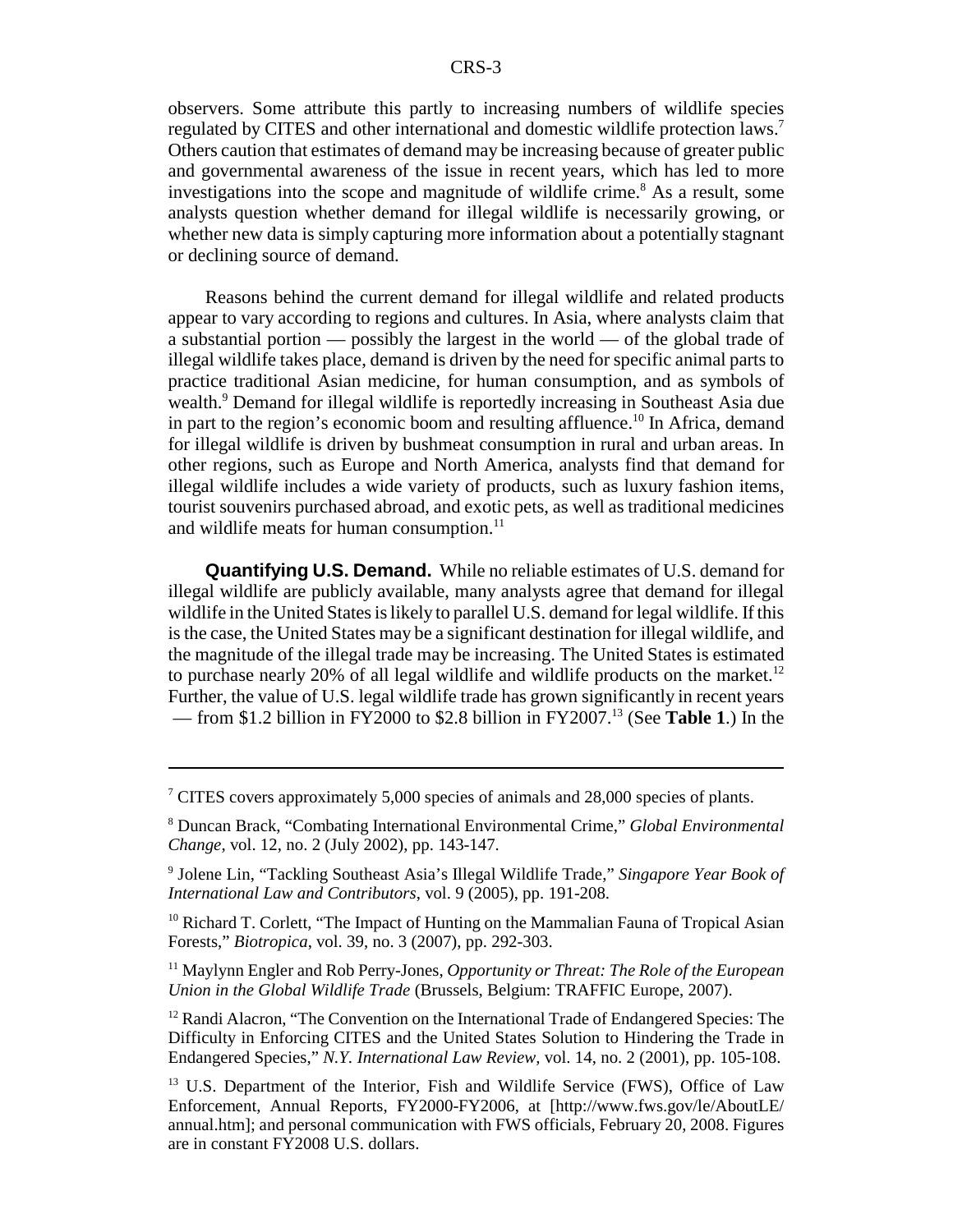same time period, the number of declared wildlife shipments has also grown — from 111,296 declared shipments in FY2000 to 179,323 in FY2007.<sup>14</sup> According to the U.S. Fish and Wildlife Service (FWS), which is the lead U.S. agency for wildlife trade law enforcement, illicit U.S. demand stems primarily from two sources: (1) wildlife items for personal use, such as tourist souvenirs or exotic pets, and (2) products for commercial use and products related to hunting (e.g., trophies).<sup>15</sup>

The globalization of trade and internationalization of the U.S. population and culture have apparently exacerbated the illegal wildlife trade. For example, immigrants from Central America have reportedly created a demand for sea turtle eggs and meat that cannot be met legally.16 Further, reports indicate that demand for traditional Asian medicines, once confined to parts of Asia, has gained new users in the United States.<sup>17</sup>

 $14$  Ibid.

<sup>&</sup>lt;sup>15</sup> This analysis is based on the types and quantities of wildlife shipments refused entry at the U.S. border. Although the data may reflect the categories of illegal wildlife in demand by consumers, the data may not accurately reflect the full magnitude of the illegal trade in the United States. See U.S. Department of the Interior, FWS, Office of Law Enforcement, Intelligence Unit, *U.S. Illegal Wildlife Trade: LEMIS Data Analysis and Risk Assessment*, November 2005.

<sup>16</sup> U.S. Department of the Interior, FWS, Office of Law Enforcement, *Strategic Plan, 2006- 2010*, at [http://www.fws.gov/le/AboutLE/OLEStrategicPlanDec2005.pdf].

<sup>17</sup> Richard Ellis, *Tiger Bone and Rhino Horn: The Destruction of Wildlife for Traditional Chinese Medicine* (Washington, DC: Island Press, 2005).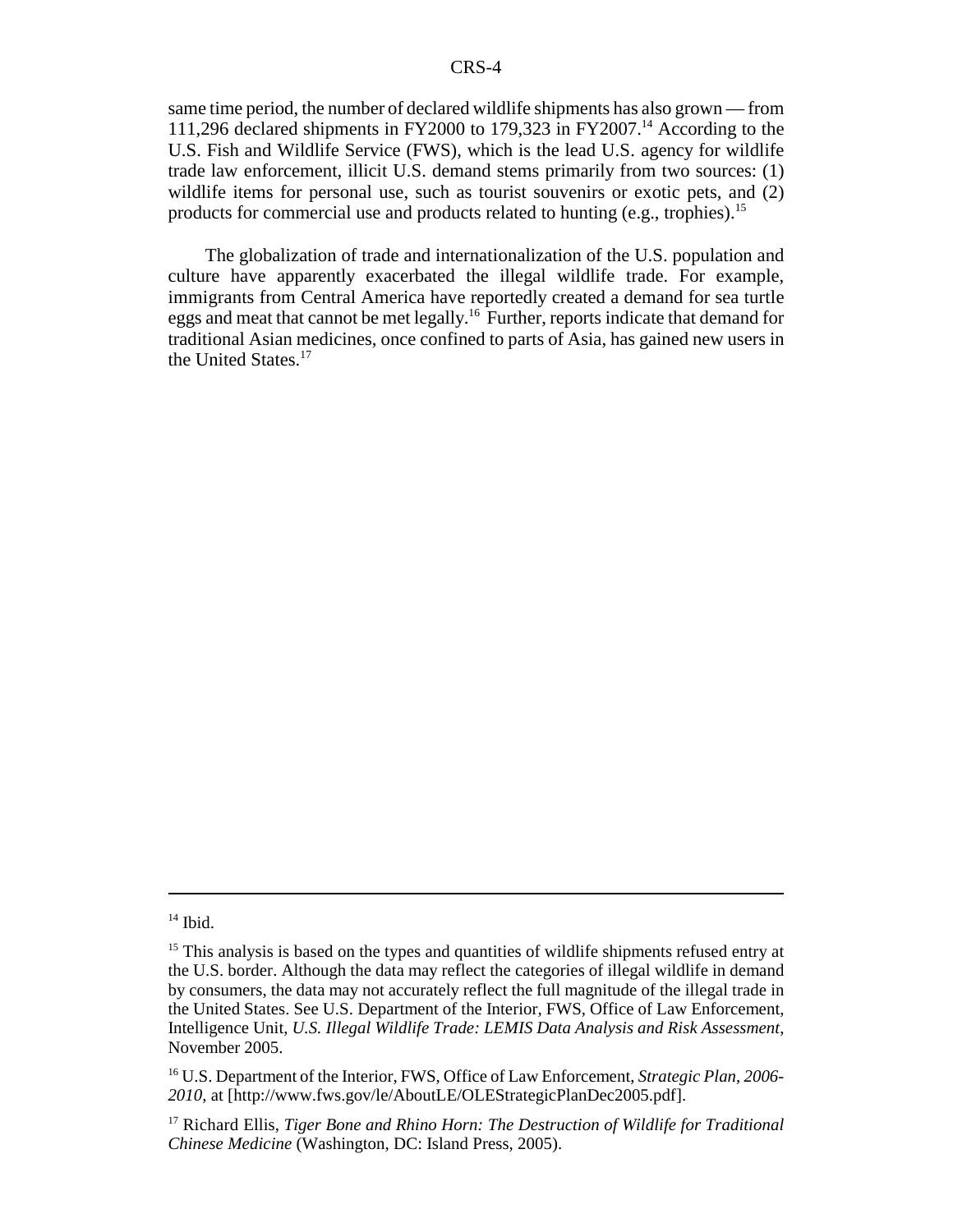| Year | Value of<br><b>Value of Legal</b><br><b>Refused</b><br><b>Trade</b> <sup>a</sup><br><b>Imports</b> <sup>a</sup> |        | Percentage<br><b>Illegal</b> |  |
|------|-----------------------------------------------------------------------------------------------------------------|--------|------------------------------|--|
| 2000 | \$1,200                                                                                                         | \$13.1 | 0.8%                         |  |
| 2001 | \$1,800                                                                                                         | \$8.5  | $0.4\%$                      |  |
| 2002 | \$1,500                                                                                                         | \$5.3  | 0.3%                         |  |
| 2003 | \$1,700                                                                                                         | \$5.1  | 0.2%                         |  |
| 2004 | \$1,900                                                                                                         | \$4.6  | 0.2%                         |  |
| 2005 | \$2,300                                                                                                         | n/a    | n/a                          |  |
| 2006 | \$2,200                                                                                                         | n/a    | n/a                          |  |
| 2007 | \$2,800                                                                                                         | n/a    | n/a                          |  |

#### **Table 1. Value of Legal Wildlife Imports and Refused Shipments into the United States, 2000-2006**

**Source:** U.S. Department of the Interior, FWS, Office of Law Enforcement, Intelligence Unit, *U.S. Illegal Wildlife Trade: LEMIS Data Analysis and Risk Assessment*, November 2005.

**Note:**  $n/a = \text{not available}$ .

a. In constant FY2008 U.S. millions. The value of illegal trade in wildlife given in this table reflects declared shipments that were refused entry at the U.S. border. It does not reflect the value of undetected wildlife shipments entering the United States, which may differ considerably from the values given in the table.

#### **Supply**

Source countries of wildlife exports, both legal and illegal, tend to include countries across the developing world with rich biological diversity. Although definitive data are unavailable, many analysts argue that biologically rich countries with weak governance and poor law enforcement capacity may be especially vulnerable as sources for illegal wildlife trade.<sup>18</sup> While the United States is a source country for some wildlife including bears, predatory birds, and reptiles, most analysts indicate that U.S. wildlife is unlikely to play a large role in the illegal international market. The United States, however, is a destination country for illegal wildlife products. According to a report published by FWS, the top three suppliers to the United States from which wildlife shipments were refused between 2000 and 2004, included Mexico, Canada, and the People's Republic of China.19 (See **Table 2**.) These statistics, however, might be skewed because they are based only on shipments refused at the border and ignore undetected shipments.

<sup>18</sup> Dee Cook, Martin Roberts, and Jason Lowther, *The International Wildlife Trade and Organised Crime: A Review of the Evidence and the Role of the UK* (United Kingdom: World Wildlife Fund, 2002), p. 18.

<sup>19</sup> FWS, *U.S. Illegal Wildlife Trade: LEMIS Data Analysis and Risk Assessment*.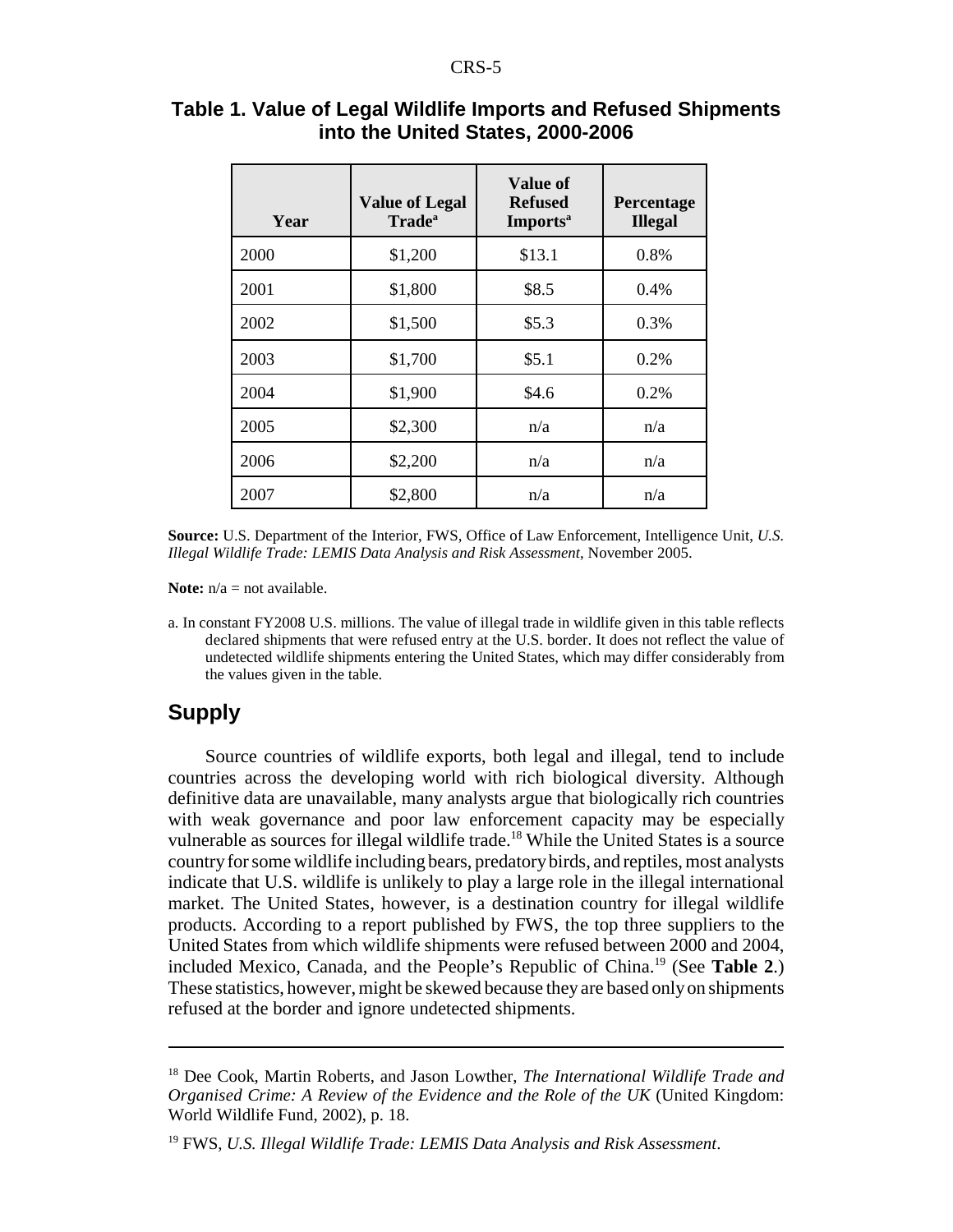| Country                       | Shipments<br><b>Refused Entry<sup>a</sup></b> |
|-------------------------------|-----------------------------------------------|
| Mexico                        | 3,772                                         |
| Canada                        | 1,560                                         |
| People's Republic<br>of China | 1,138                                         |
| Philippines                   | 728                                           |
| Hong Kong                     | 591                                           |
| Russia                        | 562                                           |
| Unknown <sup>b</sup>          | 524                                           |
| Thailand                      | 473                                           |
| Italy                         | 406                                           |
| South Africa                  | 341                                           |

#### **Table 2. Top 10 Countries from which Wildlife Imports were Refused Entry into the United States, 2000-2004**

**Source:** U.S. Department of Interior, FWS, Office of Law Enforcement, Intelligence Unit, *U.S. Illegal Wildlife Trade: LEMIS Data Analysis and Risk Assessment*, November 2005.

a. Total refused shipments does not refer to the number of individual items to be shipped. As a result, the actual number of wildlife items shipped is substantially higher than indicated in this table.

b. "Unknown" includes shipments found by FWS officials without packaging, labels, or supporting documentation showing the country of export.

**Causes.** Numerous factors explain the persistence of the international black market in wildlife. Observers suggest that one such factor is the high profits associated with wildlife trafficking. Driven by a demand for wildlife products that exceeds what the market can legally supply, the value of illegal wildlife products continues to increase as consumers are willing to pay greater amounts. (See **Table 3**.) Thus, as a certain type of animal or wildlife product becomes more endangered and rare, its price increases, along with the financial rewards for smugglers.<sup>20</sup>

In many developing countries, however, the income derived from illegal wildlife poaching and trading is often vital for sustaining the livelihoods of impoverished hunters and traders. Some observers say small-scale hunters and traders have few alternatives for generating subsistence-level incomes.<sup>21</sup> Additionally, some

<sup>&</sup>lt;sup>20</sup> Gavin Hayman and Duncan Brack, "International Environmental Crime: The Nature and Control of Environmental Black Markets," *The Royal Institute of International Affairs* (2002), p. 114. See also Cook, Roberts, and Lowther, *The International Wildlife Trade and Organised Crime*, p. 10.

<sup>&</sup>lt;sup>21</sup> See, for example, Emily Wax, "Poaching and Population Threatens India's Tigers," (continued...)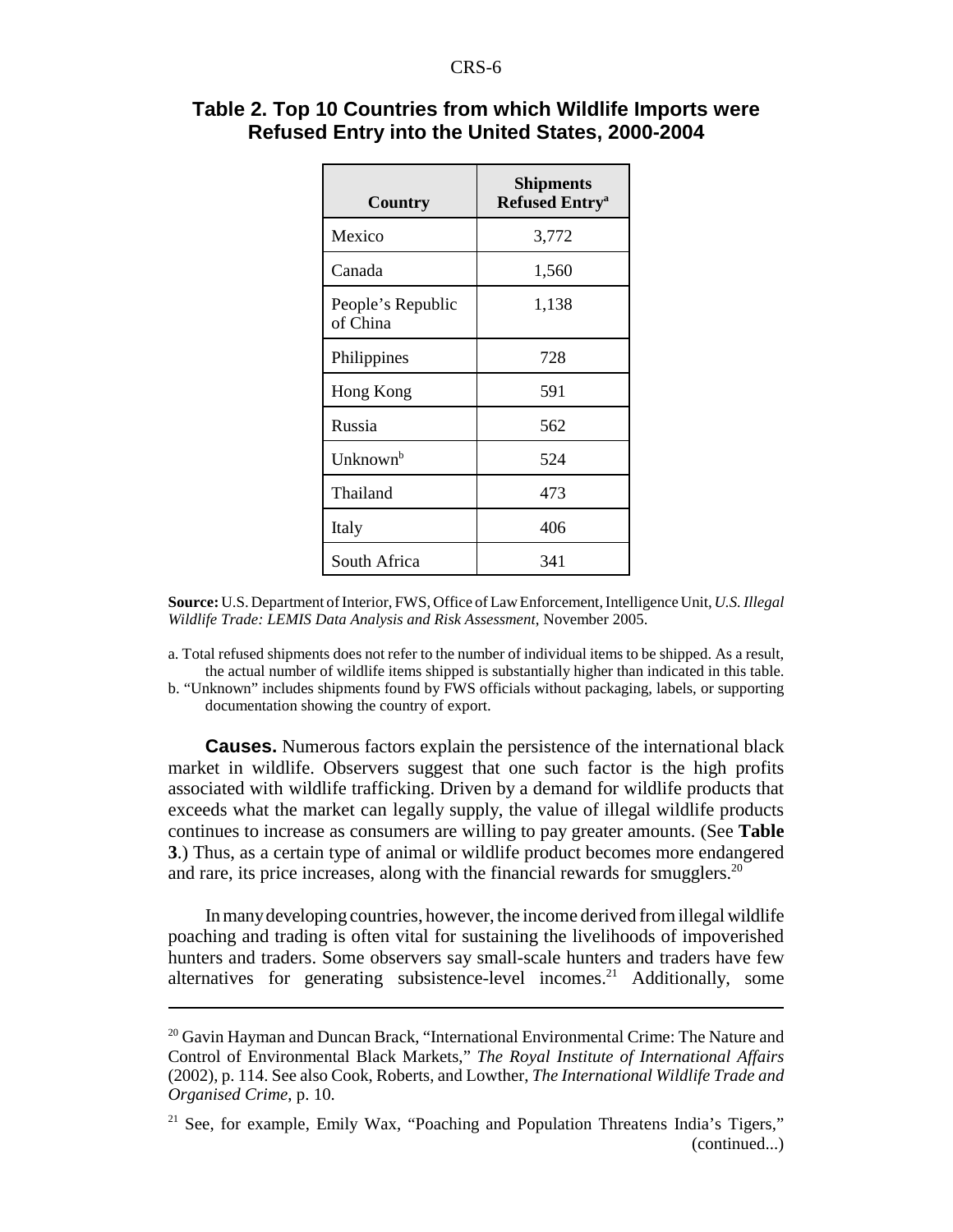indigenous peoples may consider hunting certain animals a fundamental part of their culture, religion, or traditions. These considerations may differentiate poor hunters and traders from international criminal syndicates involved in the trade, who engage in the trade purely for profit.

Another factor is the perceived low risk of capture or penalties associated with wildlife trafficking.<sup>22</sup> Such a perception can be the consequence of limited enforcement capabilities or willingness to punish such illegal behavior, due to a lack of resources, infrastructure, expertise, or political corruption. Additionally, the wildlife trade may be considered less risky than other high-value black markets, including the drug trade, as the penalties associated with wildlife crime tend to be substantially less severe than with other trafficking crimes. According to a series of United Nations reports, powdered rhinoceros horn can be worth more than the equivalent weight of cocaine or gold. Combined with the "low level of vigilance" and "modest level of penalties" applied to wildlife crime cases, criminal entrepreneurs are attracted by the prospect of high profits and low risks. $^{23}$ 

 $21$  (...continued)

*Washington Post*, October 16, 2007; "Trade in Wildlife: Just Let Them Get on with It," *The Economist*, May 29, 2008.

 $^{22}$  Hayman and Brack, "International Environmental Crime," p. 144.

<sup>&</sup>lt;sup>23</sup> Report of the U.N. Secretary-General, "Progress Made in the Implementation of Economic and Social Council Resolution 2001/12 on Illicit Trafficking in Protected Species of Wild Flora and Fauna," U.N. Economic and Social Council, Commission on Crime Prevention and Criminal Justice,  $11<sup>th</sup>$  session, Vienna, Austria, February 26, 2002, p. 6; Report of the U.N. Secretary-General, "Illicit Trafficking in Protected Species of Wild Flora and Fauna and Illicit Access to Genetic Resources," U.N. Economic and Social Council, Commission on Crime Prevention and Criminal Justice,  $12<sup>th</sup>$  session, Vienna, Austria, March 4, 2003, p. 9.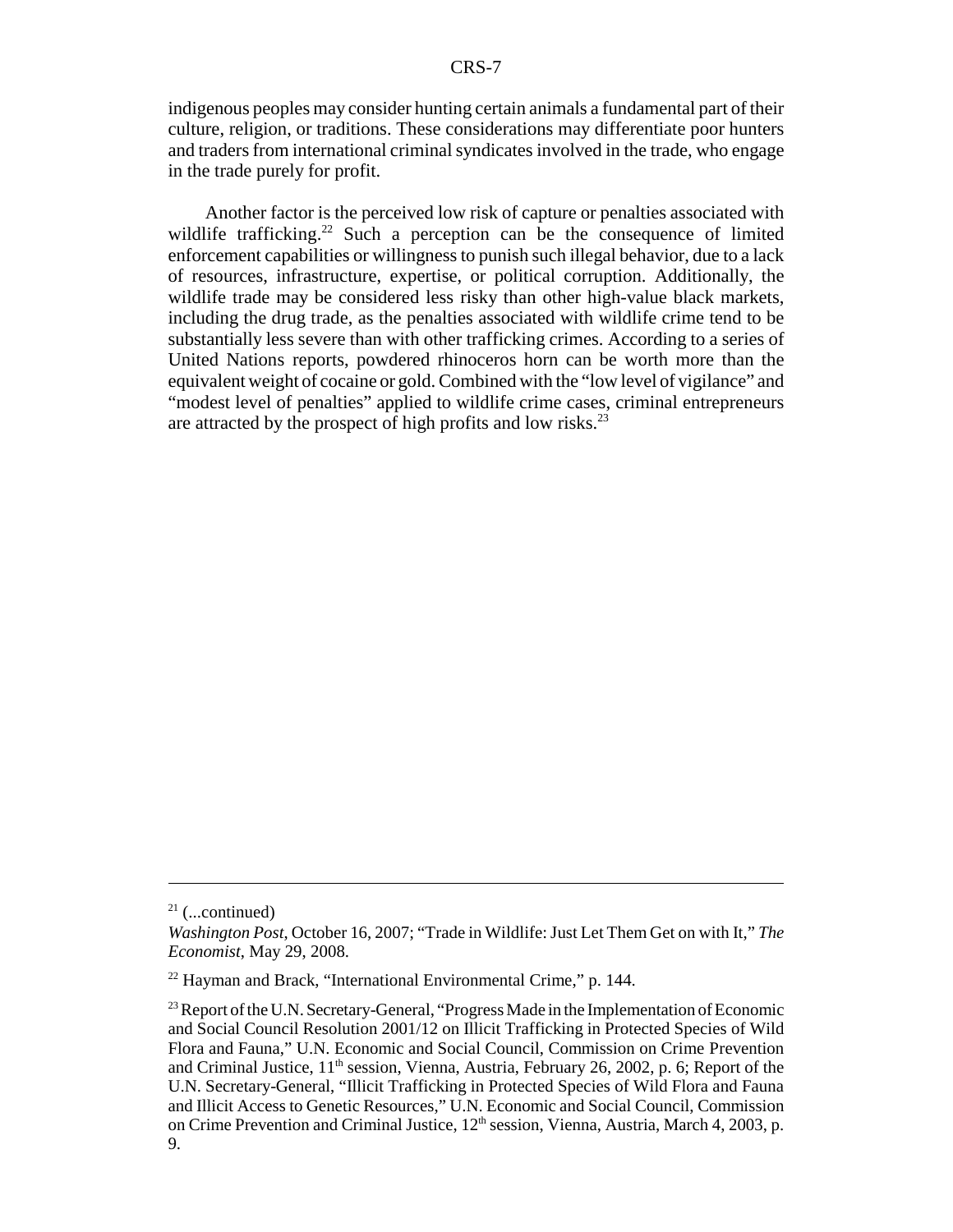| <b>Illegally Traded</b><br>Wildlife     | <b>Estimated Retail Value</b>                                                                                                                                                                                                                     |  |  |  |
|-----------------------------------------|---------------------------------------------------------------------------------------------------------------------------------------------------------------------------------------------------------------------------------------------------|--|--|--|
| Elephants                               | \$121-\$900 per kilogram of ivory                                                                                                                                                                                                                 |  |  |  |
| <b>Rhinos</b>                           | \$945-\$50,000 per kilogram of rhino horn                                                                                                                                                                                                         |  |  |  |
| Tibetan<br>Antelopes                    | \$1,200-\$20,000 per shatoosh shawl                                                                                                                                                                                                               |  |  |  |
| <b>Big Cats</b>                         | \$1,300-\$20,000 per tiger, snow leopard, or jaguar skin; \$3,300-<br>\$7,000 per set of tiger bones                                                                                                                                              |  |  |  |
| <b>Bears</b>                            | \$250-\$8,500 per gallbladder                                                                                                                                                                                                                     |  |  |  |
| Sturgeon                                | \$4,450-\$6,000 per kilogram of caviar                                                                                                                                                                                                            |  |  |  |
| Reptiles and<br>Insects<br>(often live) | \$30,000 per oenpelli python; \$30,000 per komodo dragon;<br>\$5,000-\$30,000 per plowshare tortoise; \$15,000 per Chinese<br>alligator; \$20,000 per monitor lizard; \$20,000 per shingleback<br>skink; \$8,500 per pair of birdwing butterflies |  |  |  |
| <b>Exotic Birds</b><br>(often live)     | \$10,000 per black palm cockatoo egg (\$25,000-\$80,000 per<br>mature breeding pair); \$5,000-\$12,000 per hyacinth macaw;<br>\$60,000-\$90,000 per lear macaw; \$20,000 per Mongolian falcon                                                     |  |  |  |
| <b>Great Apes</b><br>(often live)       | \$50,000 per Orangutan                                                                                                                                                                                                                            |  |  |  |

#### **Table 3. Selected Illicit Wildlife Trade and Estimated Retail Value**

**Sources:** Compiled from U.S. government agencies, international organizations, non-governmental organizations, and media sources.

**Pathways.** Illicit wildlife trade uses complex distribution networks connecting raw material from source states and producers of wildlife products to customers.<sup>24</sup> Observers have yet to identify a distinct criminal profile that describes wildlife poachers and traffickers.25 Illicit wildlife trade networks can involve a combination of any of the following: (1) village hunters, who trade small wildlife as a source of subsistence cash income or who kill some wildlife to protect their people and crops from attacks; (2) wildlife experts; (3) criminal entities, sometimes including terrorists, rebels, drug traffickers, and others, able to evade detection, and transport and secure the products, as well as launder the proceeds; (4) legitimate businesses serving as a front for the trade; (5) corrupt government officials to facilitate import and export; and (6) consumers willing to pay for the contraband.

 $24$  See, for example, Greg Warchol, Linda Zupan, and Willie Clack, "Transnational Criminality: An Analysis of the Illegal Wildlife Market in Southern Africa," *International Criminal Justice Review*, vol. 13, no. 1 (2003), p. 7; Lin, "Tackling Southeast Asia's Illegal Wildlife Trade," p. 198; and Hayman and Brack, "International Environmental Crime."

<sup>&</sup>lt;sup>25</sup> Warchol, Zupan, and Clack, ibid, p. 24; Hayman and Brack, "International Environmental" Crime," p. 7.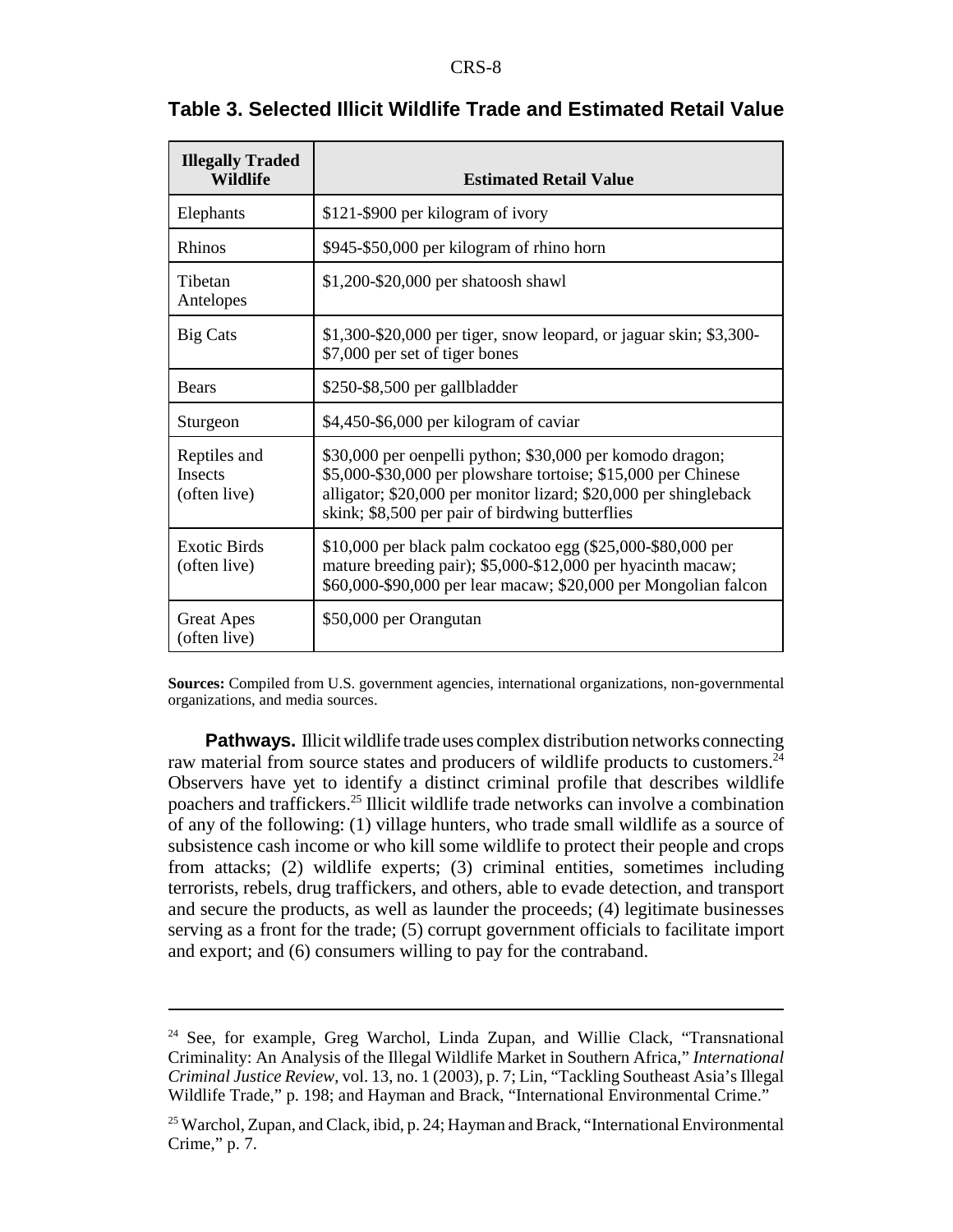Various combinations of these actors conspire to exploit a variety of trafficking pathways, which appear to be growing as globalization has improved the ease of travel, transport, transactions, and other cross-border barriers that previously limited wildlife trade. The magnitude of highly organized criminal syndicates' role in wildlife trafficking is subject to debate. Although little is certain about wildlife traffickers, anecdotal evidence indicates that suppliers have historically tended to work in small, but well-organized groups.<sup>26</sup> Organized criminal syndicates, by contrast, while likely to be participating in the trade of certain, high-value wildlife commodities — including caviar, traditional Asian medicine, ivory, and reptile skins — are not necessarily operating in all segments of the illegal wildlife trade.<sup>27</sup>

Some observers, including officials from FWS and Interpol, have identified a growth in the scope, sophistication, and organization of wildlife crime in recent years. According to one FWS report, investigations increasingly involve "multiple suspects in multiple locations committing multiple felonies."<sup>28</sup> Traffickers are reportedly connected globally to suppliers of exotic animals in developing countries; consumers at upscale art galleries; safari operators guiding hunters to illegal animal trophies; and international and interstate networks of wildlife exporters, taxidermists, and wildlife retailers.

In the process of trafficking live animals and wildlife products, contents are often smuggled through three primary methods: (1) hidden in secret compartments of luggage, shipping containers, or clothing; (2) mis-declared on customs forms and trade permits by fraudulently identifying look-alike, non-protected species, changing the declared number of items shipped, changing the declared value of items, or declaring wild species as captive-bred species; or (3) trafficked using forged or stolen trade permits to give the false impression that the contents are being legitimately traded.<sup>29</sup> In other cases, observers have also found live animals and wildlife products trafficked using common delivery services (e.g. postal services, Fedex, DHL, and others) as well as diplomatic luggage not subject to scrutiny. Additional potential areas of market growth include the Internet, where traders are reportedly using chat rooms and auction websites, such as eBay, to engage in illicit wildlife sales.<sup>30</sup>

<sup>&</sup>lt;sup>26</sup> See, for example, Warchol, Zupan, and Clack, ibid.

<sup>&</sup>lt;sup>27</sup> Report of the U.N. Secretary-General (2003), p. 10; and U.S. Interagency Working Group, *International Crime Threat Assessment.*

<sup>28</sup> FWS, Office of Law Enforcement, *Strategic Plan, 2006-2010*, p. 7.

<sup>29</sup> Cook, Roberts, and Lowther, *The International Wildlife Trade and Organised Crime*, pp. 19-20; Report of the U.N. Secretary-General (2002), pp. 5-6.

<sup>&</sup>lt;sup>30</sup> International Fund for Animal Welfare (IFAW), "Caught in the Web: Wildlife Trade on the Internet," 2005, at [http://www.ifaw.org/ifaw/dfiles/file\_562.pdf].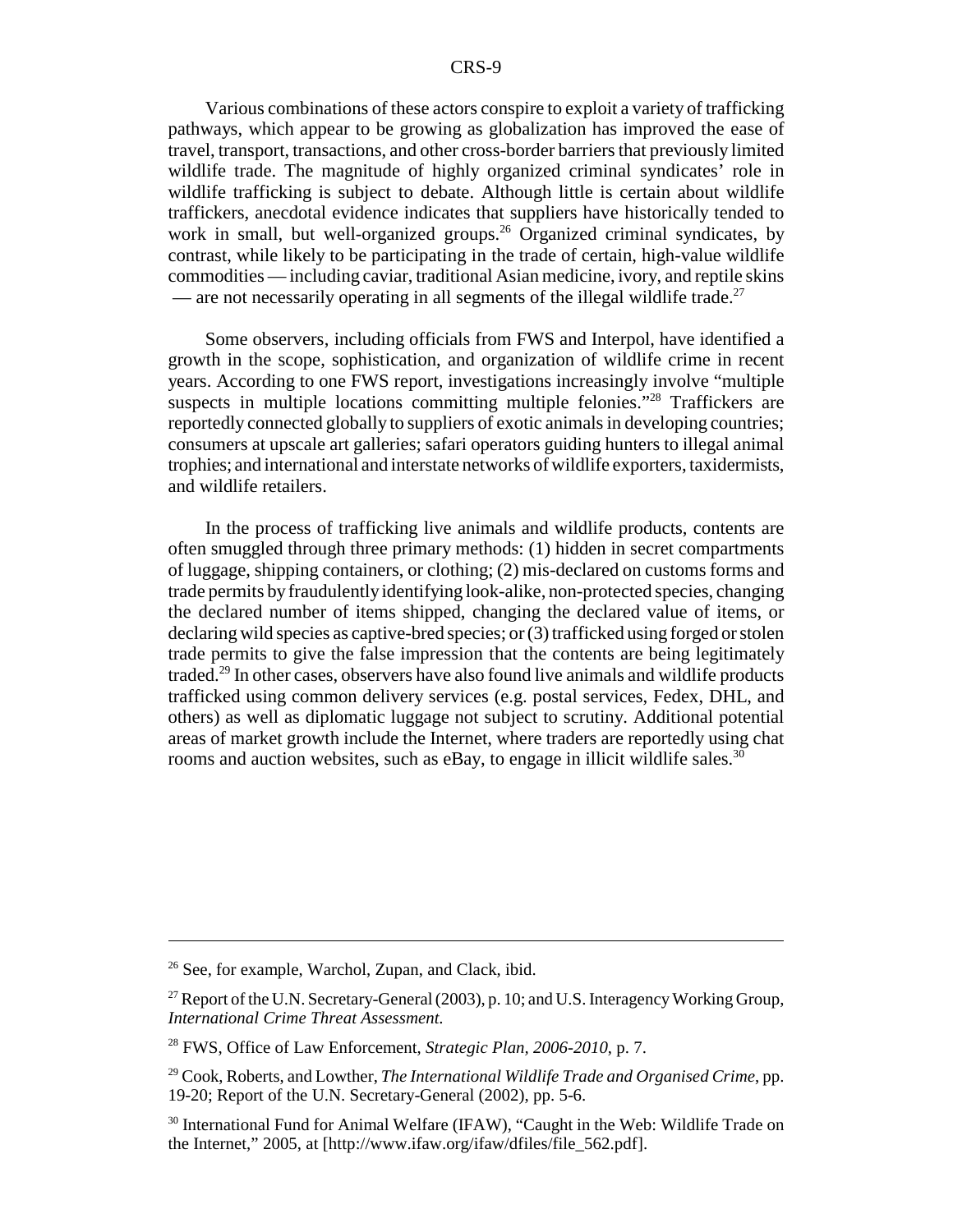### **Case Study: Tracing the African Ivory Trade**

The African elephant population has dwindled from roughly 1.2 million in the 1970s to less than 500,000 today.31 In 1989, CITES effectively banned international, commercial elephant ivory trade; most trade in elephant ivory today remains illegal.<sup>32</sup> Widely hailed as a success by many observers, the 1989 ban resulted in a neardisappearance of the illegal elephant ivory market. In the past several years, however, many analysts are concerned that the trade has rekindled — primarily driven by a surging demand for ivory jewelry, or other symbols of wealth in Japan, the People's Republic of China, and several other countries in Asia. Between August 2005 and August 2006, authorities across the world seized more than 26 metric tons of illegally trafficked elephant ivory.<sup>33</sup>

The price of wholesale elephant ivory has reportedly skyrocketed from approximately \$100 per kilogram in the late 1990s, to \$200 per kilogram by 2004, to as much as \$900 per kilogram today.<sup>34</sup> Based on a TRAFFIC study of 12,400 elephant ivory tusk seizures since the ivory ban, seizures are growing in both frequency and size.<sup>35</sup> On average, there are reportedly three seizures of ivory tusks each day worldwide, which can range in scale from a few tourist trinkets to six-ton, commercial consignments. Many observers suggest that the larger, commercial-sized shipments often use sophisticated means to evade law enforcement authorities.

<sup>31</sup> International Union for Conservation of Nature and Natural Resources (IUCN), *African Elephant Status Report 2007: An Update from the African Elephant Database*, Occasional Paper Series of the IUCN Species Survival Commission, no. 33 (2007). According to the IUCN, primary reasons for the elephant population's decline include habitat loss and fragmentation, human-elephant conflict, and poaching for elephant meat and ivory. International trade in Asian elephant ivory is also illegal under CITES.

<sup>&</sup>lt;sup>32</sup> Under CITES, ivory from southern African elephants from Botswana, Namibia, Zimbabwe, and South Africa is allowed to be traded. Most recently, in 2007, CITES approved a second auction of 60 tons of government-stockpiled elephant ivory from Botswana, Namibia, and South Africa; CITES has yet to decide when this second auction will take place and to which countries it will be sold.

<sup>33 &</sup>quot;CITES Permits 60 Tons of Elephant Ivory to Be Sold," *Environmental News Service*, June 4, 2007.

<sup>&</sup>lt;sup>34</sup> The price of ivory may vary significantly, depending on its size, quality, and type. Additionally, experts highlight distinctions between forest elephant tusks and savannah elephant tusks; the forest elephant tusk is known to be more desirable for its pinkish hue and density, which makes it preferable for carving. See, for example, Esmond Martin and Daniel Stiles, "U.S. Exposed as Leading Ivory Market," Report prepared for Care for the Wild International, June 5, 2007.

<sup>&</sup>lt;sup>35</sup> TRAFFIC, "Monitoring of Illegal Trade in Ivory and Other Elephant Specimens," Fourteenth Meeting of the Conference of the Parties, June 3, 2007, at [http://www.cites.org/ eng/cop/14/doc/E14-53-2.pdf]. The study reports that the number of "big seizures," defined as seizures involving more than 1 metric ton of ivory, grew from 17, between 1989 through 1997, to 32, between 1998 through 2006. In 2002, Singapore officials confiscated a single shipment of more than 6 tons of illicit ivory — the largest seizure since the 1989 ban.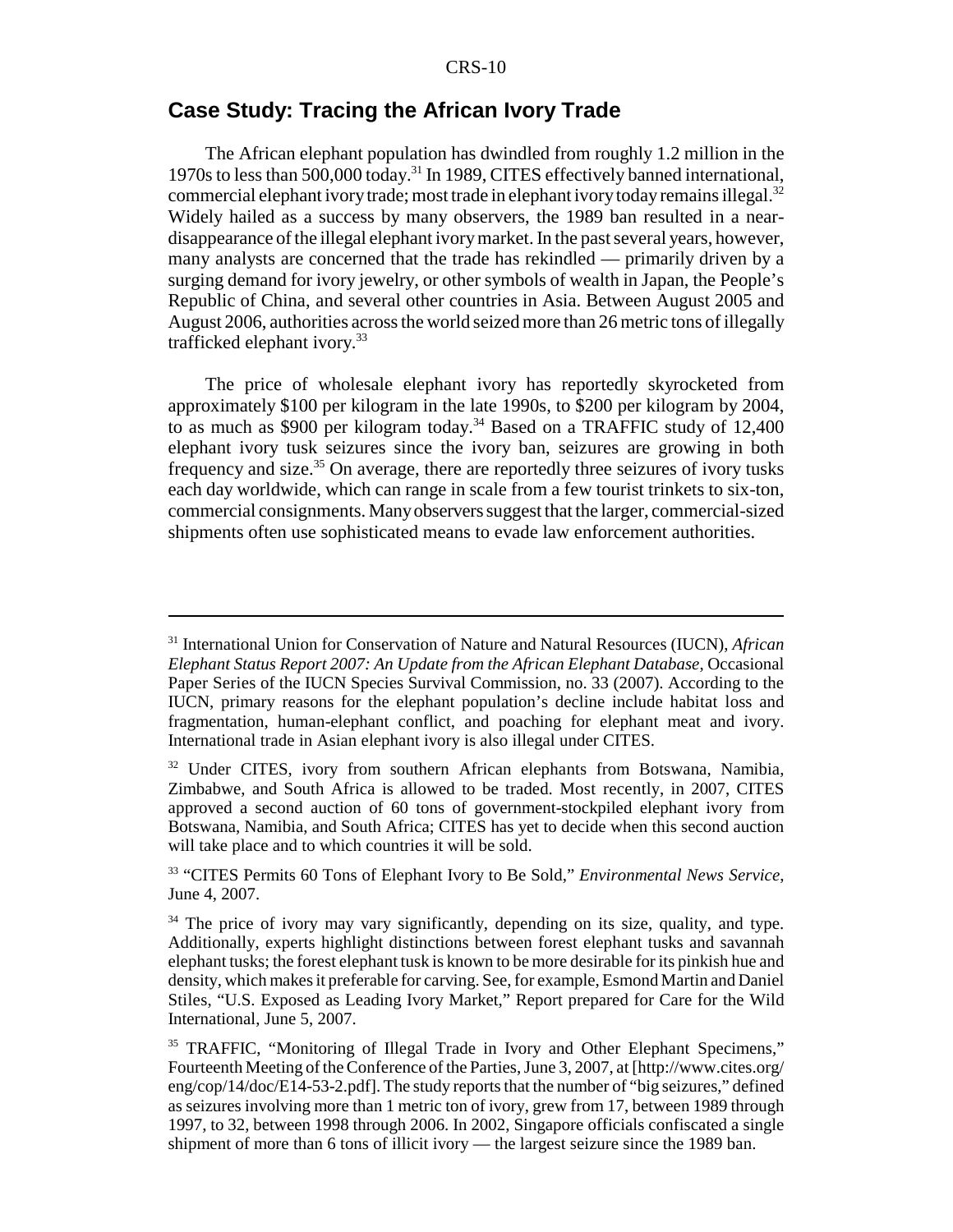Experts generally contend that elephants from central Africa are the primary targets of poachers today, with additional poaching hotspots surfacing around Zimbabwe, Tanzania, and Zambia.<sup>36</sup> Based on an analysis of elephant product seizure data from 1998 to 2006, the most heavily implicated ivory trading countries include Cameroon, the People's Republic of China, the Democratic Republic of Congo, and Nigeria.<sup>37</sup> U.S. and international law enforcement officials also indicate that highly organized cross-border poachers from Sudan and Somalia are poaching elephant populations in Chad and Kenya.38 Analysts suspect that large-scale ivory trafficking involves transnational crime syndicates, which are located in African source countries and along transit routes through countries that include Tanzania, Djibouti, United Arab Emirates, Hong Kong, Macao, Philippines, and Singapore.<sup>39</sup>

Due to the clandestine nature of the activity, analysts have difficulty identifying specific pathways of illicit wildlife trade. However, one documented case of elephant ivory trafficking, which law enforcement officials clandestinely monitored, provides some insight into how the illicit trade in African elephant ivory operates. This case also highlights the often circuitous pathways that illicit shipments travel to avoid detection: In 2006, Taiwanese authorities confiscated more than five metric tons of elephant ivory over a three-day period, concealed in shipping cargo. Shipping documents indicated that the illegal consignment originated in Tanzania and was destined for the Philippines. After departing from Tanzania, the ivory transited through Malaysia and into Singapore, where the cargo remained for some time. The shipment then departed for the Philippines but was re-routed to Taiwan. From Taiwan, the consignment arrived in the Philippines, but, without being offloaded, returned to Taiwan. As the ivory was about to return to the Philippines — with shipping documents identifying a different importer than when the shipment was originally sent to the Philippines — Taiwanese authorities confiscated the contraband. Shortly after the seizure, however, the five tons of ivory disappeared

<sup>&</sup>lt;sup>36</sup> According to IUCN, the distribution of African elephants vary across western, central, southern, and eastern Africa. Southern Africa accounts for approximately 39% of the total species' known population, Central Africa accounts for 29%, East Africa accounts for 26%, and West Africa accounts for 5%. The accuracy of the population estimates also varies across the continent, with estimates in conflict zones or countries emerging from conflict being especially limited. See Nigel Hunter, Esmond Martin, and Tom Milliken, "Determining The Number of Elephants Required to Supply Current Unregulated Ivory Markets in Africa and Asia," *Pachyderm*, no. 36 (January-June 2004), pp. 116-128; and IUCN, *African Elephant Status Report 2007*.

<sup>&</sup>lt;sup>37</sup> TRAFFIC, "Monitoring of Illegal Trade in Ivory and Other Elephant Specimens." Thailand is also a heavily-implicated elephant ivory trading country, but some of its ivory trade includes Asian elephant ivory as well.

<sup>38</sup> See, for example, "Sudan is 'Centre of Ivory Trade,'" *BBC News*, March 14, 2005; and Esmond Martin, "Large Quantities of Illegal Ivory for Sale in Sudan," Report for Care for the Wild International, March 14, 2005. Some 75% of the ivory is reportedly bought by Chinese customers, many of whom are working in Sudan in the oil industry.

<sup>39</sup> Martin, "Large Quantities of Illegal Ivory for Sale in Sudan"; and "Illegal Ivory Seized in Taiwan," World Wildlife Fund, July 7, 2006; also based on CRS discussions with Interpol law enforcement officials familiar with the case in 2007.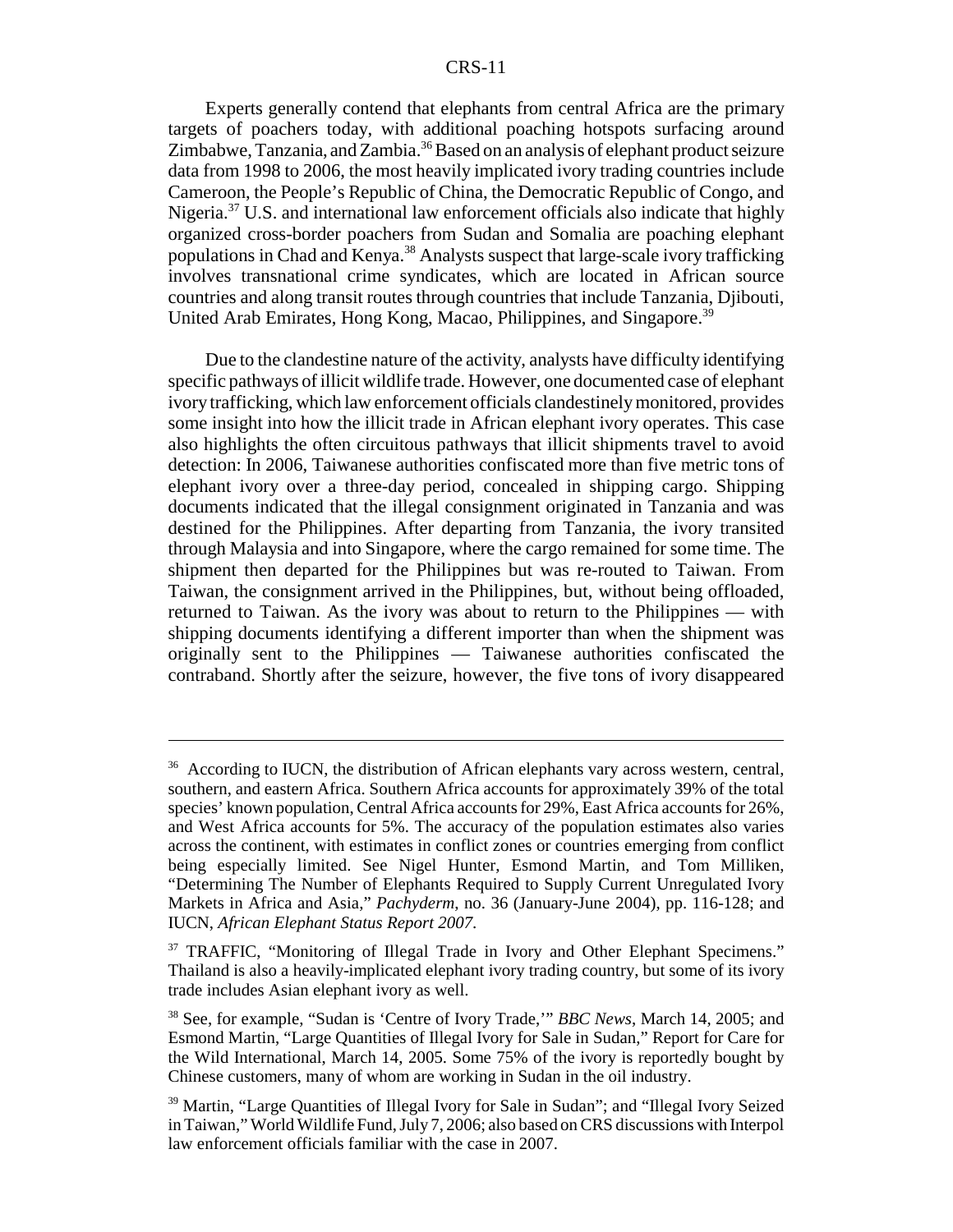from a storage warehouse contracted by Philippine customs authorities while the case remained under further investigation.<sup>40</sup>

## **Threats**

#### **Environmental Implications**

The illegal wildlife trade can affect the natural resources and environment of importing and exporting countries. The potential environmental harm of the illegal wildlife trade include (1) reducing biodiversity, (2) disrupting ecosystems by introducing non-native species, and (3) and transmitting disease.

**Threats to Biodiversity.** Observers report that the illegal wildlife trade may directly contribute to the decline of some species. In addition, others report that the illegal wildlife trade combines with habitat loss or alteration to contribute to species decline. The actual extinction of species as a result solely of trade is not widely documented in the literature,<sup>41</sup> although exploitation combined with habitat loss and alteration, is linked to significant declines in several species.42 Some observers, for example, claim that while great apes make up less than 1% of the bushmeat trade in West and Central Africa, this rate of harvest, combined with habitat loss and alteration, has led to very severe population declines; if this trend is unchecked, extinction is likely.<sup>43</sup> Species that are currently in decline due primarily to exploitation for trade are species that are rare or have historically low population levels. For example, some have attributed sharp declines in three rare species of tropical Asian bears to the illegal trade in bear parts, especially bear gallbladders, for use in traditional Asian medicine.<sup>44</sup>

Insufficient data and a lack of understanding of how the trade affects wildlife populations limit current knowledge of the impact of illegal wildlife trade on biodiversity. A study seeking to measure the impact of the trade on wild populations of amphibians and reptiles, for example, was inconclusive because the authors were unable to obtain comprehensive data on the actual amount of wildlife traded through licit and illicit channels, as well as the sustainable harvest rate of species in the

42 Steven Broad et al., *The Nature and Extent of Legal and Illegal Trade in Wildlife*.

<sup>40</sup> Samuel Wasser et al., "Using DNA to Track the Origin of the Largest Ivory Seizure Since the 1989 Trade Ban," *Proceedings of the National Academy of Science of the United States of America* vol. 104, no. 10 (March 6, 2007), at [http://depts.washington.edu/conserv/ web-content/Press/Wasser%20et%20al%202007.pdf].

 $41$  One possible explanation might be that as a species becomes depleted and rare, the costs of finding and harvesting individuals becomes prohibitive; species are likely to become extinct economically before they become extinct biologically.

<sup>&</sup>lt;sup>43</sup> See Evan Bowen-Jones and Stephanie Pendry, "The Threats to Primates and Other Mammals from the Bushmeat Trade in Africa and How This Could Be Diminished," *Oryx*, vol. 33, no. 3 (1999), pp. 233-247.

<sup>44</sup> Ellis, *Tiger Bone and Rhino Horn.*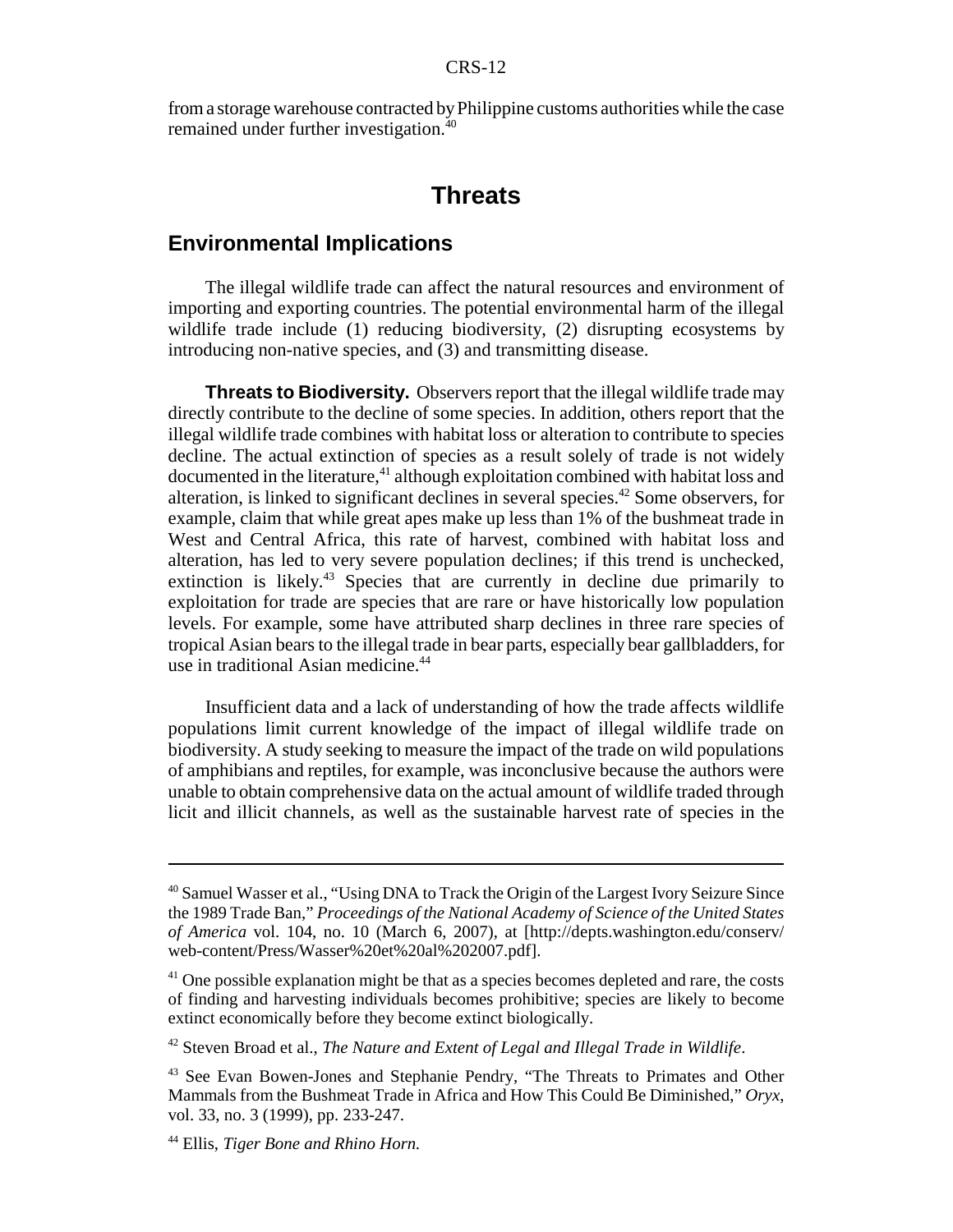wild.<sup>45</sup> Further, research remains incomplete in understanding how illegal wildlife trade could indirectly affect ecosystems, when species important to the functioning of the ecosystem are depleted. Some analysts suggest that the illegal harvesting of wildlife could indirectly affect ecosystems when species important to the functioning of the ecosystem are reduced.<sup>46</sup>

**Invasive Species.**<sup>47</sup> Illegal wildlife trade may introduce harmful, non-native species that could disrupt ecosystems. Non-native species can affect human, animal, and plant health, causing considerable economic and environmental damage.<sup>48</sup> Many non-native species that were introduced to the United States came initially through legal channels, some of them through the pet trade.<sup>49</sup> Such species are often banned from import only after government officials find documented evidence of a nonnative species' threat to humans, agriculture, or ecosystems.<sup>50</sup> Some banned species, however, still enter the country illegally through trade. Chinese mitten crabs, for example, banned under the Lacey Act, continue to be smuggled into the United States and Europe for consumption. Chinese mitten crabs are harmful to the environment if released; they damage riverbanks by their burrowing and clog drainage systems.

The impact of non-native species is also considered a contributing factor for listing indigenous species as endangered or threatened. Congress identified nonnative species as the second-leading contributing factor, after habitat loss and alteration, for listings under the Endangered Species Act of 1973, affecting nearly half of all threatened and endangered native species.<sup>51</sup> Non-native species may outcompete native species for prey, transmit diseases to native species, and alter native ecosystems. For example, the Burmese python is a non-native species brought

47 For more on harmful non-native species, see CRS Report RL30123, *Invasive Non-Native Species: Background and Issues for Congress*, by M. Lynne Corn et al.

48 One study estimates the annual economic damage of non-native species in the United States to be approximately \$123 billion. See David Pimentel, Lori Lach, Rodolfo Zuniga, and Doug Morrison, "Environmental and Economic Costs of Nonindigenous Species in the United States," *BioScience*, vol. 50 (January 2000), pp. 53-65.

<sup>&</sup>lt;sup>45</sup> Martin Schlaepfer et al., "Challenges in Evaluating the Impact of the Trade in Amphibians and Reptiles on Wild Populations," *BioScience*, vol. 55, no. 3 (2005), pp. 256-264.

<sup>&</sup>lt;sup>46</sup> In some tropical forests in Africa and Asia, for example, the loss of some mammals may slow vegetation recovery because of the dependence on mammals as seed dispersers and pollenators. See Richard T. Corlett, "Frugivory and Seed Dispersal in Degraded Tropical East Asian Landscapes," in D.J. Levey et al., eds., *Seed Dispersal and Frugivory: Ecology, Evolution, and Conservation* (Wallingford, UK: CABI Publishing, 2002), pp. 451-465.

<sup>49</sup> Of 212 non-native vertebrate species that established wild populations in the United States, 48 species (23%) were originally imported as cage birds or other pets. U.S. Congress, Office of Technology and Assessment, *Harmful Non-Indigenous Species in the United States*, OTA-F-565 (Washington: GPO, 1993).

<sup>50</sup> See discussion on the Lacey Act and the injurious species provisions in **Appendix 1**.

<sup>&</sup>lt;sup>51</sup> David Wilcove et al., "Quantifying Threats to Imperiled Species in the United States," *BioScience*, vol. 48 (1998), pp. 607-615.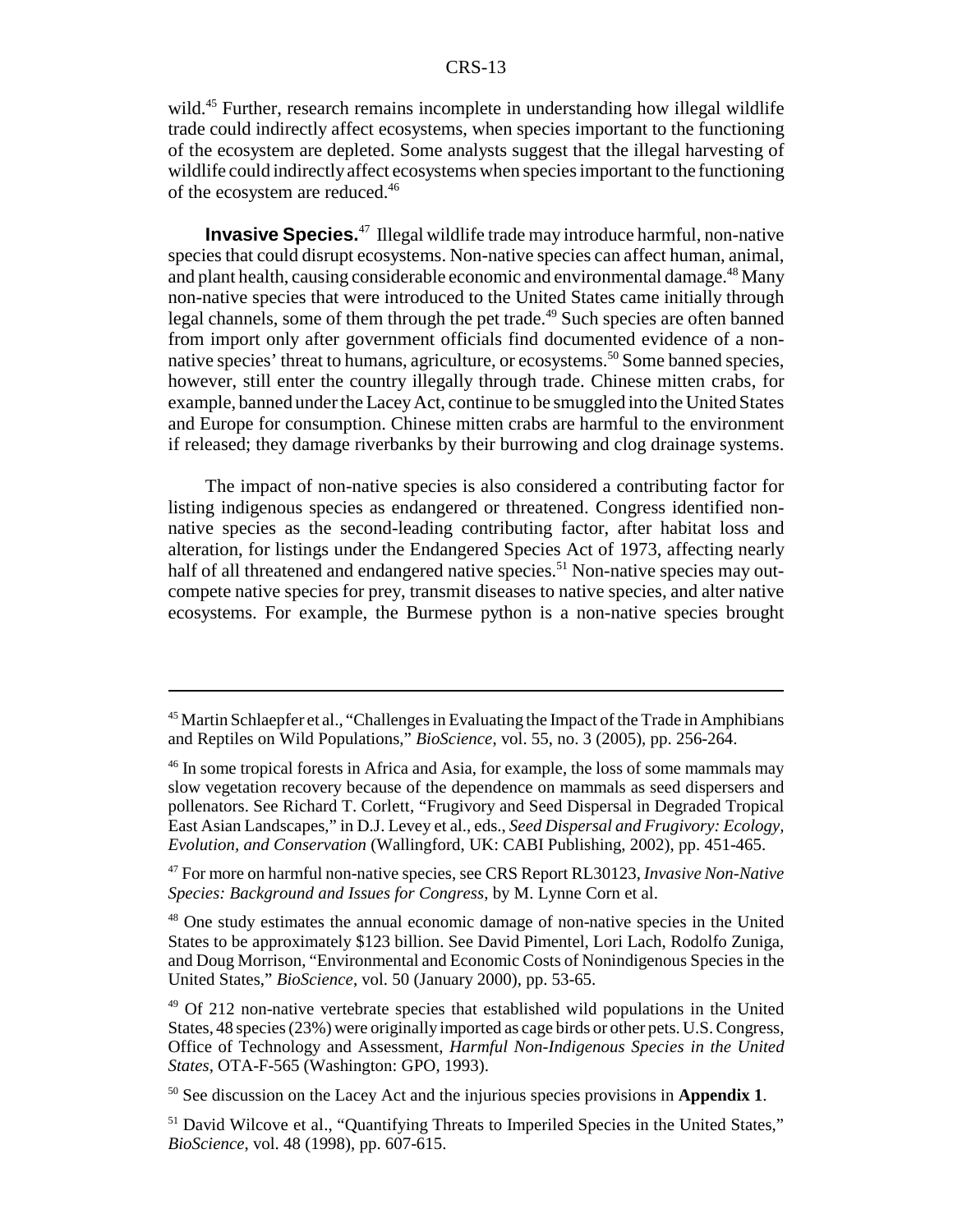illegally from Southeast Asia to parts of the United States as a pet.<sup>52</sup> These pythons consume large quantities of native prey and compete with alligators at the top of the food chain.53 The entry of non-native species is reportedly increasing in the United States and globally. In San Francisco Bay, a new non-native species now enters the ecosystem every 14 weeks, on average, compared to an average of one every 55 weeks from 1851 to 1960.<sup>54</sup>

**Disease.** Another concern includes the potential entry and spread of animalborne diseases through the illegal trade in wildlife.<sup>55</sup> According to some, the ability of human and other diseases to spread throughout the world is becoming increasingly linked to the global nature of wildlife trade, coupled with the expansion of regional and international transportation routes.<sup>56</sup> Diseases transmitted through wildlife may affect not only humans and result in outbreaks that cause social and economic harm, but also threaten native wildlife and ecosystems.<sup>57</sup> Indeed, some have stated that the most dangerous emerging infectious diseases, in terms of total fatalities and fatality rates, have come from wildlife.<sup>58</sup> According to the General Accounting Office (now Government Accountability Office), nearly 75% of emerging diseases reach humans through animals.59 The link between the illegal wildlife trade and disease, however, remains contested by some analysts as being mostly an unrealized threat. Indeed, little is known about the extent to which illegally imported wildlife may carry harmful diseases. $60$ 

56 William B. Karesh, "Wildlife Trade and Global Disease Emergence," *Emerging Infectious Diseases*, vol. 11, no. 7 (2005), pp. 1000-1002.

57 William B. Karesh et al., "Implications of Wildlife Trade on the Movement of Avian Influenza and other Infectious Diseases," *Journal of Wildlife Diseases*, vol. 43, no. 3 (2007), pp. 55-59.

58 Peter Daszak, "Risky Behavior in the Ebola Zone," *Animal Conservation,* vol. 9 (2006), pp. 366-367.

59 U.S. General Accounting Office, "West Nile Virus Outbreak, Lessons for Public Health Preparedness," September 2000, GAO/HEHS-00-180, p. 68.

 $60$  Some examples include a psittacosis infection in custom officers in Belgium after being exposed to illegally imported parakeets, and an avian influenza virus carried by crested hawk eagles smuggled into Europe. Bruno B. Chomel, "Wildlife, Exotic Pets, and Emerging (continued...)

 $52$  Burmese pythons are illegal in some states (e.g., Illinois). In other states, it is illegal to release them into the wild (e.g., Florida, where over  $1,000$  are estimated to be in the wild). See Florida Fish and Wildlife Conservation Commission, Notice of New Florida Rules and Regulations Concerning Possession of Captive Wildlife, at [http://myfwc.com/permits/Docs/Synopsis CaptiveWLRuleChanges.pdf].

<sup>&</sup>lt;sup>53</sup> Defenders of Wildlife, "Broken Screens: The Regulations of Live Animal Imports into the United States," 2007, at [http://www.defenders.org/resources/publications/programs\_and\_ policy/international\_conservation/broken\_screens/broken\_screens\_report.pdf].

<sup>54</sup> FWS, Office of Law Enforcement, *Strategic Plan, 2006-2010*.

<sup>55</sup> U.S. Congress, Senate Committee on Environment and Public Works, *Importation of Exotic Species and their Impact on Public Health and Safety*, hearing, 108<sup>th</sup> Cong., 1<sup>st</sup> sess., July 17, 2003, at [http://epw.senate.gov/hearing\_statements.cfm?id=212889].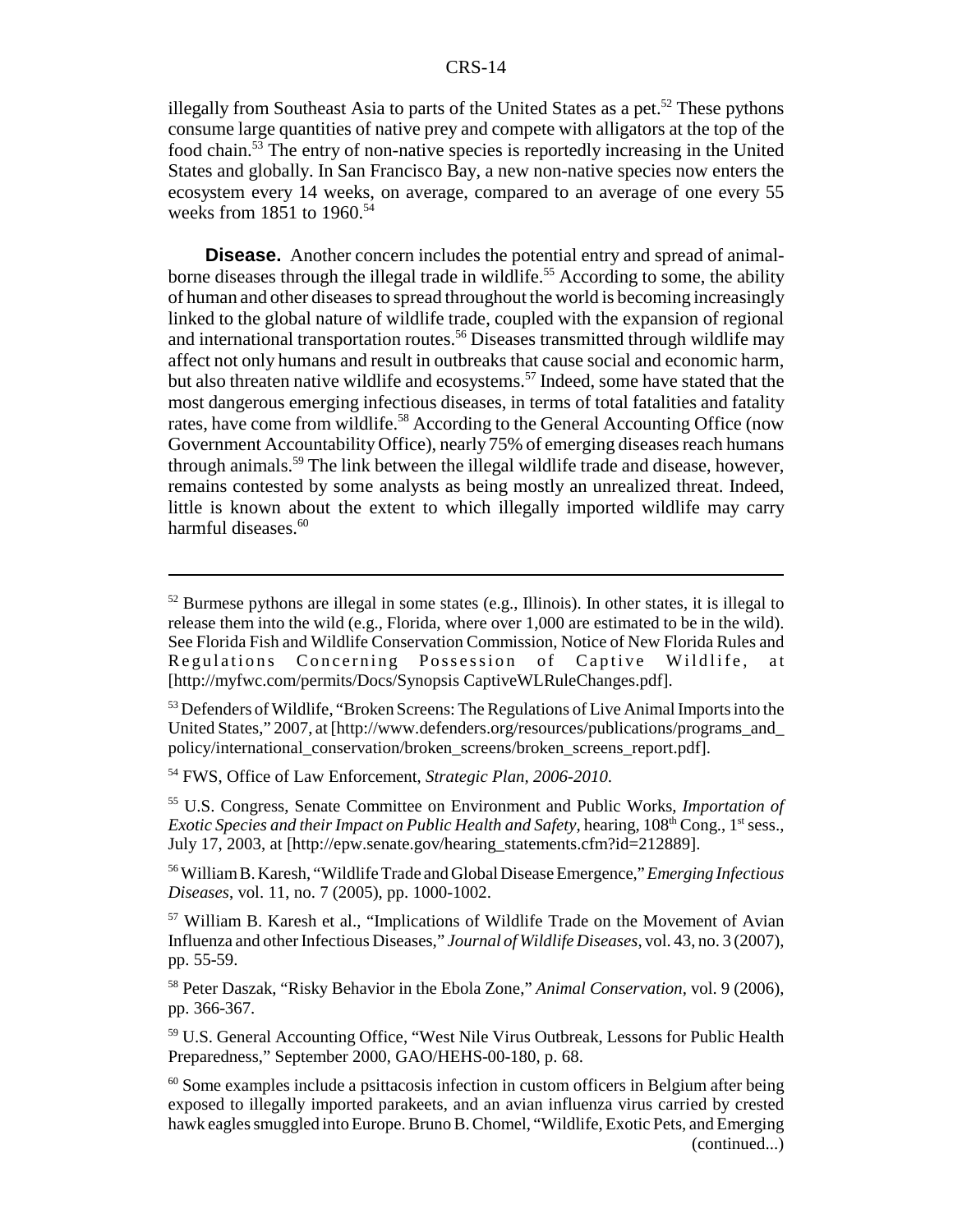Several countries have reported disease outbreaks caused by wildlife trade. However, most documented disease outbreaks linked to wildlife trade involve imports and exports of legal wildlife. After an outbreak, the suspected wildlife might be banned from import, effectively making its trade illegal in the affected country. In the United States, diseases from imported wildlife have infected or threaten native species, livestock, and humans. Some examples include the following:

- ! **Severe Acute Respiratory Syndrome (SARS):** The SARS virus can infect wildlife and humans. Experts suspect that SARS originated in the People's Republic of China, where SARS-infected civets, a variety of wild cat common in the Chinese wildlife trade, came in contact with humans. $61$  Although civets remain legally traded in China, the Centers for Disease Control and Prevention (CDC) banned civet imports into the United States.
- ! **Heartwater Disease:** Heartwater is a disease of cattle, sheep, and goats, and can cause mortality rates of 60% in cattle and up to 100% in sheep.62 African tortoise ticks that reside on some imported snakes and tortoises carry this disease. The U.S. Department of Agriculture (USDA) banned the import and interstate commerce of three types of African tortoises because African ticks carrying heartwater were found on them.
- ! **Avian Influenza:** Highly pathogenic avian influenza virus (H5N1) can infect humans through poultry-human interactions. Its natural reservoir is wild birds, but it can be transmitted through poultry as well. Avian flu has been common in live bird markets and can be disseminated through wildlife trade.<sup>63</sup> CDC has banned poultry and poultry products from bird flu source countries.
- **Monkeypox:** Monkeypox infects wildlife commonly found in Africa, and can spread to wildlife native to the United States and humans. Monkeypox was introduced to the United States by legally imported African rodents. The rodents transmitted the disease to prairie dogs in a pet store. The prairie dogs were, in turn, the source for transmitting the disease to humans.<sup>64</sup> CDC has banned all

 $60$  (...continued)

Zoonoses," *Emerging Infectious Diseases*, vol. 13, no. 1 (2007), pp. 6-11.

<sup>61</sup> Y. Guan et al., "Isolation and Characterization of Viruses Related to the SARS Coronavirus from Animals in Southern China," *Science*, vol. 302, no. 5643 (2003), pp. 276- 278.

<sup>62</sup> Center for Food Security and Public Health, Iowa State University, *Heartwater*, at [http://www.cfsph.iastate.edu/Factsheets/pdfs/heartwater.pdf].

<sup>63</sup> See CRS Report RL33795, *Avian Influenza in Poultry and Wild Birds*, by Jim Monke and M. Lynne Corn.

<sup>&</sup>lt;sup>64</sup> In response to the outbreak, CDC banned the import of all African rodents into the United (continued...)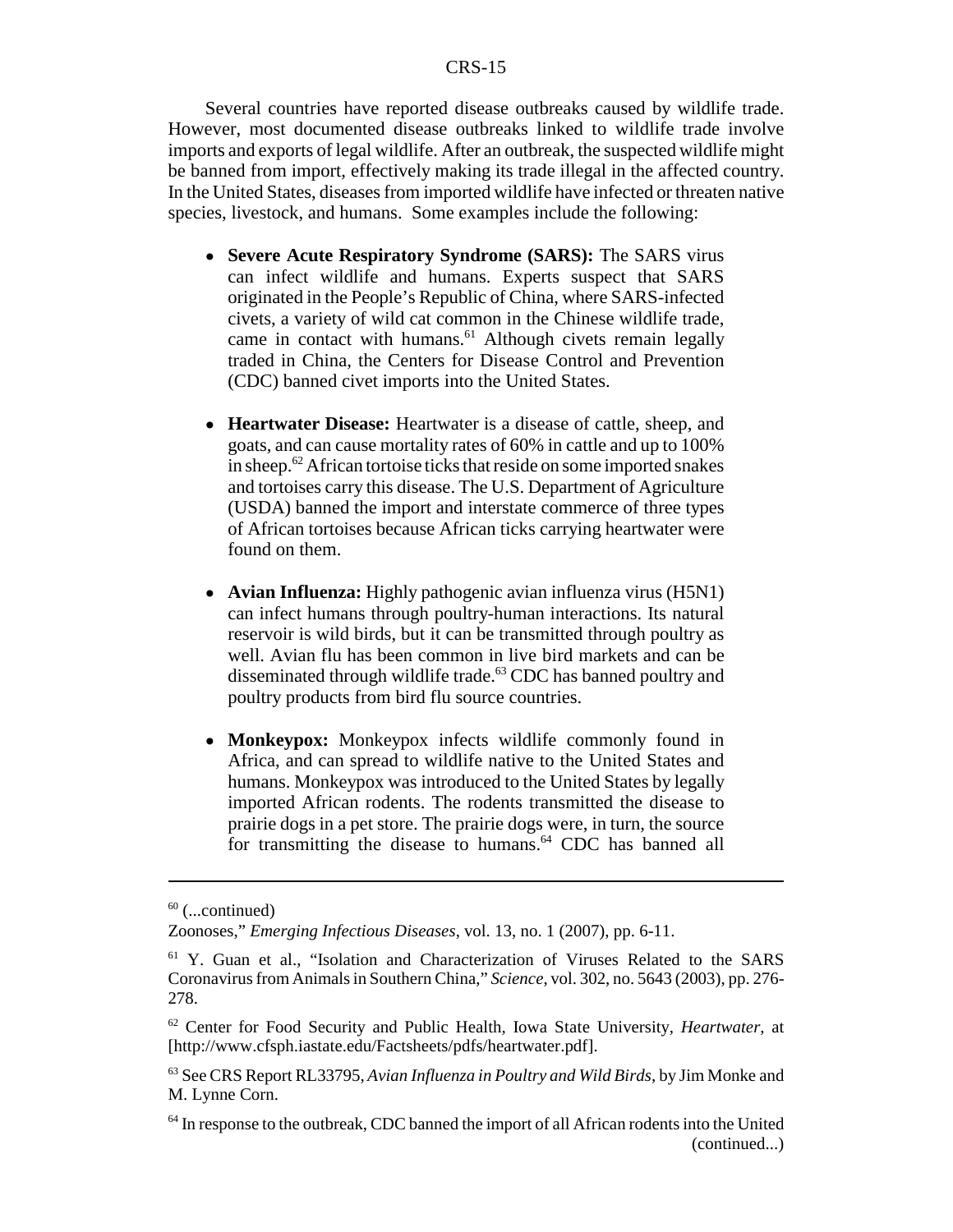#### African rodents from entering the United States, except under certain circumstances.

Some have suggested that since many diseases are zoonotic (diseases that can be passed from animals to humans), the wildlife trade might have bio-terrorism implications. For example, imports of lightly regulated wildlife might be used to carry a disease that could be transmitted to other animals or agricultural crops. Another possibility might be intentionally importing and releasing ill animals to spread a disease to humans. Zoonotic diseases, included plague, tularemia, and hantavirus, have been used in weapons programs.<sup>65</sup> The Japanese during the 1930s, for example, used fleas to cause plague in China.<sup>66</sup> Some have suggested that a terrorist group with access to pathogens, but lacking dissemination technology, could conceivably use animal vectors to transmit the disease.<sup> $67$ </sup> However, no open source evidence is currently available to suggests that terrorists are planning attacks involving the transmission of disease through illegal wildlife trade.

Congress is addressing zoonotic disease transmission through proposed legislation that would add non-human primates (e.g., chimpanzees and apes) to the list of prohibited wildlife species under the Lacey Act (S. 1498 and H.R. 2964).<sup>68</sup> This legislation is directed toward the non-human primate pet trade and would make it illegal to import, export, transport, sell, receive, acquire, or purchase (in interstate or foreign commerce) non-human primates with exceptions (e.g., for science and zoos). It would not make it illegal to possess a non-human primate. Some who support this legislation cite the propensity of non-human primates to transmit disease to, and inflict injury on humans and animals. $69$  Some others who oppose this legislation contend that non-human primates kept as pets in the United States

 $64$  (...continued)

States and prohibited the transportation, sale, distribution or release of prairie dogs and African rodents that might have been carrying the disease. For more information on monkeypox, see CRS Report RS21557 *Monkeypox: Technical Background and Outbreak Implications for Bioterrorism Preparedness*, by Dana A. Shea, Frank Gottron, and Holly Harvey.

<sup>&</sup>lt;sup>65</sup> Center for Non-Proliferation Studies, Monterey Institute of International Studies, "Chemical and Biological Weapons Resource Page," at [http://cns.miis.edu/research/cbw/p ossess.htm].

 $66$  Ibid.

<sup>67</sup> See CRS Report RS21557, *Monkeypox: Technical Background and Outbreak Implications for Bioterrorism Preparedness*.

<sup>&</sup>lt;sup>68</sup> S. 1498 was placed on the Senate Legislative Calendar in October 2007 and H.R. 2964 has had hearings held. This bill also contains technical amendments to help enforce the Lacey Act.

<sup>69</sup> Testimony of Gail Golab, Director of Animal Welfare Division, American Veterinary Medical Association, House Natural Resources Committee, Subcommittee on Fisheries, Wildlife, and Oceans, *Legislative Hearing on H.R. 2964 and H.R. 5534*, hearing, 110<sup>th</sup> Cong., 2nd sess., March, 11, 2008.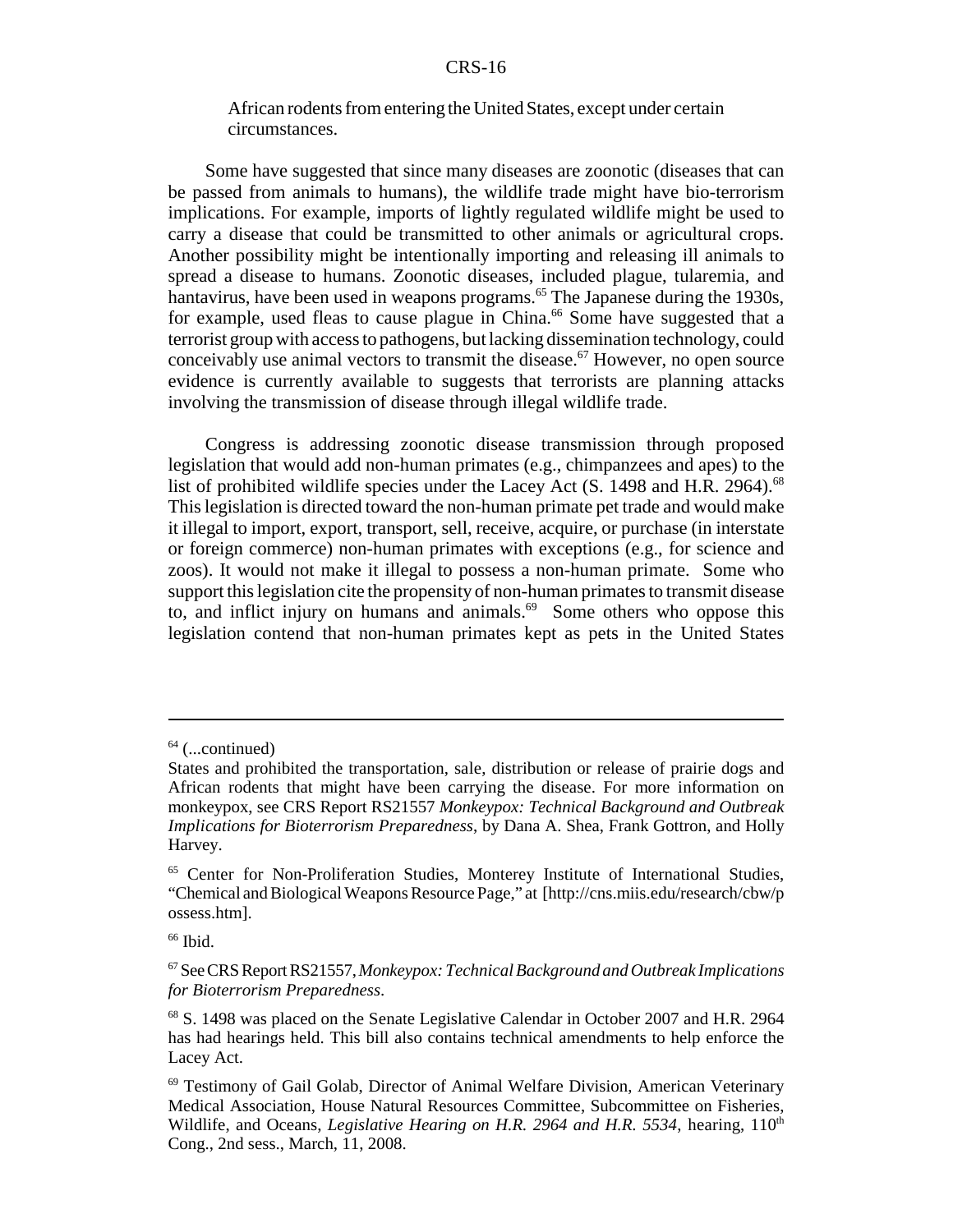generally do not carry disease and should not be considered a threat to the safety of others.70

**Case Study: Illegal Bushmeat Trade.** Illegal bushmeat trade refers to the harvesting of wildlife for consumption and its subsequent trafficking within or outside source countries.<sup>71</sup> Although many cultures around the world consume wildlife meat, the term bushmeat commonly refers to wildlife hunted in African forests. Bushmeat trade is considered illegal when imports occur in contravention of CITES, national quarantine laws, and other laws than ban the trade of specific animals.<sup>72</sup> In Africa, this illegal trade is considered a threat to the diversity and abundance of endangered and threatened animal species, and the ecosystems in which they reside. Some are also concerned that illegal bushmeat trade could facilitate the transmission of exotic diseases throughout the world.

Illegal bushmeat trade in Africa is driven primarily by economic gain and subsistence, and is greatest in areas of West and Central Africa. The illegal bushmeat trade is reportedly a significant, and sometimes primary, source of income in Africa, generating an estimated \$50 million annually.<sup>73</sup> The bushmeat trade is a significant source of protein for many communities in Africa, especially among the rural poor. Bushmeat provides an affordable source of animal protein as well as incomegenerating opportunities.<sup>74</sup> In some cases, bushmeat is preferred over domestic sources of meat by Africans. It is estimated that between 1 and 3.4 million tons of bushmeat are consumed annually in Africa, of which 60% is consumed in urban centers, where demand is highest.<sup>75</sup> Further, illegal bushmeat is sold primarily in urban markets in some parts of Africa, where they generate greater profits than legal bushmeat.76 The illegal bushmeat trade also satisfies a global demand, which includes certain communities in the United States.

72 Bushmeat Crisis Taskforce, *Global Human Health Fact Sheet*, October 2003.

 $73$  Ibid.

75 Zinta Zommers and David Macdonald, *Wildlife Trade and Global Disease Emergence*, Office of Science and Innovation, Trade and Industry Division, 2006.

 $70$  Testimony of Sian Evans, Director of the DuMond Conservancy for Primates and Tropical Forests, House Natural Resources Committee, Subcommittee on Fisheries, Wildlife, and Oceans, *Legislative Hearing on H.R. 2964 and H.R. 5534*, hearing, 110<sup>th</sup> Cong., 2nd sess., March, 11, 2008.

<sup>&</sup>lt;sup>71</sup> See Elizabeth L. Bennett et al., "Hunting for Consensus: Reconciling Bushmeat Harvest, Conservation, and Development Policy in West and Central Africa," *Conservation Biology*, vol. 21, no. 3 (2006), pp. 884-887.

<sup>74</sup> Evan Bowen-Jones, "Bushmeat: Traditional Regulation or Adaptation to Market Forces," in Oldfield, ed., *The Trade in Wildlife*.

<sup>76</sup> Emmanuel De Merode and Guy Cowlishaw, "Species Protection, the Changing Informal Economy, and the Politics of Access to the Bushmeat Trade in the Democratic Republic of Congo," *Conservation Biology*, vol. 20, no. 4 (2006), pp. 1262-1271.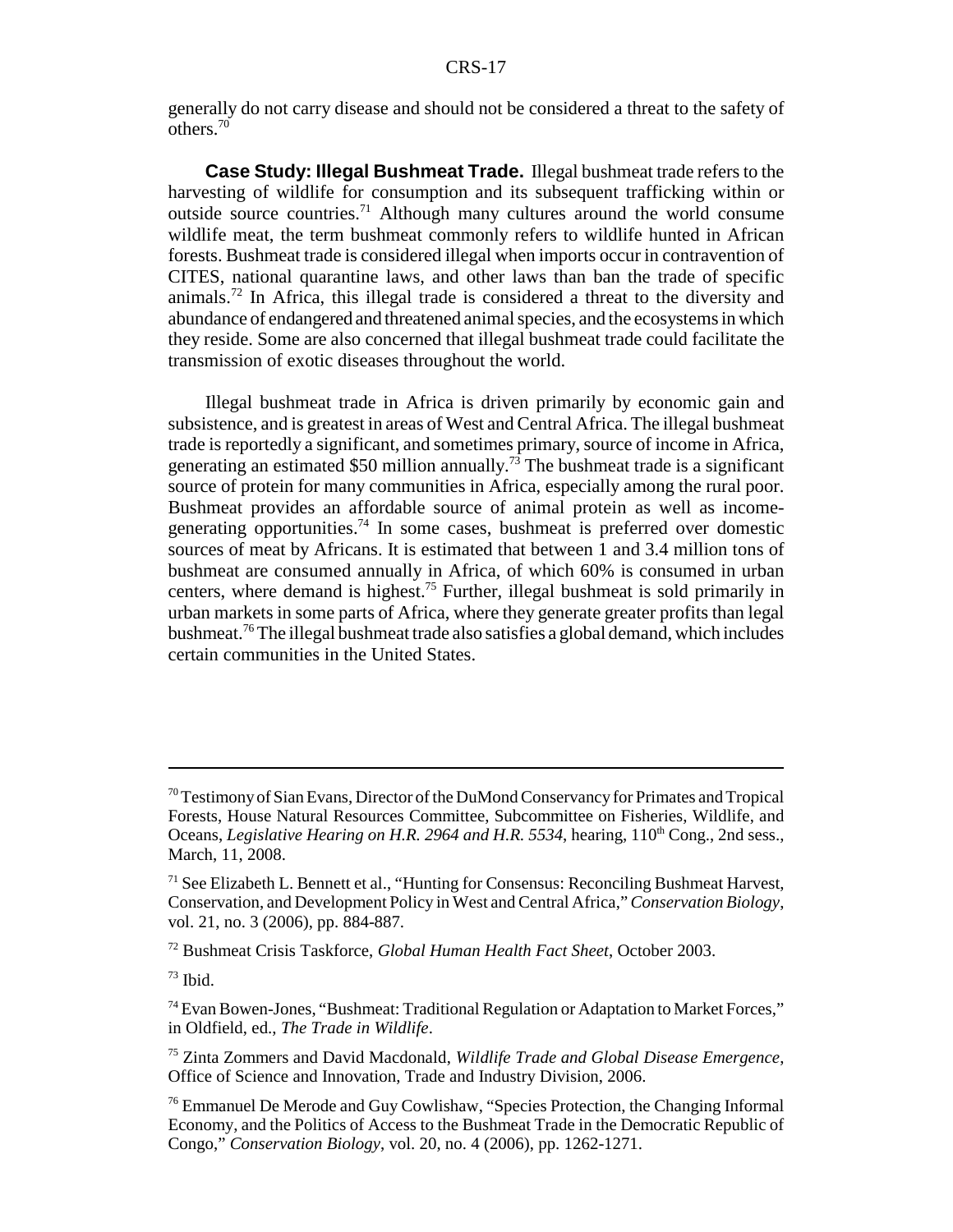Entry of bushmeat into the United States is a concern because of its potential to carry disease.77 This concern is exacerbated because the health of the animal from which the bushmeat is derived is not documented and the meat is generally not screened for diseases at the border.<sup>78</sup> Bushmeat is associated with several diseases that affect humans. The United States has experienced outbreaks from diseases such as HIV/AIDS, which some suggest emerged in Africa through consuming primates that carry the Simian Immunodeficiency Viruses  $(SIV)$ ;<sup>79</sup> and monkeypox, which originated from African rodents, commonly consumed as bushmeat and traded globally. Other diseases that affect humans and are linked to bushmeat include the Ebola hemorrhagic fever, which has been transmitted to bushmeat hunters who were in contact with infected great apes; and the SARS coronavirus, which has been associated with the international trade in small carnivores.<sup>80</sup>

CDC bans imports of certain animals, including African rodents, known to be prominent in bushmeat trade and vectors of disease.<sup>81</sup> In response to avian influenza, CDC and USDA banned imports of birds and unprocessed bird products from countries with the avian flu virus in domestic poultry. Other species that are known to carry diseases (e.g., non-human primates and live bats) may require a permit from CDC and other agencies for import into the United States.

#### **Security Implications**

The impact of wildlife smuggling has the potential to reach beyond environmental threats. Numerous sources indicate that organized criminal syndicates, insurgency groups, and military units are among the primary actors involved in largescale, commercial-sized wildlife trafficking. Limited anecdotal evidence also indicates that some terrorist groups may be engaged in the wildlife smuggling trade for monetary gain. Some observers claim that the participation of such actors in wildlife trafficking can threaten the stability of countries, foster corruption, and encourage the use of violence to protect the trade.<sup>82</sup>

 $79$  Gao Feng et al., "Origin of HIV-1 in the Chimpanzee Pan Troglodytes Troglodytes," *Nature*, vol. 397 (1999), pp. 436-441.

80 Karesh, "Wildlife Trade and Global Disease Emergence," pp. 1000-1002.

81 Centers for Disease Control and Prevention, visited at [http://www.cdc.gov/ncidod/ monkeypox/animals.htm], February 23, 2008.

<sup>77</sup> Testimony of Marshall Jones, Deputy Director, FWS, in Senate Committee on Environment and Public Works, *Importation of Exotic Species and Their Impact on Public Health and Safety*.

 $78$  Declared bushmeat shipments might be checked by FWS at the border, but there is no requirements for quarantine to check bushmeat for disease. FWS inspectors are not trained in disease detection. However, the USDA's Animal and Plant Health Inspection Service (APHIS) may confiscate illegal bushmeat detected at the border, if suspected of carrying disease that might affect livestock. If the bushmeat is suspected carrying a disease harmful to humans, CDC is contacted.

<sup>&</sup>lt;sup>82</sup> See, for example, Mara Zimmerman, "The Black Market for Wildlife: Combating Transnational Organized Crime in the Illegal Wildlife Trade," *Vanderbilt Journal of* (continued...)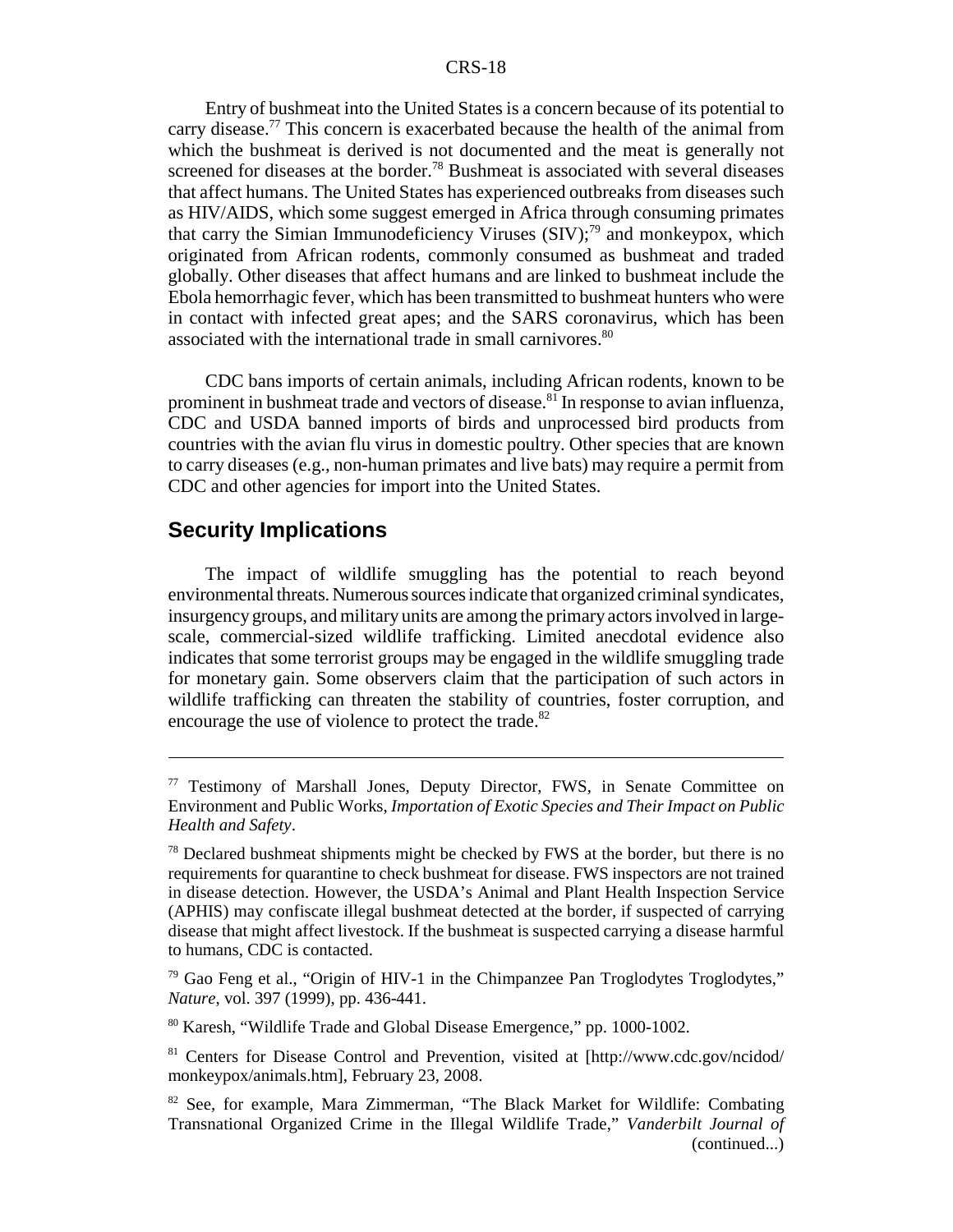**Links to Organized Crime.** According to a series of U.N. studies on the illicit traffic of wildlife, wildlife experts claim that Chinese, Japanese, Italian, and Russian organized crime syndicates are "heavily involved in illegal wildlife trade."<sup>83</sup> While such claims do not suggest that organized crime syndicates are involved in all forms of wildlife trafficking, the United Nations reports that syndicates are "strongly present" in some sectors. Further, even when criminal syndicates are not controlling the trade, much of the trafficking is commonly described as "highly organized."<sup>84</sup>

East Asian Triad societies, such as the Wo Shing Wo group and 14K, as well as the Japanese Yakuza, have reportedly smuggled elephant ivory, rhino horn, tigers, shark fin, abalone, and whale meat.<sup>85</sup> The United Nations also reports that "no sector of the illegal fauna and flora trade has been criminalized to the extent of that of sturgeon and caviar." Most of the caviar business is reportedly controlled by Russian organized crime, which several analysts also claim is engaged in the poaching of tigers and bears.<sup>86</sup> According to FWS, recent investigations into U.S. caviar trade revealed that seven of the ten major importers on the East Coast had been illegally importing millions of dollars worth of caviar annually.<sup>87</sup> Members of the Italian Mafia, the former Medellin drug cartel in Colombia, and possibly additional groups in Central Asia and Brazil reportedly have been involved in the illicit trafficking of rare parrots or falcons.<sup>88</sup> Anecdotal accounts also indicate that some organized groups are involved in both illegal wildlife and human trafficking.<sup>89</sup>

**Links to Drug Trafficking.** A 2002 British study, commissioned by the World Wildlife Fund and the World Conservation Union, found that key illicit drug production and distribution countries that coincide with major source states for endangered wildlife are areas where illicit wildlife trafficking has likely taken place.<sup>90</sup>

 $82$  (...continued)

*Transnational Law*, vol. 36 (2003), pp. 1672-1673; and Greg Warchol, "The Transnational Illegal Wildlife Trade," *Criminal Justice Studies*, vol. 17, no. 1 (March 2004), p. 58.

<sup>&</sup>lt;sup>83</sup> Report of the U.N. Secretary-General (2002), p. 6; Report of the U.N. Secretary-General (2003), pp. 9-12. See also Jonathan Kazmar, "The International Illegal Plant and Wildlife Trade: Biological Suicide," *U.C. Davis Journal of International Law and Policy*, vol. 6, no. 105 (Winter 2000).

<sup>84</sup> Report of the U.N. Secretary-General (2003), p. 9.

<sup>85</sup> Report of the U.N. Secretary-General (2002), p. 6; Report of the U.N. Secretary-General (2003) p. 11; Kazmar, "The International Illegal Plant and Wildlife Trade"; and Cook, Roberts, and Lowther, *The International Wildlife Trade and Organised Crime*, p. 15.

<sup>86</sup> Report of the U.N. Secretary-General (2002), p. 6; and Report of the U.N. Secretary-General (2003), p. 11.

<sup>87</sup> FWS, Office of Law Enforcement, *Strategic Plan, 2006-2010*, p. 7.

<sup>88</sup> Report of the U.N. Secretary-General (2002), p. 6; Kazmar, "The International Illegal Plant and Wildlife Trade"; and Report of the U.N. Secretary-General (2003), p. 12.

<sup>89</sup> Testimony of Steven R. Galster, House Natural Resources Committee, "Poaching American Security," Hearing, March 5, 2008.

<sup>90</sup> Cook, Roberts, and Lowther, *The International Wildlife Trade and Organised Crime*, p. (continued...)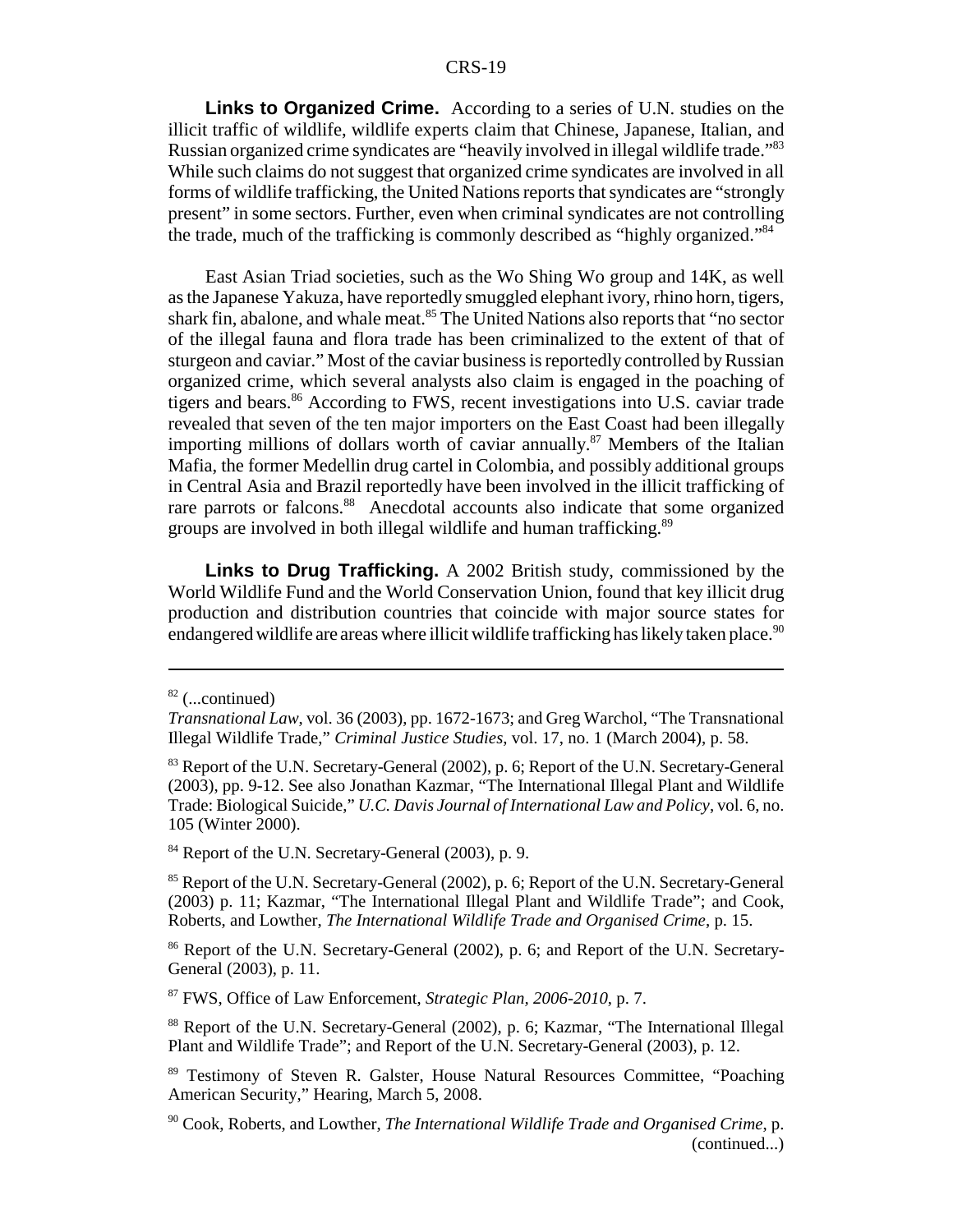Anecdotal evidence indicates that illicit wildlife has been found to be smuggled along the same routes as narcotics as a subsidiary trade for drug traffickers, especially in Latin America. The United Nations reports that members of the former Cali drug cartel in Colombia and Mexican drug dealers have also allegedly smuggled mixed shipments of drugs and wildlife products into the United States.<sup>91</sup> According to the Brazilian National Network Against the Trafficking of Wild Animals (RENCTAS), 40% of an estimated 400 criminal rings smuggling animals were also involved in other criminal activities, especially drug trafficking.<sup>92</sup> The CITES Secretariat has also reported that combinations of parrots and drugs have been smuggled together from Cote d'Ivoire to Israel.<sup>93</sup>

Wildlife, both legal and illegal, are also used as the means to conceal illegal drugs. In one famous case, U.S. Customs Service inspectors in Miami recovered 86 pounds of cocaine-filled condoms from Colombia, which had been inserted into 225 boa constrictor snakes.<sup>94</sup> More recently, international law enforcement officials say they have confiscated mixes of narcotics and illicit wildlife that range from elephant tusks with hashish stuffed inside to exotic birds smuggled with methamphetamine pills.<sup>95</sup> Wildlife products are reportedly also used as a currency in exchange for drugs. According to FWS officials, smugglers often trade illegal drugs for endangered animals in cashless transfers that serve as a special form of money laundering. In South Africa, street gangs reportedly provide highly prized, but illegal, catches of abalone to Asian crime syndicates for methamphetamine.<sup>96</sup>

**Links to Terrorism.** There is limited publicly available evidence of terrorist groups involved in wildlife trafficking. According to U.N. reports and Interpol officials, some insurgent groups and possibly terrorist groups are reportedly engaged in illegal poaching for profit in several areas of Asia and Africa.<sup>97</sup> The limited anecdotal evidence indicates that terrorist groups may be engaged in illegal wildlife smuggling for monetary gain, if sources of rich biodiversity are near their operating arenas. **Figure 1** shows noted regions of high biodiversity and their proximity to selected zones of possible terrorist safe havens.<sup>98</sup> Although not necessarily indicative

 $93$  Report of the U.N. Secretary-General (2002), pp. 6-7.

<sup>95</sup> Based on discussions with several Interpol law enforcement officials in 2007.

96 Mark Schoofs, "Traffic Jam: As Meth Trade Goes Global, South Africa Becomes a Hub — Cape Town Gangs Barter Rare Shellfish for Drugs; Chinese, Russian Ties," *Wall Street Journal*, May 21, 2007.

 $97$  Report of the U.N. Secretary-General (2002), p. 6.

 $90$  (...continued)

<sup>23.</sup>

 $91$  Report of the U.N. Secretary-General (2002), pp. 6-7.

<sup>92 &</sup>quot;First National Report on the Traffic of Wild Animals," *RENCTAS*, 2001, p. 53.

<sup>94 &</sup>quot;Organized Criminal Gangs Deal Wildlife and Drugs," *Environment News Service*, June 18, 2002.

<sup>&</sup>lt;sup>98</sup> Notably, the map is not indicative of zones where terrorist activity is necessarily occurring (continued...)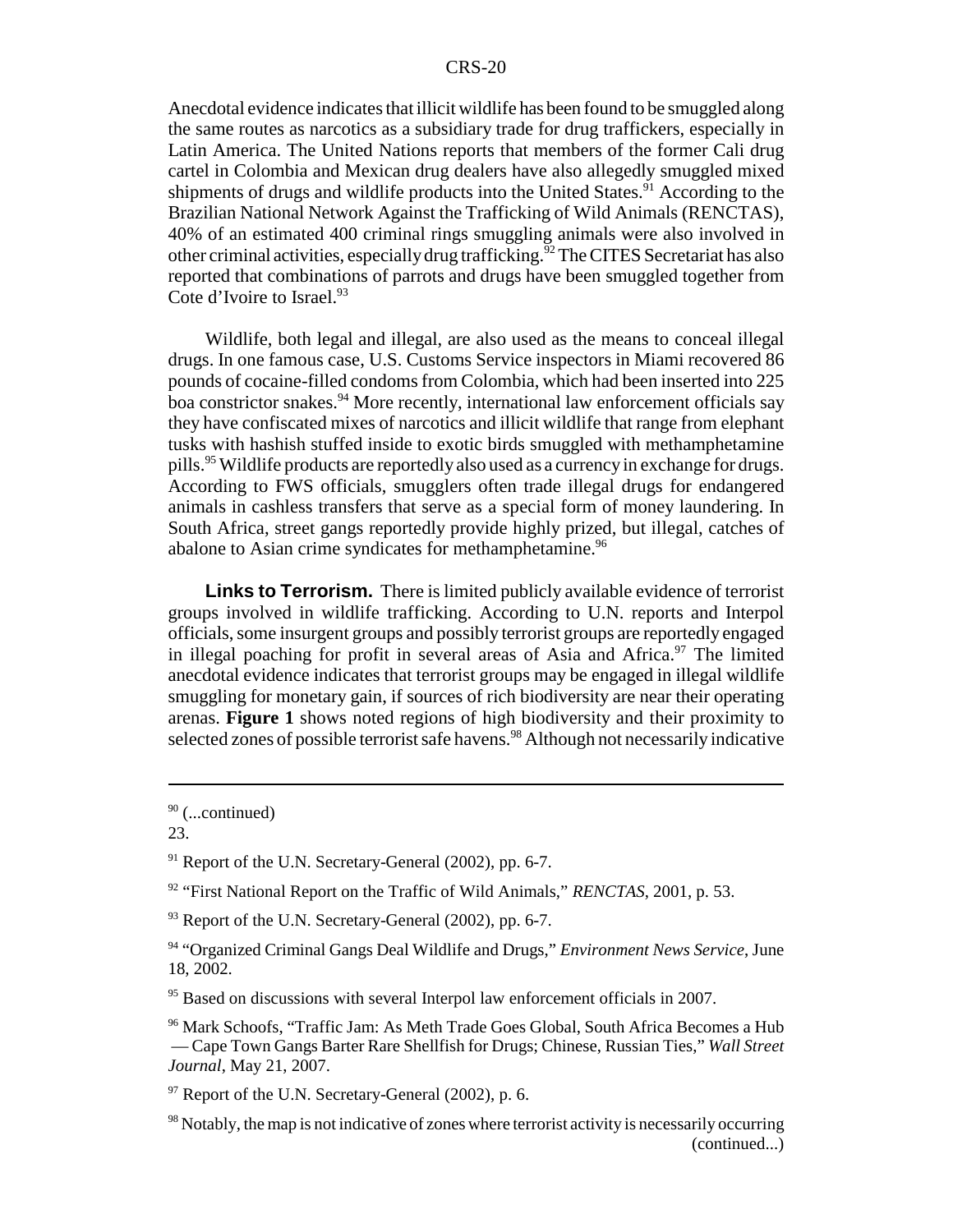of an existing relationship between terrorists and wildlife trafficking, the map highlights the possibility of terrorist groups or other criminal entities in regions of high biodiversity taking advantage of porous borders, weak states, and criminal sympathizers.

Some experts caution that terrorist involvement may be more of an exception to the overall scope of wildlife trafficking, rather than indicative of an emerging trend or pervasive characteristic of illegal wildlife trade. Other experts suggest that terrorist groups may look to organized crime groups, some of which are known to traffic in illegal wildlife, as models for financing terrorist activities.<sup>99</sup> Both types of groups benefit from generating clandestine sources of income in non-legal markets. Al Qaeda, for example, has been allegedly involved in several forms of organized crime, such as money laundering and credit card fraud, to fund its activities.<sup>100</sup> Some experts also suggest that the loosely-connected, cellular structure of some international terrorist organizations today may lend itself to increased links between terrorism and organized crime. Experts argue that as loosely connected terrorist cells are expected to secure their own funding, organized crime may present itself as an attractive funding option. $101$ 

Some law enforcement officials indicate that Somali elephant and rhino poachers are now linked to at least one Somali warlord, who has provided safe haven and other forms of protection to known Al Qaeda operatives.<sup>102</sup> In Kaziranga, India, two Islamic extremist groups with ties to Al Qaeda, Harakat ul-Jihad-I-Islami/Bangladesh (HUJI-B) and Jamaatul Mujahedin Bangladesh (JMB), are

<sup>98 (...</sup>continued)

and where organized wildlife smugglers are necessarily operating.

<sup>&</sup>lt;sup>99</sup> See Louise I. Shelly and John T. Picarelli, "Methods Not Motives: Implications of the Convergence of International Organized Crime and Terrorism," *Policy Practice and Research*, vol. 3, no. 4 (2002).

<sup>100</sup> See Rohan Gunaratna, *Inside Al Qaeda: Global Network of Terror* (New York: Columbia University Press, 2002).

<sup>&</sup>lt;sup>101</sup> Lin, "Tackling Southeast Asia's Illegal Wildlife Trade."

 $102$  Somali warlords are generally not considered international terrorists. Interpol officials, however, say wildlife poaching is linked to at least one known Somali warlord, allegedly known to have protected Al Qaeda operatives allegedly involved in the 1998 Kenya and Tanzania U.S. Embassy bombings and the 2002 Kenya hotel bombing. For a description of terrorism activity linked to Somalis, see U.S. Department of State, Office of the Coordinator for Counterterrorism, *Country Report on Terrorism*, April 30, 2007. Some Interpol officials speculate that the poached wildlife could be used to finance Somali warlord activities, or possibly even Al Qaeda terrorism activities; CRS has yet to find public evidence to support these speculations. There remains some debate among analysts, however, regarding the level of sufficient evidence linking Somali warlords to the terrorist suspects involved in the bombings described above. For more of this debate, see CRS Report RL33911, *Somalia: Current Conditions and Prospects for a Lasting Peace*, by Ted Dagne.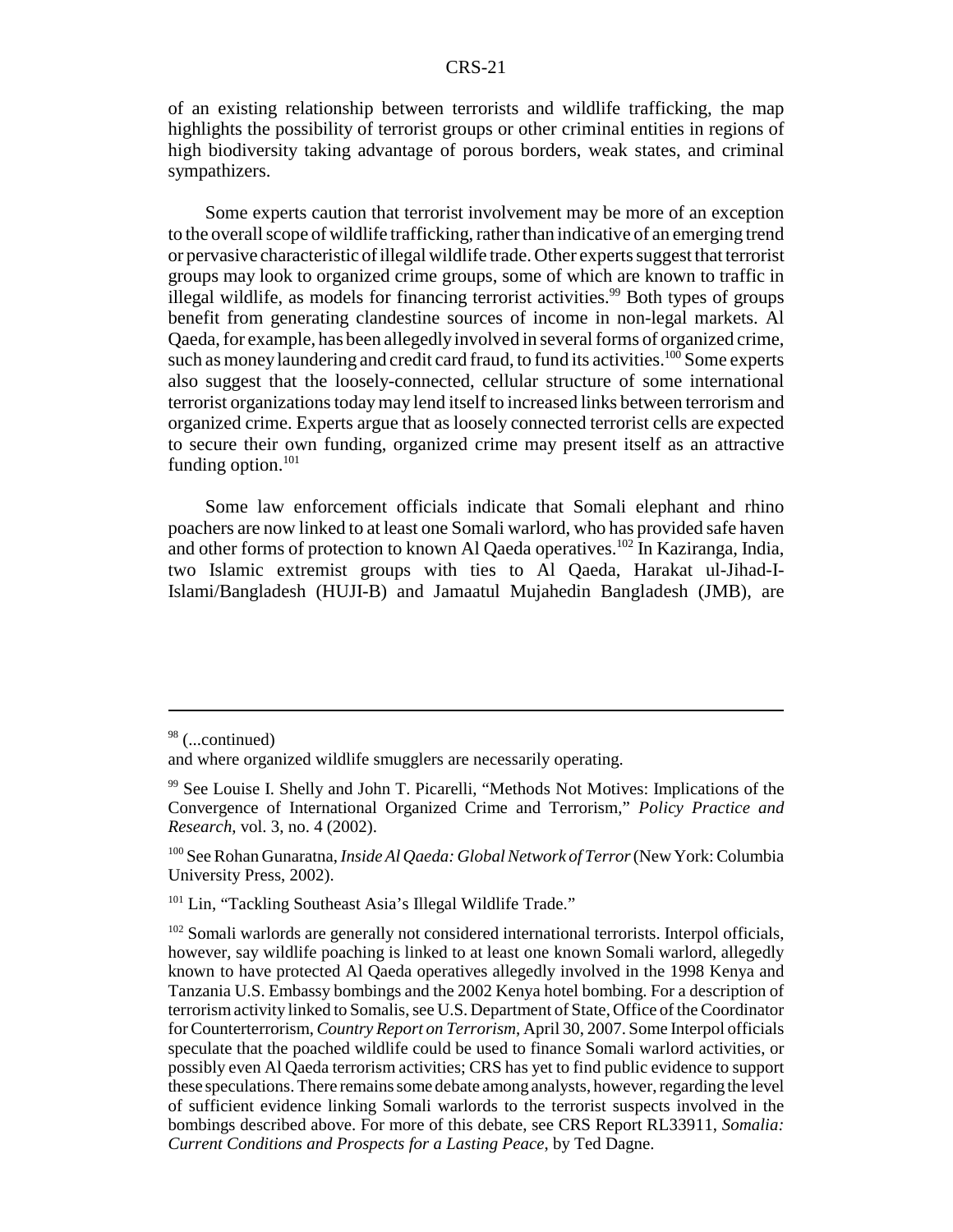reportedly sponsoring elephant and rhino poaching for profit, according to several news articles.<sup>103</sup>

<sup>103 &</sup>quot;Poaching for Bin Laden," *The Guardian*, May 5, 2007; Sharon Begley, "Extinction Trade," *Newsweek*, March 1, 2008. HUJI-B and JMB are designated as Foreign Terrorist Organizations by the U.S. Department of State.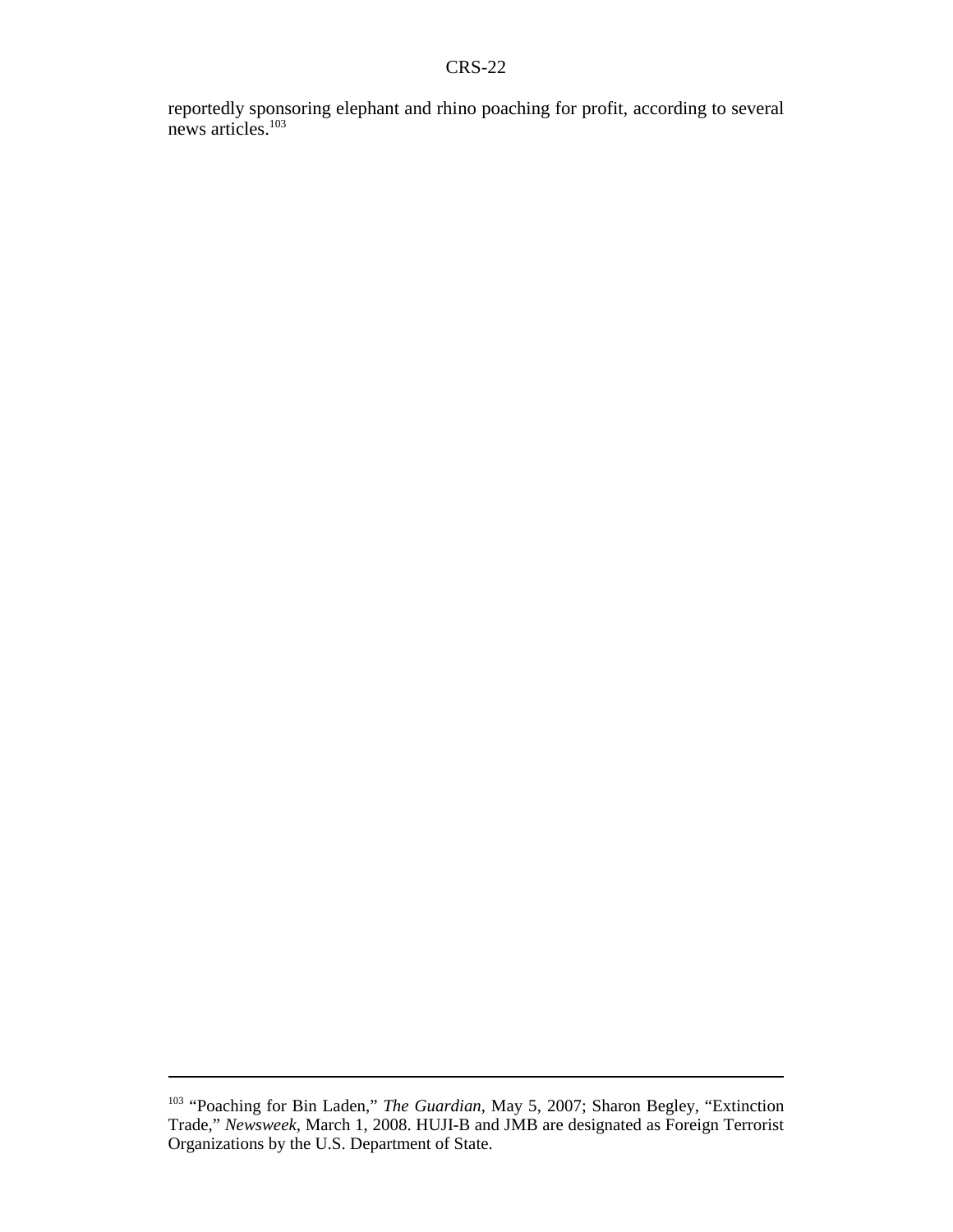

**Figure 1. Regions of Biodiversity and Selected Terrorist Safe Havens**

Source: Map Resources. Adapted by CRS. (2/2008)

**Sources:** For "Potential Terrorist Safe Haven": U.S. Department of State, Office of the Coordinator for Terrorism, *Country Reports on Terrorism*, Chapter 5: Terrorist Safe Havens, April 2007; and Angel Rabasa et al., *Ungoverned Territories: Understanding and Reducing Terrorism Risks* (Santa Monica, CA: Rand Corporation, 2007). For "Biodiversity Level": Brian Groombridge and Martin D. Jenkins, *World Atlas of Biodiversity* (Berkeley, CA: University of California Press, 2002). For "Biodiversity Hotspot": Conservation International, *Biodiversity Hotspots*, at [http://www.biodiversityhotspots.org], accessed February 19, 2008.

Note: This map does not imply that terrorists are necessarily involved in wildlife trafficking where zones of high biodiversity and potential safe havens overlap. Additionally, it should be noted that the State Department and the Rand Corporation data differs on which regions are potential safe havens. Actual and potential locations identified by the State Department include Somalia; the Trans-Sahara, including Mali, Mauritania, Niger, Algeria, and Chad; the Sulu/Sulawesi Seas Littoral, including the southern Philippines and Indonesia; Iraq, including northern Iraq; Lebanon; Yemen; Afghanistan and Pakistan, including the Afghanistan-Pakistan border; the Colombia border region; and the Tri-Border area, including Argentina, Brazil, and Paraguay. Locations identified by Rand include the Pakistan-Afghanistan border, the Arabian Peninsula, the Sulawesi-Mindano arc, East Africa, West Africa, the Northern Caucasus, the Colombia-Venezuela border, and the Guatemala-Chiapas border.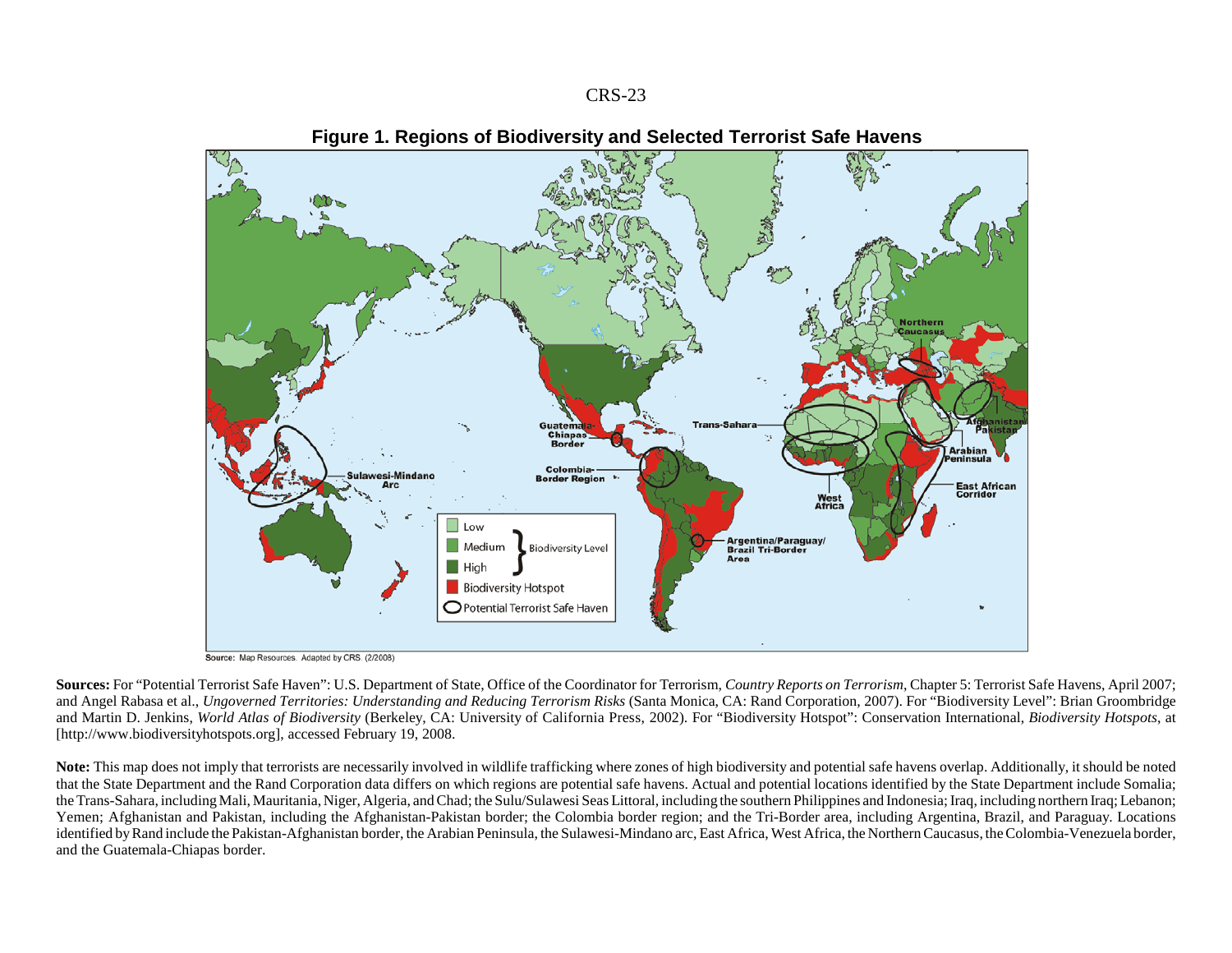**Links to Weak States and Political Instability.** Wildlife criminals may seek to exploit countries with a weak capacity to govern, poor law enforcement, high government corruption, and porous borders.<sup>104</sup> These country characteristics, common to weak states in the developing world, are not only frequently linked to drug trafficking, organized crime, and, on occasion, terrorism, but are also reportedly linked to the illegal trade in wildlife. Analysts contend that weak states at any point along wildlife trafficking routes — source countries, transit countries, and destination countries — are especially attractive to wildlife criminals, who hope to operate in these countries with impunity.

For example, several reports indicate that weak law enforcement and uncontrolled borders in Southeast Asia — especially the border region between Burma, Thailand, China, and Laos, which is also known as a significant drug production and trafficking region — are contributing to the problem.<sup>105</sup> Sun bears, clouded leopards, Burmese pythons, monitor lizards, and other protected species are reportedly available for sale in numerous markets and trading posts throughout Southeast Asia. According to some observers, the lack of law enforcement along these borders is contributing to the local extinction of several wildlife species.<sup>106</sup>

In rare instances, extensive cross-border, commercial poaching and trafficking operations have reportedly been associated with political instability in certain regions. This has been documented in several cases in Africa, where some conflicts have been reportedly financed, in part, by the elephant ivory trade. As local elephant populations decline, Sudanese and Somalis have also been known to stage heavilyarmed ivory raids across their borders into Kenya, Chad, and the Central African Republic — using machine guns, rocket launchers, and other sophisticated weapons not only to poach wildlife but to fight park rangers and other border guards they may encounter. Rebel groups from Sudan, for example, would reportedly trade elephant ivory, sometimes dubbed "conflict ivory," for military weapons, and Somali troops were once reportedly encouraged to poach ivory in lieu of receiving salaries.<sup>107</sup> According to discussions with law enforcement officials and media reports, members of the Sudanese Janjaweed militia are also poaching elephants in and around Chad's Zakouma National Park.<sup>108</sup> Other militia or insurgent groups that were allegedly

<sup>104</sup> See, for example, R. Thomas Naylor, "The Underworld of Ivory," *Crime, Law, and Social Change,* vol. 42, no. 4-5 (January 2005), p. 261.

<sup>&</sup>lt;sup>105</sup> Chris R. Shepherd and Vincent Nijman, "The Trade in Bear Parts from Myanmar: An Illustration of the Ineffectiveness of Enforcement of International Wildlife Trade Regulations," *Biodiversity Conservation*, vol. 17, no. 1 (January 2008), p. 35.

<sup>106 &</sup>quot;Southeast Asia's Illegal Wildlife Trade," *National Public Radio*, November 3-5, 2003, at [http://www.npr.org/programs/re/archivesdate/2003/nov/wildlife/index.html].

<sup>&</sup>lt;sup>107</sup> Naylor, "The Underworld of Ivory," pp. 261-277; Warchol, "The Transnational Illegal Wildlife Trade," p. 58; Warchol, Zupan, and Clack, "Transnational Criminality: An Analysis of the Illegal Wildlife Market in Southern Africa," p. 5; and John Nielsen, "Confronting Central Africa's Poaching Crisis," *National Public Radio*, January 12, 2003, at [http://www.npr.org/templates/story/story.php?storyId=912962].

<sup>108</sup> See also "DNA Test Pinpoints Elephant Poaching, Aiding Conservation: Genetic (continued...)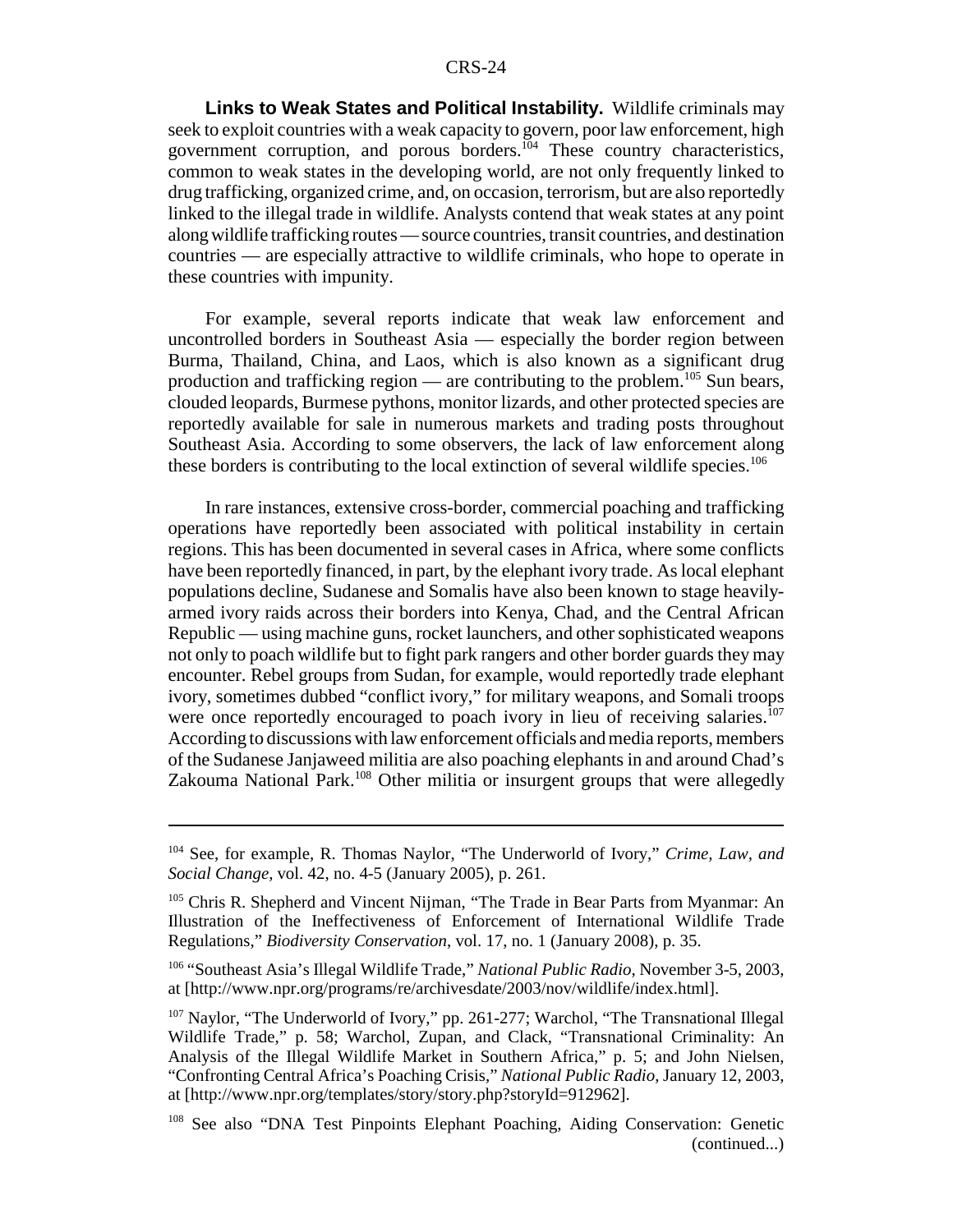involved in wildlife trafficking for profit include Mozambique's Mozambican National Resistance (RENAMO) and Angola's National Union for the Total Independence of Angola (UNITA).109

## **U.S. Policy**

### **Law Enforcement and Trade Inspection**

Several agencies are responsible for law enforcement and trade inspection involving wildlife trade, including the Department of Homeland Security's Customs and Border Patrol (CBP) and the Department of the Interior's Fish and Wildlife Service (FWS). CBP maintains the primary authority to inspect goods imported into the United States and vessels carrying goods into U.S. ports of entry. If wildlife goods are declared they are generally referred to FWS, which is the primary agency responsible for inspecting wildlife shipments. Other agencies also have some authorities to inspect wildlife trade, including the Department of Commerce's National Oceanic and Atmospheric Administration (NOAA), the Department of Agriculture's Animal and Plant Health Inspection Service (APHIS), and the Department of Health and Human Services' Centers for Disease Control and Prevention (CDC). Inspectors from these agencies may not be trained to handle all types of wildlife imports; as a result, when inspectors from one agency need guidance or clarification on a shipment, other relevant agencies are contacted.

**Fish and Wildlife Service.** FWS is responsible for monitoring and detecting illegal trade in endangered species, invasive species, and other statutorily regulated wildlife. Under the Endangered Species Act of 1973 and the Lacey Act and Lacey Act Amendments of 1981, FWS has the authority to detain and inspect any international shipment of wildlife, including items in baggage, parcels, or vehicles. In 2007, FWS posted 114 uniformed wildlife inspectors at 38 ports of entry across the country — at 18 designated ports, through which most wildlife traffic is required to pass, border ports, and a handful of other ports.110 (See **Figure 2**.) Ports are designated for importing and exporting wildlife to consolidate shipments for inspectors. Under certain circumstances, some wildlife shipments may travel through non-designated ports.111 A designated port, however, must be used for importing wildlife that requires a permit under certain federal regulations that cover threatened

 $108$  (...continued)

Evidence Could Prove Key in Halting the Illegal Slaughter of Africa's Elephants for their Ivory Tusks," *Scientific American*, February 26, 2007; and "War and Politics Threaten Congo's Endangered Rhinos," *The New York Times*, March 28, 2005.

 $109$  In addition to ivory, RENAMO reportedly ran rackets in rhino horn, rare hardwoods, stolen gemstones, and counterfeit currency. See Naylor, "The Underworld of Ivory," p. 278.

<sup>110</sup> Most of the posted wildlife inspectors are located at the Los Angeles, New York, New Jersey, and Miami ports of entry. FWS, *U.S. Illegal Wildlife Trade: LEMIS Data Analysis and Risk Assessment*.

<sup>111</sup> FWS, *Importing and Exporting Your Commercial Wildlife Shipment*, at [http://www.fws.gov/le/ImpExp/CommWildlifeImportExport.htm].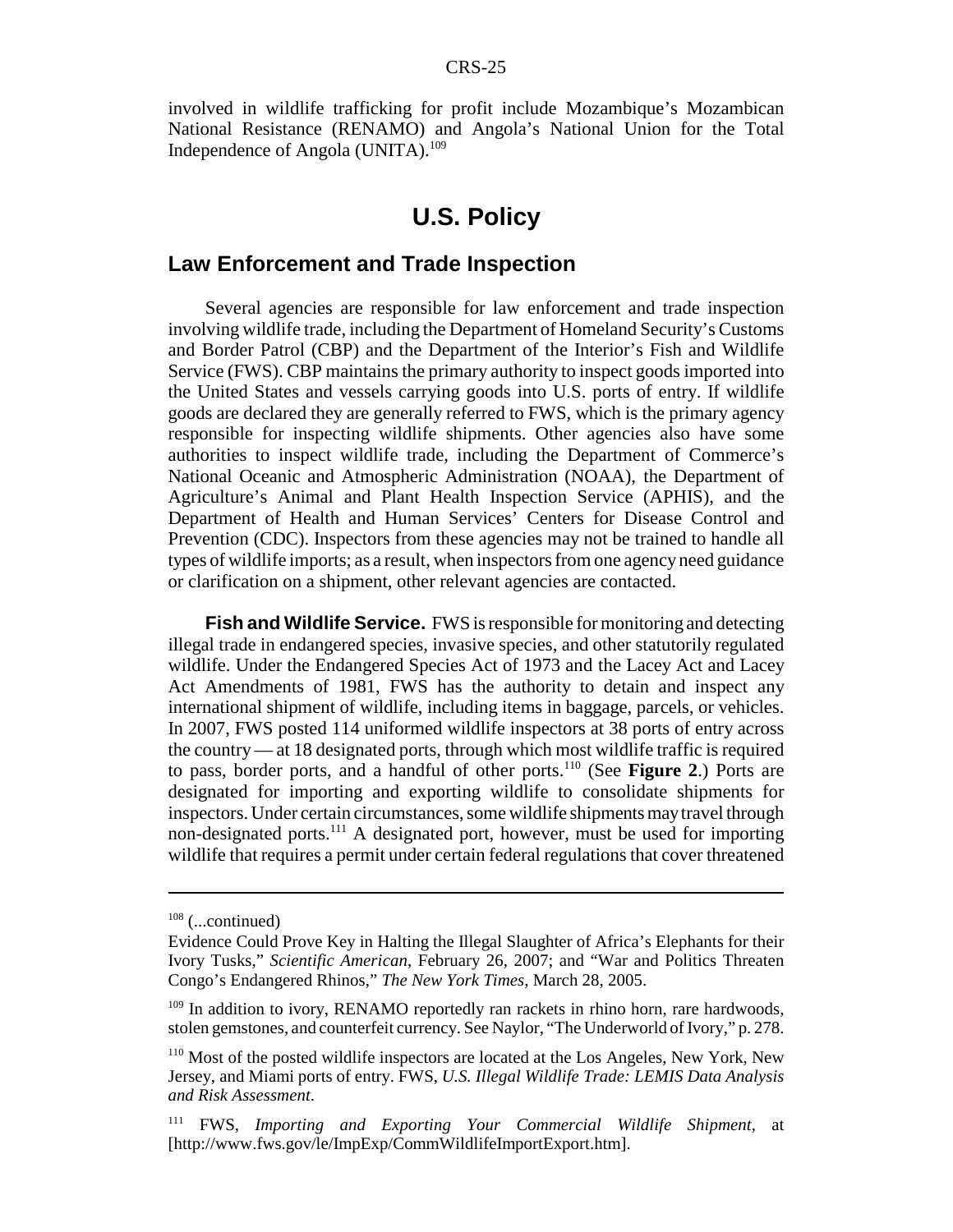and endangered species, marine mammals, and CITES listed species, among others. See **Table 4** for changes in the quantity and activity of FWS inspectors from 2000 to 2006.

FWS reportedly inspects approximately 25% of declared wildlife shipments at the U.S. border.<sup>112</sup> FWS does not inspect undeclared shipments except during planned investigations or seasonal periods when certain illegally obtained wildlife have a higher probability of being imported into the United States. Undeclared shipments may also be targeted for inspection if FWS has reason to suspect that the shipment could be contraband. Shipments containing wildlife that are in transit through the United States are generally not required to be declared to FWS. However, in-transit shipments must comply with foreign and domestic wildlife laws, including the humane transport of live animals. Certain species listed on endangered or threatened species lists under the Endangered Species Act of 1973, migratory birds, marine mammals, or injurious species listed under the Lacey Act and Lacey Act Amendments of 1981, among others, may not transit within the United States.



**Figure 2. Map of FWS Designated Ports and Number of Inspectors**

**Source:** Adapted from FWS information provided to CRS, February 21, 2008.

<sup>&</sup>lt;sup>112</sup> Interview with Tom Tidwell, Senior Special Agent, FWS, November 2007.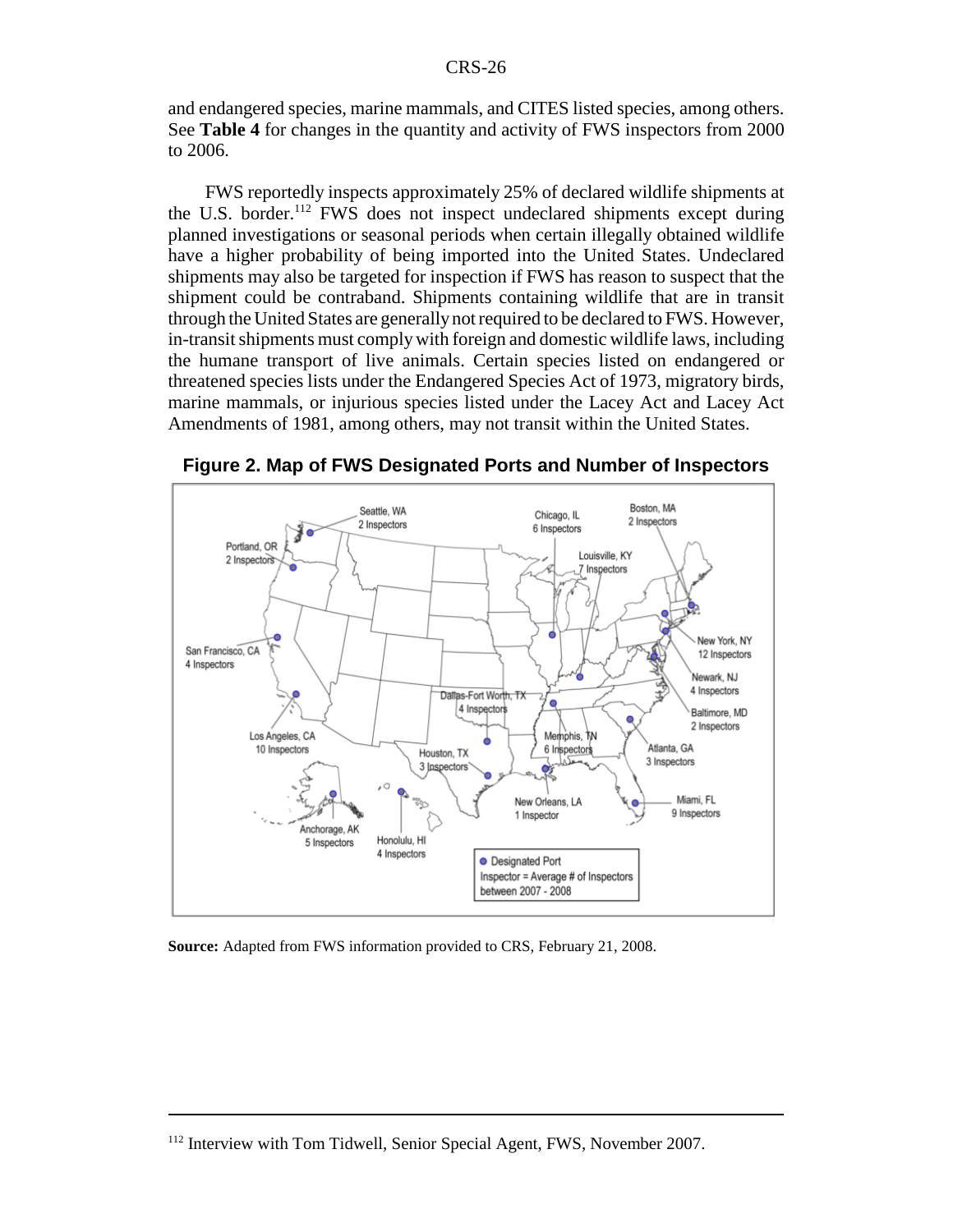| Year                                             | <b>FWS Office of Law</b><br><b>Enforcement</b><br><b>Enacted Budget</b><br>(in constant U.S.<br>millions) | Number of<br><b>Special</b><br><b>Agents</b> <sup>a</sup> | Number of<br><b>Wildlife</b><br><b>Inspectors</b> <sup>a</sup> | Investigative<br><b>Caseload</b> | Number of<br><b>Declared</b><br><b>Shipments</b> <sup>b</sup> | Number of<br><b>Staffed Ports</b><br>of Entry |
|--------------------------------------------------|-----------------------------------------------------------------------------------------------------------|-----------------------------------------------------------|----------------------------------------------------------------|----------------------------------|---------------------------------------------------------------|-----------------------------------------------|
| <b>FY2000</b>                                    | \$48.1                                                                                                    | 201                                                       | 90                                                             | 9,105                            | 111,296                                                       | 29                                            |
| <b>FY2001</b>                                    | \$59.2                                                                                                    | 224                                                       | 90                                                             | 8,681                            | 120,004                                                       | 30                                            |
| FY2002                                           | \$39.2                                                                                                    | 238                                                       | 88                                                             | 8,412                            | 123,720                                                       | 30                                            |
| FY2003                                           | \$59.4                                                                                                    | 229                                                       | 94                                                             | 10,369                           | 139,541                                                       | 31                                            |
| <b>FY2004</b>                                    | \$60.1                                                                                                    | 231                                                       | 95                                                             | 10,536                           | 157,617                                                       | 31                                            |
| FY2005                                           | \$60.4                                                                                                    | 218                                                       | 105                                                            | 13,980                           | 172,404                                                       | 35                                            |
| FY2006                                           | \$58.7                                                                                                    | 202                                                       | 112                                                            | 15,128                           | 183,247                                                       | 38                                            |
| Average Annual<br>% Change,<br>FY2000-<br>FY2006 | 6.6%                                                                                                      | 0.3%                                                      | 3.8%                                                           | 9.7%                             | 8.7%                                                          | 4.7%                                          |

## **Table 4. Statistics on the Activities of the U.S. Fish and Wildlife Office of Law Enforcement**

**Source:** FWS, Office of Law Enforcement, Annual Reports, FY2000-FY2006, at [http://www.fws.gov/le/AboutLE/annual.htm], visited February 5, 2008.

a. Number lists end-of-year size of forces.

b. The number of declared shipments does not reflect the actual number of individual items traded. For example, a shipment with 1,000 geckos or 10 geckos would be counted as one shipment. In addition, this statistic does not take into account the amount of wildlife trade that is not declared to U.S. officials. As a result, the number of wildlife items shipped per year is likely to be higher than indicated in this table.

**Customs and Border Control.** CBP's mission is to protect U.S. borders from terrorism, human and drug smuggling, illegal migration, and agricultural pests while facilitating the flow of legitimate travel and trade. CBP addresses the illegal wildlife trade directly by preventing the entry of exotic plant and animal pests, and any other emerging threats in agro- and bio-terrorism from entering the country. CBP collaborates with other agencies, including FWS, when they find suspicious wildlife shipments. CBP is also considered by U.S. officials as the first line of defense against import of undeclared illegal wildlife shipments.

**Animal and Plant Health Inspection Service.** The U.S. Department of Agriculture's APHIS regulates the imports of some animal and animal products that could harm agriculture or livestock. Among its responsibilities, APHIS serves to facilitate safe international trade, monitor the health of animals presented at the border, and regulate the import and export of animals and animal products. APHIS enforces provisions of the Animal Health Protection Act, $^{113}$  which give APHIS the authority to prohibit or restrict the importation of any animal if it will prevent a pest or disease from affecting agriculture or livestock. Further, APHIS has the authority

 $113$  P.L. 100-478, as amended.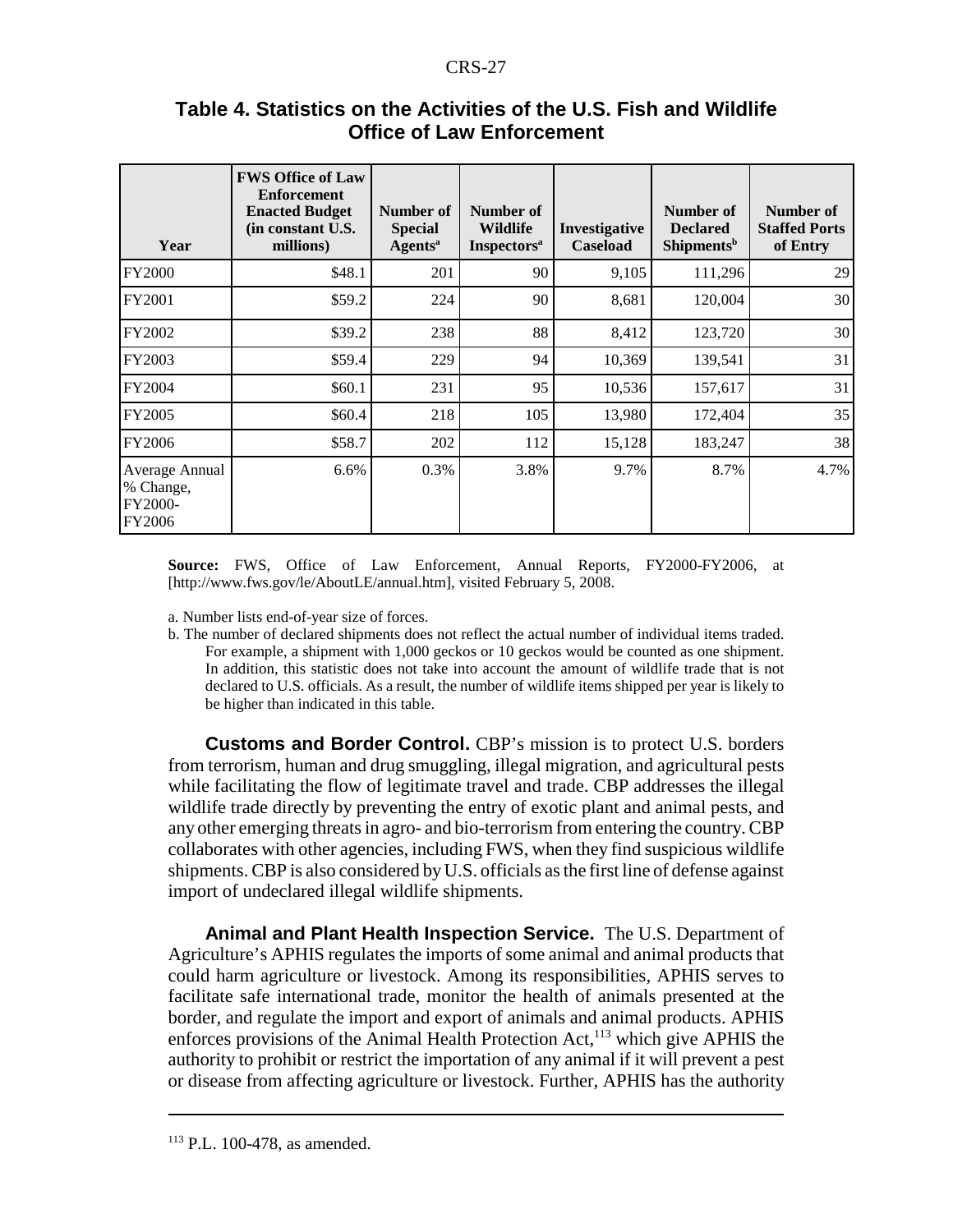to prosecute individuals who smuggle any animals or animal products into the country. APHIS works with FWS and CBP to monitor agricultural imports at the border and has a dedicated team for investigating the illegal wildlife trade.<sup>114</sup>

In response to the growing volume of smuggled and improperly imported agricultural products entering the United States, APHIS created the Smuggling Intervention and Trade Compliance unit (SITC), a special anti-smuggling unit to prevent the unlawful entry and distribution of prohibited agricultural commodities, and products that may harbor harmful wildlife, including animal pests, diseases, and invasive species.115 The unit routinely works with CBP agents during agricultural anti-smuggling and cooperative interdiction efforts at air, land, and sea ports of entry.

**National Oceanic and Atmospheric Administration.** NOAA's National Marine Fisheries Service (NMFS) enforces laws that protect and regulate the marine resources of the United States. Some of these laws, such as the Magnuson-Stevens Fishery Conservation and Management Act, regulate the trade and catch of marine organisms.116 NOAA Fisheries Service also enforces trade in CITES-regulated marine species. NOAA's Office of Law Enforcement uses special agents to patrol the sea, conduct investigations, monitor fishing practices, inspect fish processing plants, and review sales of wildlife products on the Internet. Some agents are also stationed at the border to assist in the inspection of imports.

**Centers for Disease Control and Prevention.** The Department of Health and Human Services' CDC takes the lead in protection against communicable human diseases at the border. In recent years, CDC has banned certain wildlife imports to prevent the introduction, transmission, and spread into the United States of specific diseases from animals to humans, including monkeypox (African rodents), SARS (civets), and the highly pathogenic avian influenza H5N1 (birds and bird products from source countries).<sup>117</sup> Under its delegated authority, CDC's Division of Global Migration and Quarantine is empowered to detain, medically examine, or conditionally release individuals and wildlife suspected of carrying a communicable disease. Not all diseases are quarantinable; zoonotic diseases that are, however, include SARS and influenza, such as bird flu, that is causing or has the potential to

<sup>&</sup>lt;sup>114</sup> Under the Homeland Security Act of 2002 (P.L. 107-296), some of APHIS' border security responsibilities were transferred to the Department of Homeland Security. These duties include border inspection of shipments and baggage containing plant, animal, and agricultural products that could harbor pests and diseases. APHIS retains the responsibility to create inspection policies and train inspection agents. The specific functions that were transferred from APHIS to DHS are included in an agreement at [http://www.aphis.usda. gov/plant\_health/moa\_dhs/index.shtml].

<sup>&</sup>lt;sup>115</sup> See U.S. Department of Agriculture, APHIS, "Smuggling Intervention and Trade Compliance Program," at [http://is.aphis.usda.gov/lpa/pubs/pub\_smuggling.html].

<sup>116 16</sup> U.S.C. §§1801-1882, as amended; P.L. 94-265, as amended.

<sup>&</sup>lt;sup>117</sup> CDC has the authority to prevent the spread of communicable diseases under the Public Health Service Act (42 U.S.C. §201 et seq.).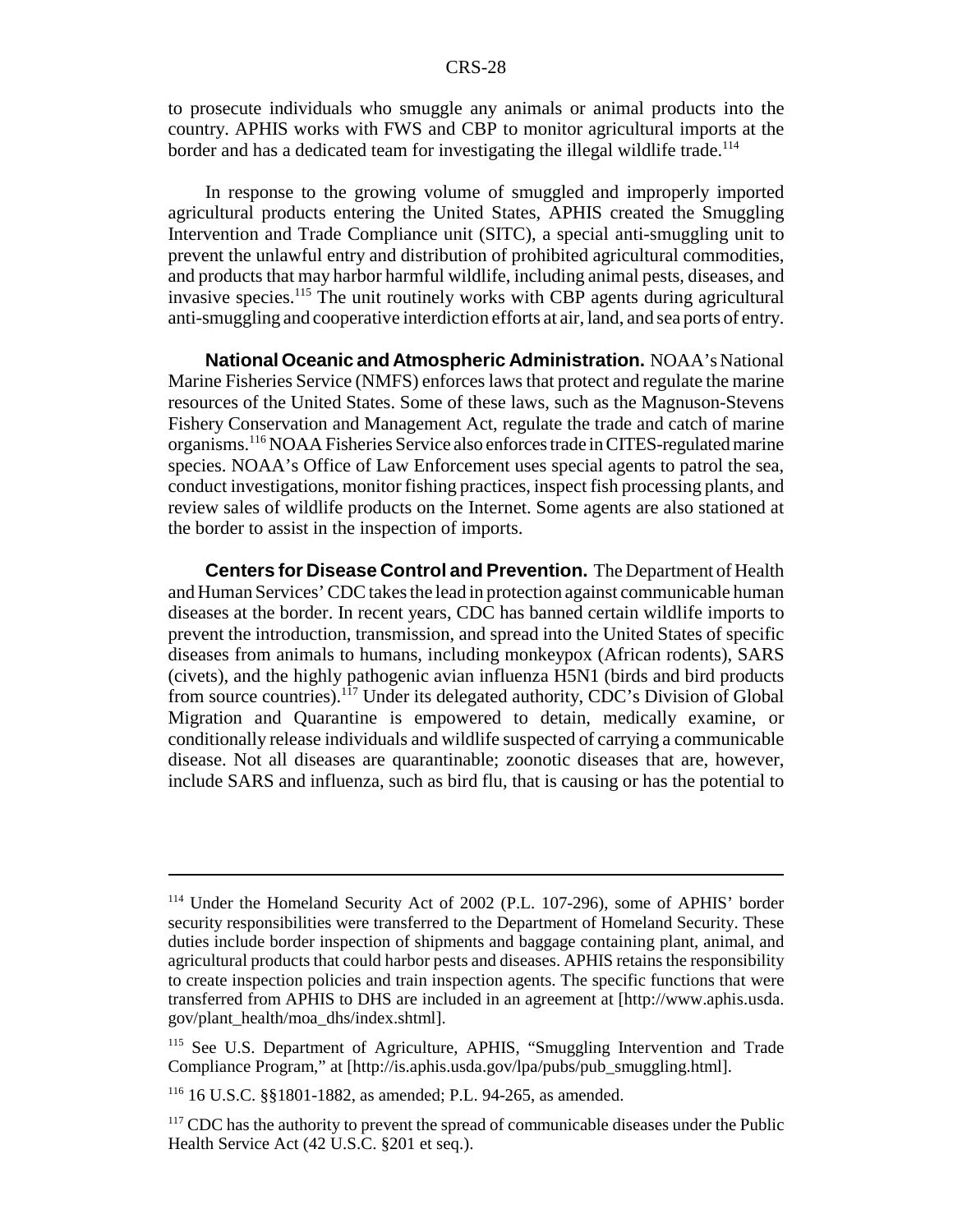cause a pandemic.118 CDC officials are not present at the border on a day-to-day basis, but maintain quarantine stations located in Anchorage, Atlanta, Boston, Chicago, Dallas, Detroit, El Paso, Honolulu, Houston, Los Angeles, Miami, Minneapolis, New York, Newark, Philadelphia, San Diego, San Francisco, San Juan, Seattle, and Washington, D.C.

#### **Wildlife Crime Prosecution**

The Department of Justice (DOJ) prosecutes individuals and organizations charged with wildlife trafficking. The Environment and Natural Resources Division (ENRD), within DOJ, is responsible for all environmental and natural resourcesrelated litigation, including wildlife crimes, filed on behalf of or against the United States in federal courts.<sup>119</sup> Investigations initiated by law enforcement agents from FWS, NOAA, and other agencies related to the illegal wildlife trade are referred to ENRD for prosecution.

Wildlife traffickers face charges from traditional wildlife trafficking statutes such as the Lacey Act and the Endangered Species Act, but also from other statutes that prohibit money laundering, smuggling, and conspiracy.<sup>120</sup> One of the primary statutes for prosecuting wildlife traffickers is the Lacey Act and Lacey Act Amendments of 1981, which prohibits the (1) import, export, transport, selling, receiving, acquiring, or purchase of any fish or wildlife already taken, possessed, transported, or sold (2) in violation of state, federal, American Indian tribal, or foreign laws or regulations that are fish- or wildlife-related.<sup>121</sup> Violation of foreign laws with respect to only fish and wildlife (the Act does not include foreign plants) can trigger Lacey Act offenses. Under the Lacey Act, a defendant may be prosecuted

<sup>&</sup>lt;sup>118</sup> For full list of quarantinable diseases, see Executive Order 13295, "Revised List of Quarantinable Communicable Diseases,"April 4, 2003; and "Executive Order: Amendment to E.O. 13295 Relating to Certain Influenza Viruses and Quarantinable Communicable Diseases," April 1, 2005.

<sup>&</sup>lt;sup>119</sup> As of 2004, ENRD employed more than 400 attorneys to handle more than 10,000 cases per year in all federal jurisdictions. Approximately 30 ENRD attorneys specialize in prosecuting environmental crime cases. See Jim Rubin and Shata Stucky, "Fighting Black Markets and Oily Water: The Department of Justice's National Initiatives to Combat Transnational Environmental Crime," *Sustainable Development Law and Policy*, vol. 4 (2004), pp. 21-26.

<sup>&</sup>lt;sup>120</sup> Because illegal wildlife traffickers are often caught before violating the Lacey Act, conspiracy is a way to charge the wrongdoers for committing a crime. The crime of conspiracy occurs when "two or more persons conspire" to violate the Lacey Act. The conspiracy offense can act as further arsenal against wildlife violators. In fact, charging an individual with conspiracy may be considered a graver offense than the contemplated crime and can lead to harsher penalties.

<sup>&</sup>lt;sup>121</sup> Some address the categories labeled above for violating the Lacey Act as the two steps necessary for prosecution. See Testimony of Eileen Sobeck, Deputy Assistant Attorney General, Environment and Natural Resources Division, U.S. Department of Justice, in U.S. Congress, House Natural Resources Committee, Subcommittee on Fisheries, Wildlife, and Oceans, *Illegally Harvested Plants*, hearing, 110<sup>th</sup> Cong., 1<sup>st</sup> sess., October 16, 2007.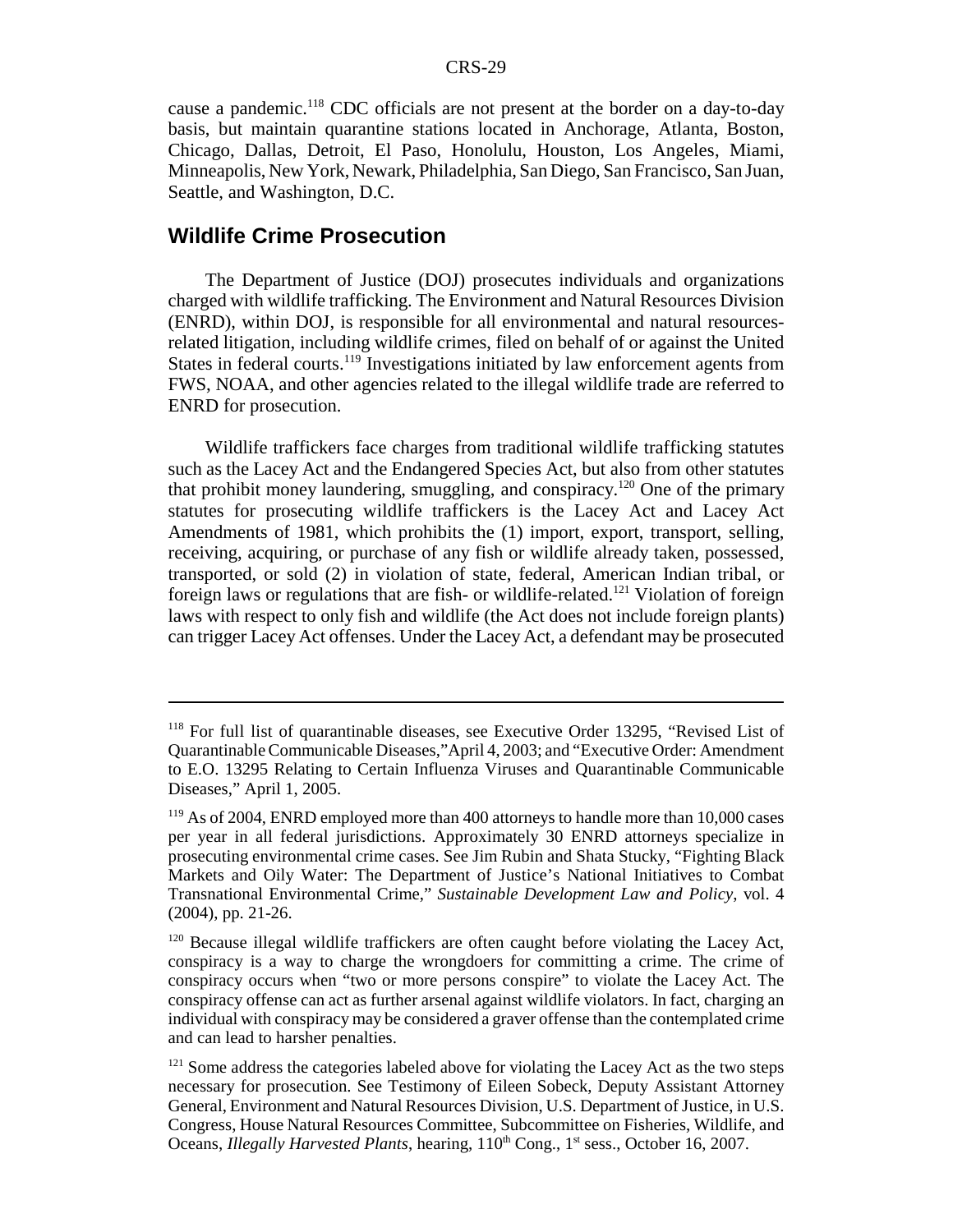if they did not violate the law in question, but knowingly, or in the exercise of due care, should know, about the illegal nature of the wildlife or wildlife products.

Wildlife traffickers can also be penalized under the Endangered Species Act of 1973 which makes it unlawful for any person, subject to the jurisdiction of the United States, to import, export, offer, sell in interstate or foreign commerce, or to receive, carry, transport, or ship in interstate or foreign commerce in the course of a commercial activity, any endangered or threatened species. This law also implements CITES into law, and prescribes penalties for violations of CITES. Violations under the Endangered Species Act of 1973 can occur without the defendant knowing which species are listed under this law and without intending to violate the law.<sup>122</sup>

Other laws not directly related to wildlife can be used to prosecute wildlife traffickers. For example, wildlife traffickers can be prosecuted as smugglers under Title 18 of the U.S. Code. Violations such as a concealing contraband (e.g., illegal wildlife) upon import, or knowingly receiving, concealing, buying, or selling contraband, or facilitating these actions, might be prosecuted under the smuggling statutes.<sup>123</sup>

## **International Assistance and Cooperation**

The U.S. government participates in several international venues to enhance the visibility of wildlife crime issues and coordinate with other countries and entities to halt wildlife trafficking. In recent years, the United States has provided funding to three primary international conservation programs that address wildlife trafficking: CITES, the Coalition Against Wildlife Trafficking (CAWT), and the ASEAN Wildlife Law Enforcement Network. U.S. contributions fund efforts to facilitate policy approaches and technical expertise to assist developing countries in building their capacity to combat the illegal wildlife trade.

The United States also participates in several other relevant international venues, including the North American Agreement on Environmental Cooperation, Interpol, World Customs Organization, Group of Eight, and additional U.N. bodies. In addition to these organizations, several additional, regional anti-trafficking organizations exist, in which the United States does not play an active role. These include the South Asia Wildlife Trade Initiative, established in February 2008; the European Union's E.U. Enforcement Action Plan to Combat Illegal Wildlife Trade, established in June 2007; and the Lusaka Agreement Task Force, established in 1994. (See **Appendix B** for descriptions.)

The United States does not participate in international efforts to regulate international wildlife trade to prevent disease transmission or invasive species, as no such international organization currently exists. However, some international organizations, of which the United States is a member, are involved in efforts to track

<sup>&</sup>lt;sup>122</sup> John T. Webb and Robert S. Anderson, "Prosecuting Wildlife Traffickers: Important Cases, Many Tools, Good Results," *United States Attorneys' Bulletin* (December 1999), pp. 4-10.

 $123$  For example, see 18 U.S.C. §545.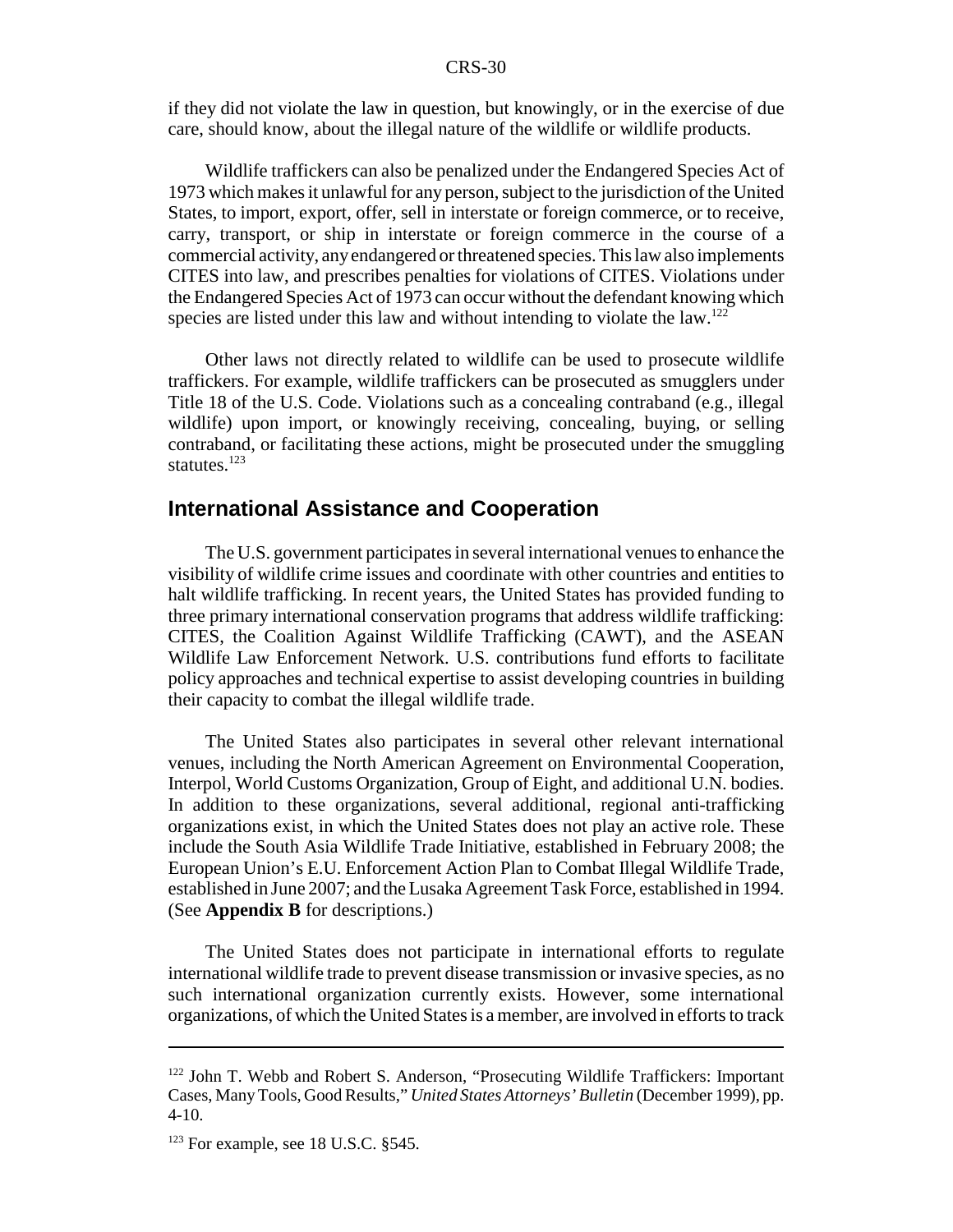major animal diseases and emerging diseases that can be passed from animals to humans. One such effort launched in 2006, the Global Early Warning System for Major Animal Diseases, involves collaboration between the World Health Organization, the World Organization for Animal Health, and the U.N. Food and Agriculture Organization.<sup>124</sup>

**CITES.** The CITES Secretariat is the primary multilateral organization that regulates trade in wildlife. The United States is one of 172 parties to CITES, which entered into force in March 1973 and established legal guidelines for the international trade of certain wild animals, plants, and derivatives thereof. These animals, plants, and parts are subject to varying degrees of trade regulation, based on their being listed in the appendices of the Convention. Appendix I lists animals and plants that are threatened with extinction and trade in these species is only authorized in exceptional circumstances. Appendix II lists species not immediately threatened with extinction but may become so if trade is not regulated. Appendix III lists species that are regulated within the jurisdiction of at least one CITES party. Trade in Appendixlisted animals and plants is based on a system of government-issued permits and certificates that must be presented before consignments can leave or enter a country.

Many analysts observe, however, that CITES is limited in its ability to monitor illegal wildlife trade and enforce member states' compliance with the provisions of the treaty.125 CITES, on its own, does not make illegal wildlife trading a crime or prescribe criminal penalties against violators. Instead, the treaty relies on member states to execute national legislation that enforces CITES commitments and to report to the CITES Secretariat cases of noncompliance. A 2003 U.N. report on wildlife crime and CITES, for example, claims that many member states suffer from an inability to enforce wildlife trade laws, and the penalties associated with the laws are so low that they are unlikely to deter potential wildlife criminals.<sup>126</sup> To address flagrant violators of the treaty, the CITES Secretariat does, on occasion, issue notifications informing member states to suspend trade in CITES-listed species with noncompliant countries. Currently, CITES has active suspension notifications against Djibouti, Guinea-Bissau, Liberia, Mauritania, Nigeria, Rwanda, and Somalia.<sup>127</sup> It remains unclear, however, to what extent these suspensions are carried out by member states.<sup>128</sup>

<sup>&</sup>lt;sup>124</sup> World Health Organization, "Launch of Global Early Warning System for Animal Diseases Transmissible to Humans," Press Release, at [http://www.who.int/mediacentre/ news/new/2006/nw02/en/index.html].

<sup>&</sup>lt;sup>125</sup> Hayman and Brack, "International Environmental Crime," p. 22.

<sup>&</sup>lt;sup>126</sup> Report of the U.N. Secretary-General (2003).

<sup>&</sup>lt;sup>127</sup> CITES Notification to the Parties, No. 2003/027 (May 6, 2003); No. 2004/055 (July 30, 2004); No. 2005/038 (July 19, 2005); No. 2006/073 (December 14, 2006); No. 2006/074 (December 14, 2006).

<sup>128</sup> Rosalind Reeve, "Wildlife Trade, Sanctions, and Compliance: Lessons from the CITES Regime," *International Affairs*, vol. 82, no. 5 (2006), pp. 881-897; and Zimmerman, "The Black Market for Wildlife," p. 1666.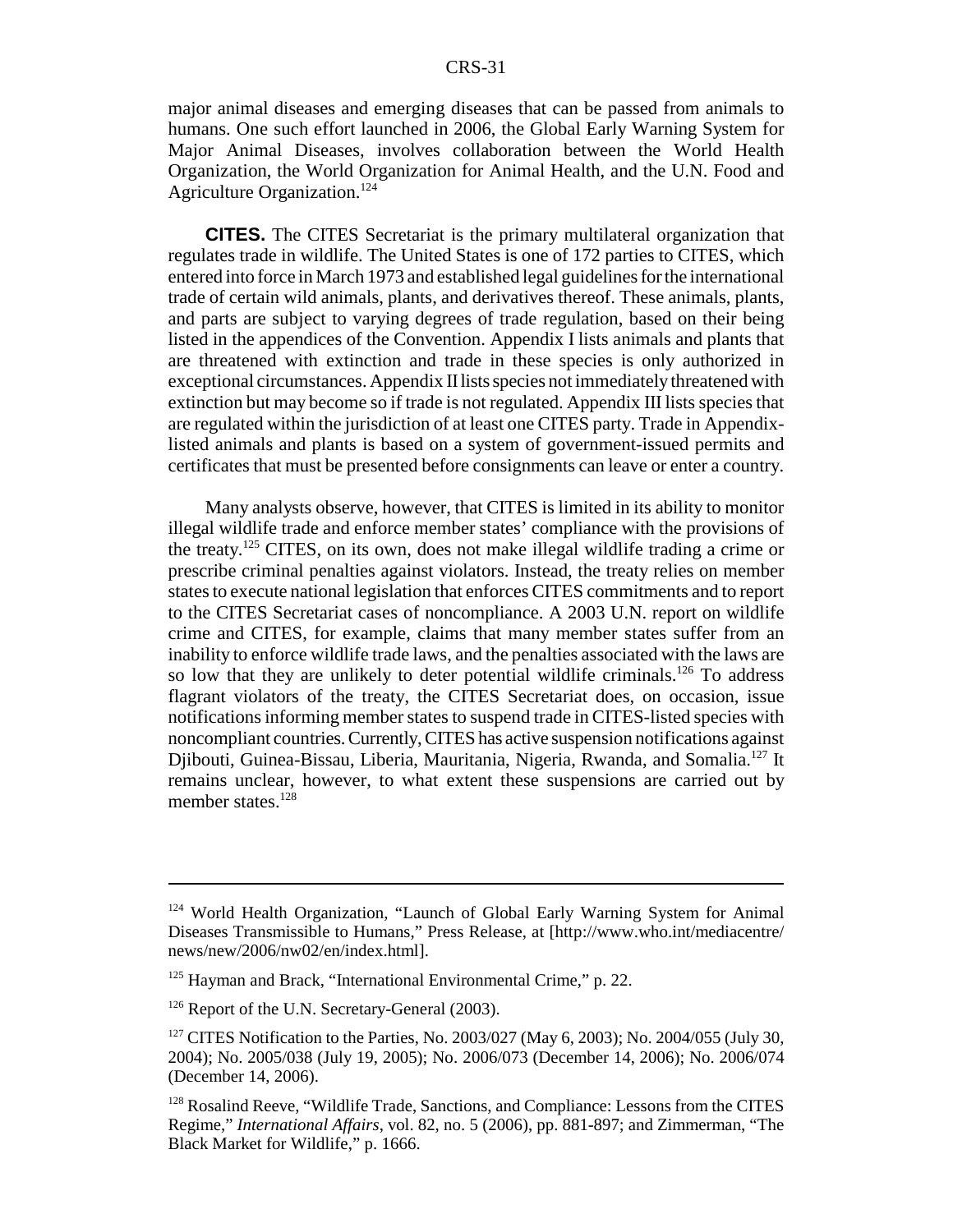**Coalition Against Wildlife Trafficking.** Initiated in 2005, the Coalition Against Wildlife Trafficking (CAWT) is a voluntary partnership among governments and non-governmental entities that seeks to raise the political profile of international wildlife crime. CAWT maintains three goals: (1) improve wildlife law enforcement by expanding training, information sharing, and strengthening regional cooperative networks; (2) reduce consumer demand for illegally traded wildlife by raising awareness of its consequences; and (3) broaden support for combating wildlife trafficking at the highest political levels. As the sole founder of this initiative, the United States is serving as the first two-year chair.

Since its inception, CAWT has been active in holding several international training courses about wildlife law enforcement and related topics and conducting awareness activities. Although some observers welcome this relatively new initiative to help raise the profile of wildlife trafficking issues, others perceive that some countries may be hesitant to commit financially to CAWT. As one expert explained in congressional testimony in 2007, CAWT has suffered from a "slow response from other foreign governments."129 Currently, there are four other countries, besides the United States, involved in CAWT: Australia, Canada, India, and the United Kindgom. Furthermore, some observers question whether CAWT has been able to define and differentiate its role among U.S. agencies that have responsibilities to combat illegal wildlife trafficking.

**ASEAN Wildlife Enforcement Network.** In December 2005, the Association of Southeast Asian Nations (ASEAN)<sup>130</sup> launched the ASEAN Wildlife Law Enforcement Network (ASEAN-WEN) as a regional effort to improve cooperation in combating wildlife crime in Southeast Asia. In the ASEAN statement for its launch, member states noted the "need to strengthen enforcement of CITES and other legislation for wildlife protection" and to "address the serious problem caused by illegal domestic and international trade in wild fauna and flora" given that the "available resources for enforcement are inadequate."131 Although not a member of ASEAN, the United States provides foreign aid for ASEAN-WEN through USAID's ECO-Asia ASEAN-WEN Support Project. Under this USAID program, the United States is assisting ASEAN-WEN to provide development and capacity building for national wildlife crime task forces, regional cooperation and interaction among task forces, and collaboration with the global law enforcement community.<sup>132</sup>

<sup>&</sup>lt;sup>129</sup> Testimony Crawford Allan, World Wildlife Fund, in U.S. Congress, House Natural Resources Committee, Subcommittee on Fisheries, Wildlife, and Oceans, *Endangered Species Treaty Meeting*, hearing, 109<sup>th</sup> Cong., 2<sup>nd</sup> sess., May 3, 2007.

<sup>&</sup>lt;sup>130</sup> The ten members of ASEAN are Burma, Brunei, Cambodia, Indonesia, Laos, Malaysia, the Philippines, Singapore, Thailand, and Vietnam.

<sup>&</sup>lt;sup>131</sup> "ASEAN Statement on Launching of the ASEAN Wildlife Law Enforcement Network at the Special Meeting of the ASEAN Ministers Responsible for the Implementation of CITES," Bangkok, Thailand, December 1, 2005.

<sup>&</sup>lt;sup>132</sup> USAID, "Environmental Cooperation-Asia (ECO-Asia) ASEAN Wildlife Enforcement Network."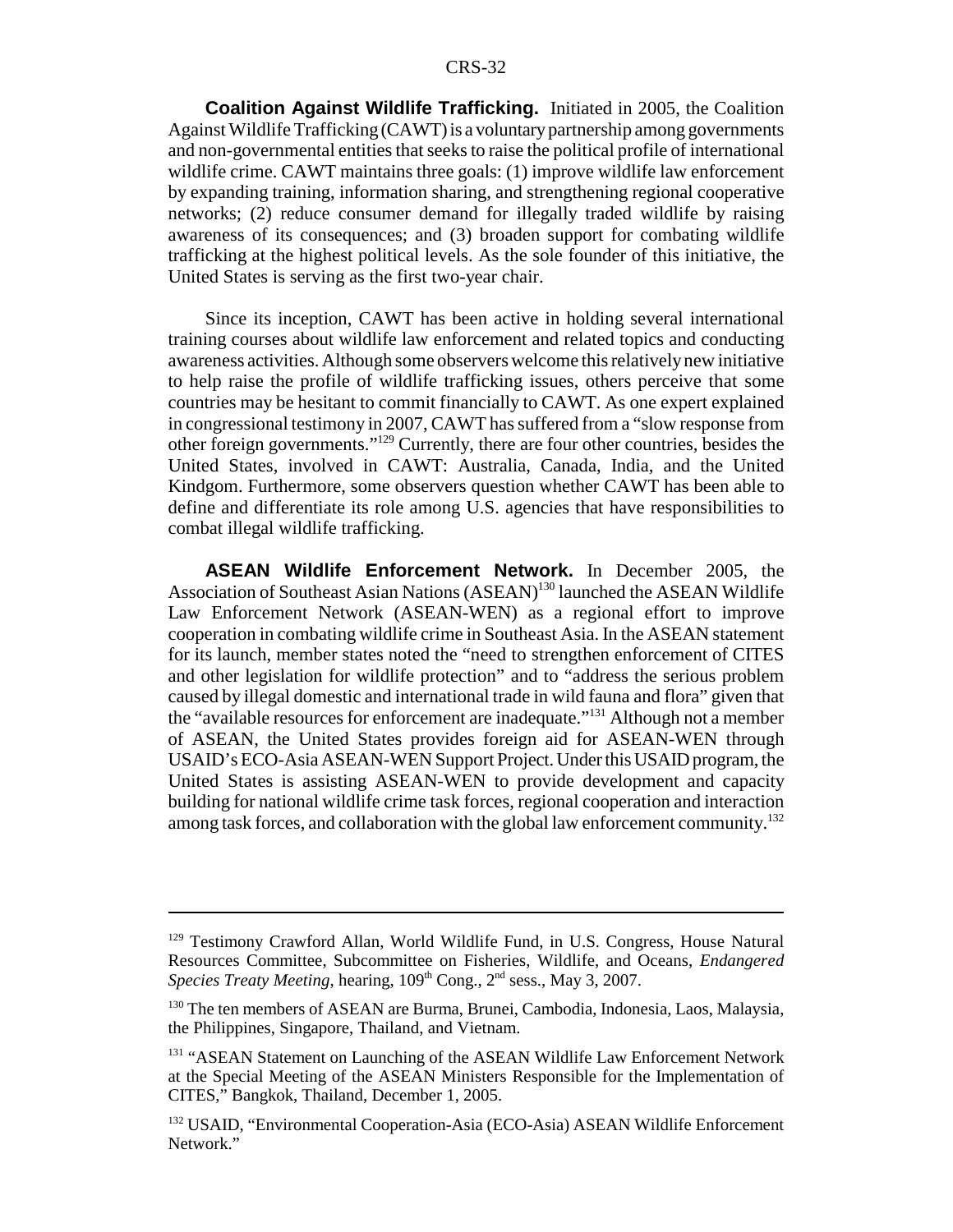Other regional efforts to combat the illegal wildlife trade similar to ASEAN-WEN have grown in popularity in recent years, though the United States is not as heavily involved in them at this time. These regional efforts are generally perceived by observers as a positive development, as they bolster regional commitments to solve a criminal activity that is inherently transboundary in nature. Some, however, question whether these new initiatives will be sufficient in curtailing the illegal wildlife trade.

## **Issues for Congress**

The role of Congress in evaluating U.S. policy to combat wildlife trafficking is broad. This section analyzes some issues Congress may choose to consider, which include (1) funding levels for U.S. wildlife trade inspection and investigation capacity; (2) assessing the role of U.S. foreign aid to combat wildlife trafficking; (3) supplementing legislative provisions to encourage private-sector involvement in controlling wildlife trade; (4) evaluating trade sanction laws relative to foreign countries with weak enforcement of wildlife laws; (5) incorporating wildlife trade provisions into free trade agreements (FTAs); and (6) addressing the domestic and international demand for illegal wildlife through public awareness campaigns and non-governmental organization partnerships.

## **Funding for Domestic and International Wildlife Trade Inspection and Investigation**

Some observers suggest that improving U.S. capacity to prevent illegal wildlife from entering the border and combat transnational wildlife crime syndicates may require Congress to fund and authorize additional inspectors at the border. According to FWS, approximately 75% of declared wildlife shipments are not inspected at the border. There are few inspectors in undesignated ports of entry, where undeclared wildlife shipments are rarely checked.<sup>133</sup> Some have suggested that FWS should increase its inspection of declared and undeclared shipments of wildlife in both designated and undesignated ports of entry in the United States. One possibility would be to increase the number of wildlife inspectors, in proportion to the increase in wildlife shipments entering the United States. In recent years, this has not occurred. Since 2000, the number of wildlife inspectors has increased at an annual average of 3.8%, while the number of shipments has increased at an annual average of approximately 8.7%. (See **Table 4**.) The cost of implementing this proposal, however, would likely involve Congress increasing appropriations for FWS, or increasing user fees for inspecting wildlife at the border.<sup>134</sup>

<sup>&</sup>lt;sup>133</sup> CBP checks a percentage of all shipments and contacts FWS if wildlife shipments are intercepted.

<sup>&</sup>lt;sup>134</sup> FWS proposed on February 25, 2008, to gradually increase inspection fees and update license and fee requirements for importing and exporting wildlife. Fees have not been increased since 1996. Raising fees is intended to recover some costs of inspecting shipments.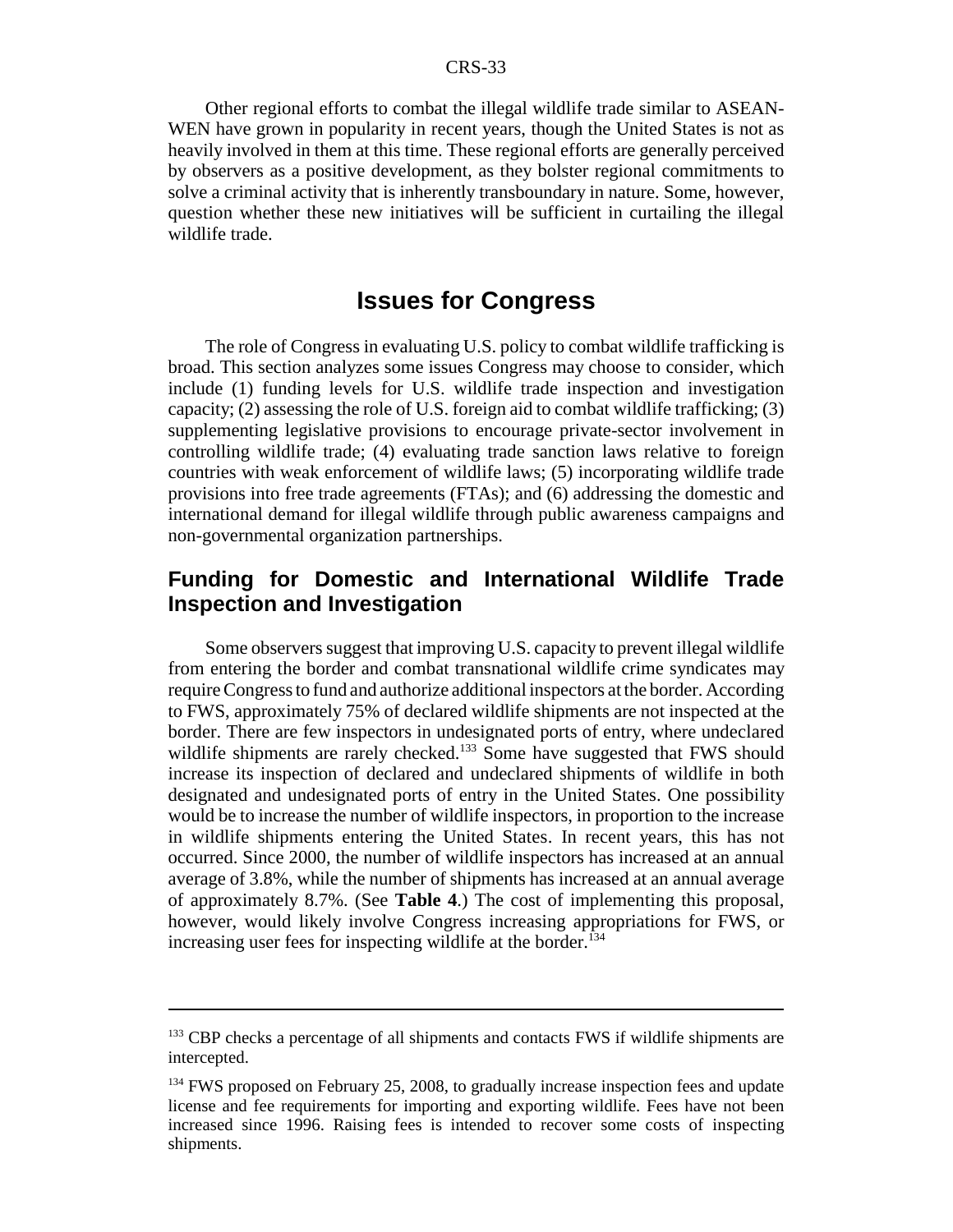Others suggest increasing the investigative capacity of FWS to address the illegal wildlife trade controlled by organized crime. From 2000 to 2006, the number of special agents for FWS has increased an average of 0.3% annually, while the investigative caseload has increased an average of 9.7% annually. More special agents might result in a greater number of arrests and prosecutions of wildlife smugglers. Further, more agents may increase the FWS capacity to target specific wildlife smuggling rings or to monitor wildlife smuggling in developing countries where it is thought to be most prevalent. The cost of adding more special agents to the FWS may also involve an increase in appropriations by Congress. Some have argued that this cost might be partially offset by fines paid to the government from more prosecutions of wildlife criminals.

Many observers have highlighted the value of recent international law enforcement initiatives to combat illegal wildlife crime.<sup>135</sup> To this end, some suggest that FWS receive additional authorities from Congress to expand its reach beyond the U.S. border. Proponents argue that such a policy could help FWS, in conjunction with foreign counterparts, target more high-value transnational smuggling syndicates. In testimony to the House Natural Resources Committee in 2008, one analyst indicated that such an expansion if FWS authorities could be modeled on U.S. Drug Enforcement Administration authorities, which permit federal drug law enforcement agents to conduct operations internationally as well as to staff numerous country offices worldwide.<sup>136</sup> Critics of this option, however, argue that wildlife crime is not sufficiently a priority policy issue to warrant the attendant budgetary costs that would be associated with such an expansion of FWS authorities.

#### **Foreign Assistance for Combating Wildlife Trafficking**

The majority of endangered species in the world are found in developing countries, where there is need for assistance in protecting species and habitats.137 Some contend that one opportunity to stem the illegal trade in wildlife is to improve the enforcement capacity of developing countries to control the illegal harvest and export of species. Congress could further this option by appropriating new funds or directing funds in pre-existing conservation programs to train and assist foreign wildlife trade officials in monitoring, detecting, and investigating wildlife trafficking.

FWS and other observers have identified building of wildlife law enforcement infrastructure in source countries as a priority for stemming the illegal trade.<sup>138</sup> Options for achieving this include increasing U.S. efforts to train wildlife inspectors and special agents in developing countries where the illegal wildlife trade is flourishing. The justification of such a proposal is based on three premises: (1) direct

<sup>&</sup>lt;sup>135</sup> See for example, testimony by Claudia A. McMurray, House Natural Resources Committee, "Poaching American Security: Impact of Illegal Wildlife Trade," March 5, 2008.

<sup>&</sup>lt;sup>136</sup> Testimony of Steven R. Galster, House Natural Resources Committee, "Poaching American Security: Impact of Illegal Wildlife Trade," March 5, 2008.

<sup>&</sup>lt;sup>137</sup> Alacron, "The Convention on the International Trade of Endangered Species."

<sup>138</sup> FWS, Office of Law Enforcement, *Strategic Plan, 2006-2010*, p. 5.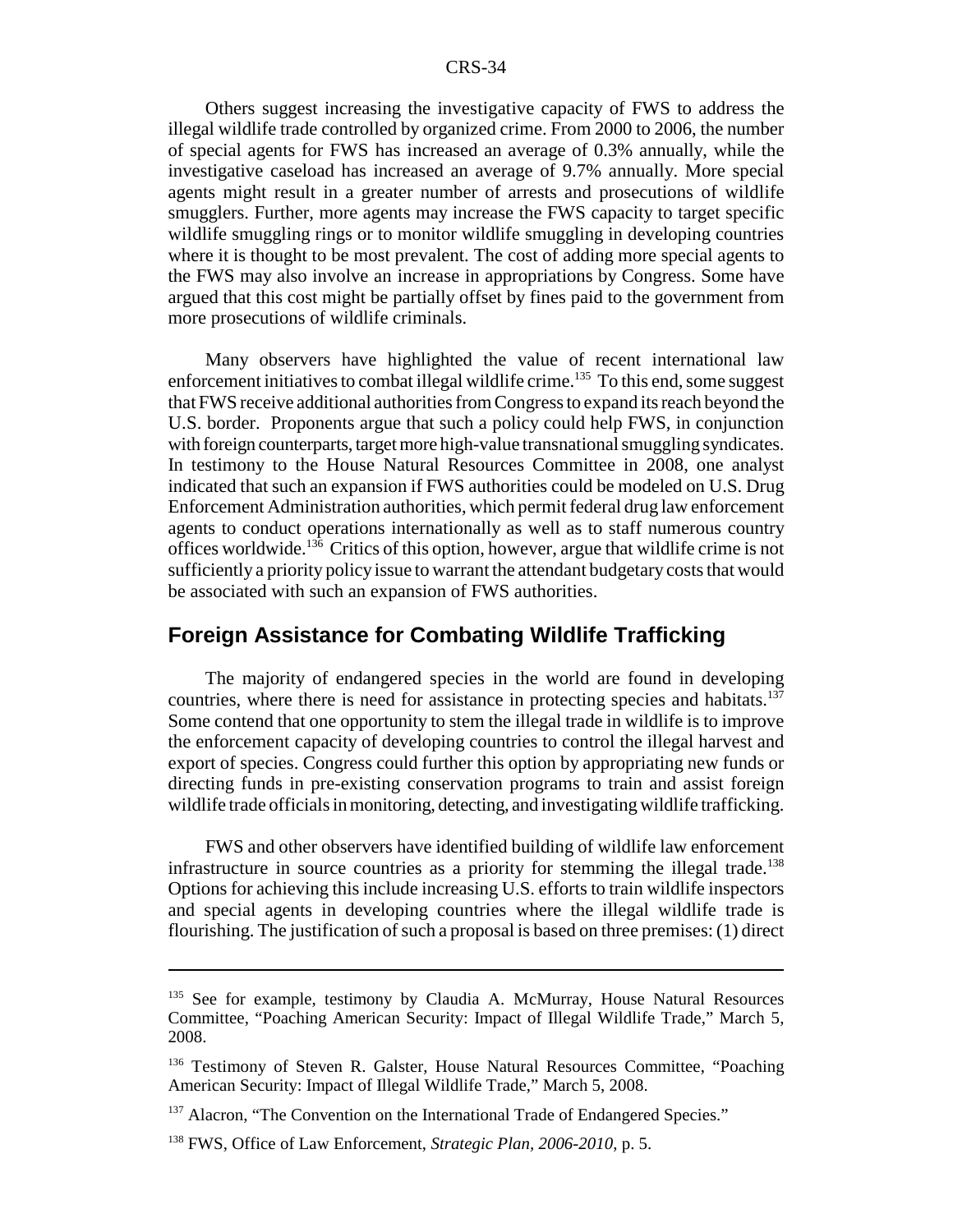training of inspectors and special agents in developing countries will increase their capacity to monitor, investigate, and reduce illegal wildlife trade; (2) interaction between FWS agents and agents in developing countries will improve the coordination and communication among agencies when addressing transnational wildlife crimes; and (3) training programs may give some FWS agents the opportunity to assist their foreign counterparts in foreign countries. Currently, FWS has conducted training programs in Africa, Southeast Asia, Mongolia, and other countries and regions. Training for judges and prosecutors is also being done in foreign countries by DOJ. In collaboration with ASEAN-WEN, U.S. officials are training foreign nationals on methods of prosecuting crimes involving trade in illegally taken wildlife and wildlife parts. This training is conducted in conjunction with the ASEAN-WEN Support Group, FWS and several non-governmental organications (NGOs).

The benefits associated with this proposal would have to be weighed against the costs of increasing training overseas by FWS. To offset these costs, Congress could direct funds in some conservation programs toward increasing the law enforcement capacity in countries with high wildlife crime. For example, the Tropical Forest Conservation  $Act^{139}$  authorizes the use of debt-for-nature swaps to create funds that can given as grants to local organizations to improve the security of nature reserves. Species-specific programs under the Multinational Species Conservation Fund address various components of the illegal wildlife trade and conservation, including law enforcement. Congress could appropriate more funds for these programs to address training and monitoring needs. Further, some programs administered by USAID under their Environment and Biodiversity programs address the illegal wildlife trade. For example, in FY2005, USAID supported the training of wildlife law enforcement officials in Cambodia to investigate the illegal wildlife trade.<sup>140</sup>

#### **Private-Sector Cooperation**

To prevail against wildlife trafficking, many analysts claim that there is a need for more information on international trafficking routes and a need for that information, if or when collected, to be shared among interested parties. Today, national intelligence on environmental crimes is reportedly not collated and disseminated effectively across countries and law enforcement jurisdictions.141 As a FWS report explains, combating wildlife trafficking today requires "stepped-up intelligence sharing" and "the pursuit of complex, cooperative investigations that stretch across continents."<sup>142</sup> However, the sharing of intelligence with other countries remains a politically sensitive subject. According to another report, "Actionable information is often withheld in order to avoid embarrassing the

<sup>139 22</sup> U.S.C. §2431

<sup>140</sup> USAID, *USAID Biodiversity and Forestry Conservation Programs, FY2005*, 2007, at [http://www.usaid.gov/our\_work/environment/biodiversity/pubs/biodiversity\_ conservation\_forestry\_2005\_508\_ready\_102507.pdf].

<sup>&</sup>lt;sup>141</sup> Hayman and Brack, "International Environmental Crime," p. 24; FWS, Office of Law Enforcement, *Strategic Plan, 2006-2010*, p. 5.

<sup>142</sup> FWS, Office of Law Enforcement, *Strategic Plan, 2006-2010*, p. 5.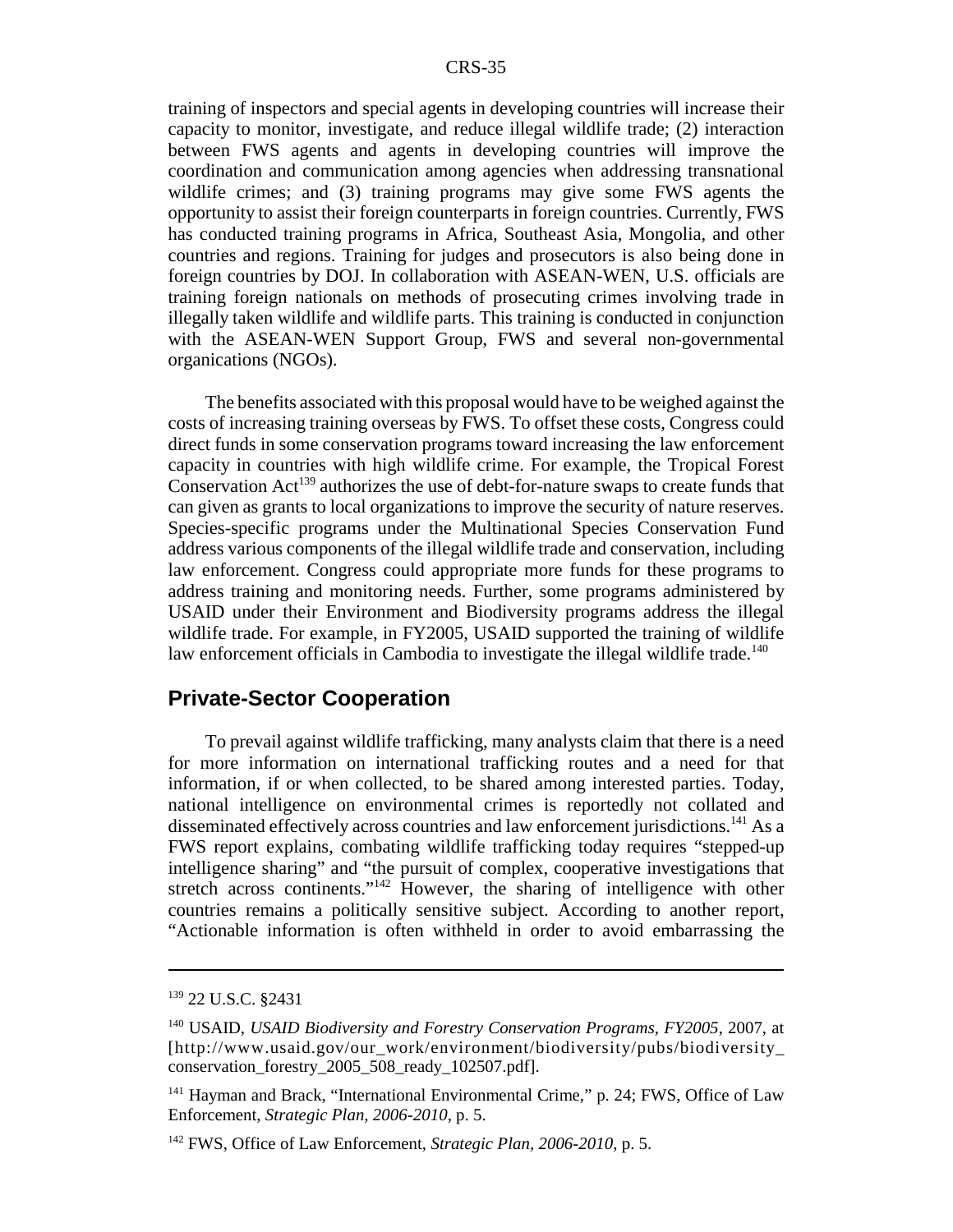countries involved or because of the perceived confidentiality of national enforcement processes."143

Intelligence sharing may not necessarily require divulging potentially sensitive political information. Some analysts have suggested introducing heightened industry requirements for tracking commercial wildlife shipments.144 A broad array of tradetracking technologies could be applied to wildlife products, including satellite monitoring and the use of barcodes, chemical tracers, and radio-frequency ID tags and transponders. These technologies are already used in tracking a wide variety of products, ranging from narcotics to high-value fashion merchandise. Furthermore, recent scientific findings indicate that ivory products can be traced through DNA analysis with significant accuracy, although this technology is not ready for commercial use.145 Not all source countries, however, especially in the developing world, have the financial resources to commit to potentially costly tracking technologies. Other questions include whether such tracking technologies are reliable, consistent, or feasible for a market, such as the illegal wildlife market, that includes such a wide variety of products. Indeed, such trade tracking options are unlikely to be applicable for regulating small-scale wildlife shipments.

Another option could involve further expansion of partnerships with the private sector and development of models of corporate social responsibility for "soft" regulatory regimes.146 Such regimes could involve industry certification schemes for manufacturers of traditional Asian medicine products, Internet-based companies that sell wildlife products, the fashion industry, wild game hunting and tour guide operations, and many other businesses that may involve illegal wildlife. In some cases, as with the labeling of traditional Asian medicines, some pilot programs are underway in other countries, such as the United Kingdom. The non-profit organization, International Fund for Animal Welfare (IFAW), has also sought to promote legislation in California to establish a state-wide labeling program for traditional Asian medicines — and Congress may choose to consider establishing similar, national programs. $147$  Potential limitations to this option include the possibility that some wildlife commodities may be so valuable, that profits would trump voluntary commitments. This has been seen in the U.S. illegal caviar trade, where companies fraudulently mislabeled tins of illegal caviar.<sup>148</sup>

<sup>&</sup>lt;sup>143</sup> Hayman and Brack, "International Environmental Crime," p. 24.

<sup>144</sup> Ibid., pp. 26-27.

<sup>145</sup> Samuel Wasser et al., "Using DNA to Track the Origin of the Largest Ivory Seizure Since the 1989 Trade Ban."

<sup>&</sup>lt;sup>146</sup> Hayman and Brack, "International Environmental Crime," p. 32.

<sup>&</sup>lt;sup>147</sup> International Fund for Animal Welfare (IFAW), "Traditional Medicine: A Major Threat That Few Suspect," at [http://www.ifaw.org/ifaw/general/default.aspx?oid=180459].

<sup>148</sup> Andrew C. Revkin, "Vast Caviar Smuggling Case Brings Guilty Pleas," *The New York Times*, July 22, 2000.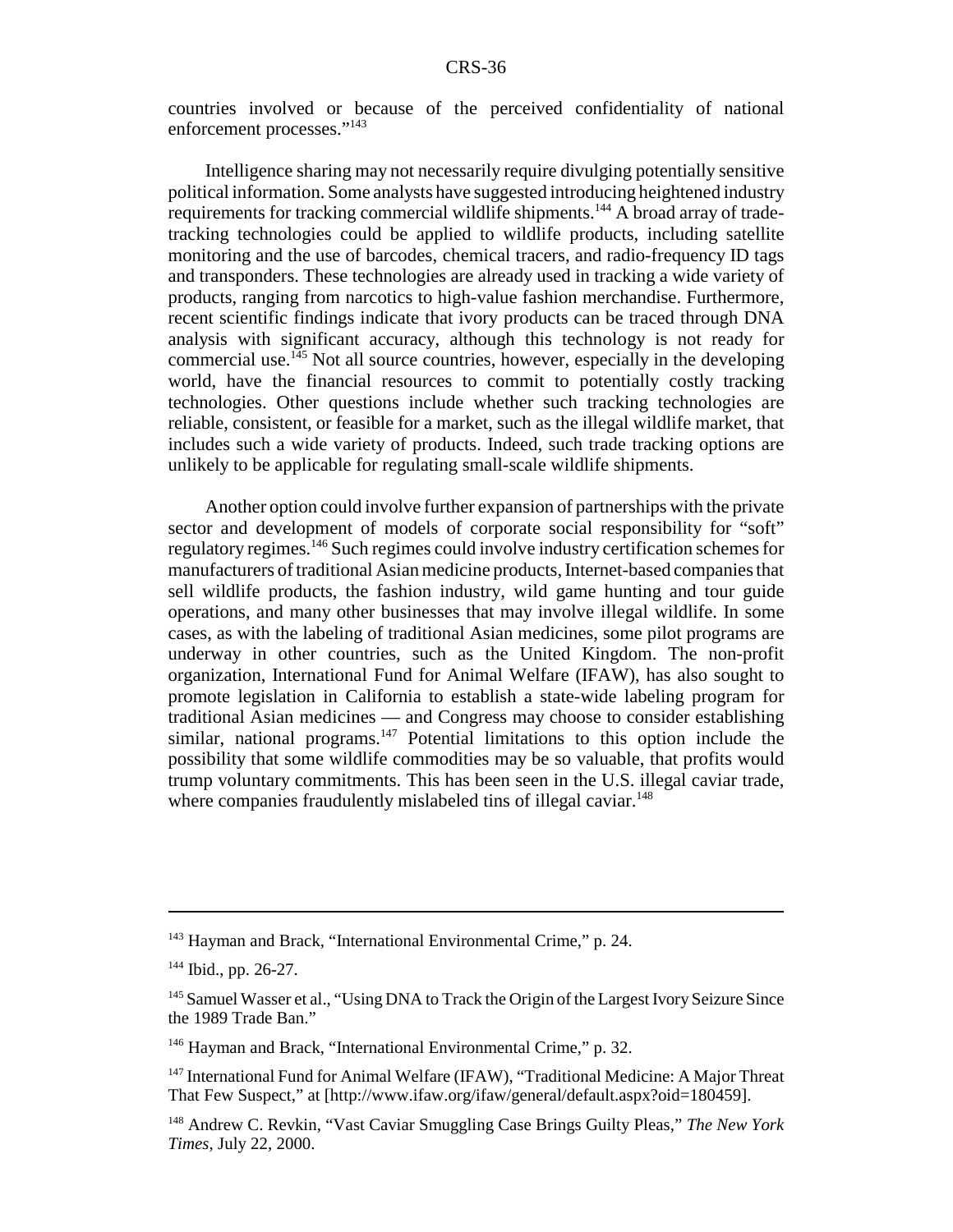#### **Trade Sanctions**

Some environment analysts have argued that U.S. trade sanctions can be used as a diplomatic tool to encourage other countries to improve their efforts in combating illegal wildlife trafficking.<sup>149</sup> One such tool, which has been used on a bilateral basis, is the 1971 Pelly Amendment to the Fishermen's Protective Act of 1967.150 This provision involves a two-step sanctioning process, first requiring the Secretary of Commerce or of the Interior to issue a certification notice to the President when "nationals of a foreign country, directly or indirectly, are engaging in trade or taking which diminishes the effectiveness of any international program for endangered or threatened species."151 The President, in turn, may choose to direct the Secretary of the Treasury to impose sanctions on imports of any products from the offending country for any duration, provided that the sanction is not prohibited by the World Trade Organization.

A total of 23 countries or territories have been certified a total of 36 times under the Pelly Amendment.152 The majority of certifications were due to commercial whaling and unsustainable fishing practices. The remaining cases involved other endangered wildlife, including Japan in 1991 for trade in sea turtles; and China and Taiwan in 1993 for trade in rhino horn and tiger bone. On only one occasion — Taiwan for trade in rhino and tiger parts and products — has the President imposed sanctions pursuant to the Pelly Amendment. The sanctions temporarily banned the import of certain fish and wildlife products from Taiwan into the United States. After a few years of improvements in Taiwanese wildlife trade controls, including cooperative law enforcement training between FWS and the Taiwanese authorities, the United States terminated its certification of Taiwan in 1997.<sup>153</sup>

The certification status listing and the threat of American sanctions under the Pelly Amendment, however, remains a source of controversy over its effectiveness and legality. On the one hand, it has been credited for pressuring Japan in the 1990s

<sup>149</sup> Theodora Greanias, "A Tool of Persuasion: International Wildlife Conservation," *Endangered Species Bulletin* (July 1998); and Andrew F. Upton, "The Big Green Stick: Reducing International Environmental Degradation through U.S. Trade Sanctions," *Boston College Environmental Affairs Law Review*, vol. 22 (1994-1995), pp. 671-692.

<sup>150 22</sup> U.S.C. §1978, as amended.

<sup>&</sup>lt;sup>151</sup> Additionally, this law requires the Secretaries to issue a certification notice to the President when foreign countries are allowing fishing operations to occur that diminish the effectiveness of an international fishery conservation program

<sup>&</sup>lt;sup>152</sup> These countries include (dates of certification in parentheses): Japan (1974, 1988, 1991, 1992, 1995, 2000); the former Soviet Union (1974, 1985); Chile (1978); Peru (1978); South Korea (1978); Norway (1986, 1990, 1992, 1993); Taiwan (1989, 1991, 1993); Mexico (1991); Colombia (1992); Canada (1992, 1996); Malaysia (1992); Netherlands Antilles (1992); Singapore (1992); Spain (1992); United Kingdom (1992); Venezuela (1993); Vanuatu (1992); Costa Rica (1992); France (1992); Italy (1992); Panama (1992, 1993); China (1993); and Iceland (2004).

<sup>153 &</sup>quot;Termination of the Pelly Amendment Certification of Taiwan," *Federal Register*, vol. 62, no. 83 (April 30, 1997); and Greanias, "A Tool of Persuasion."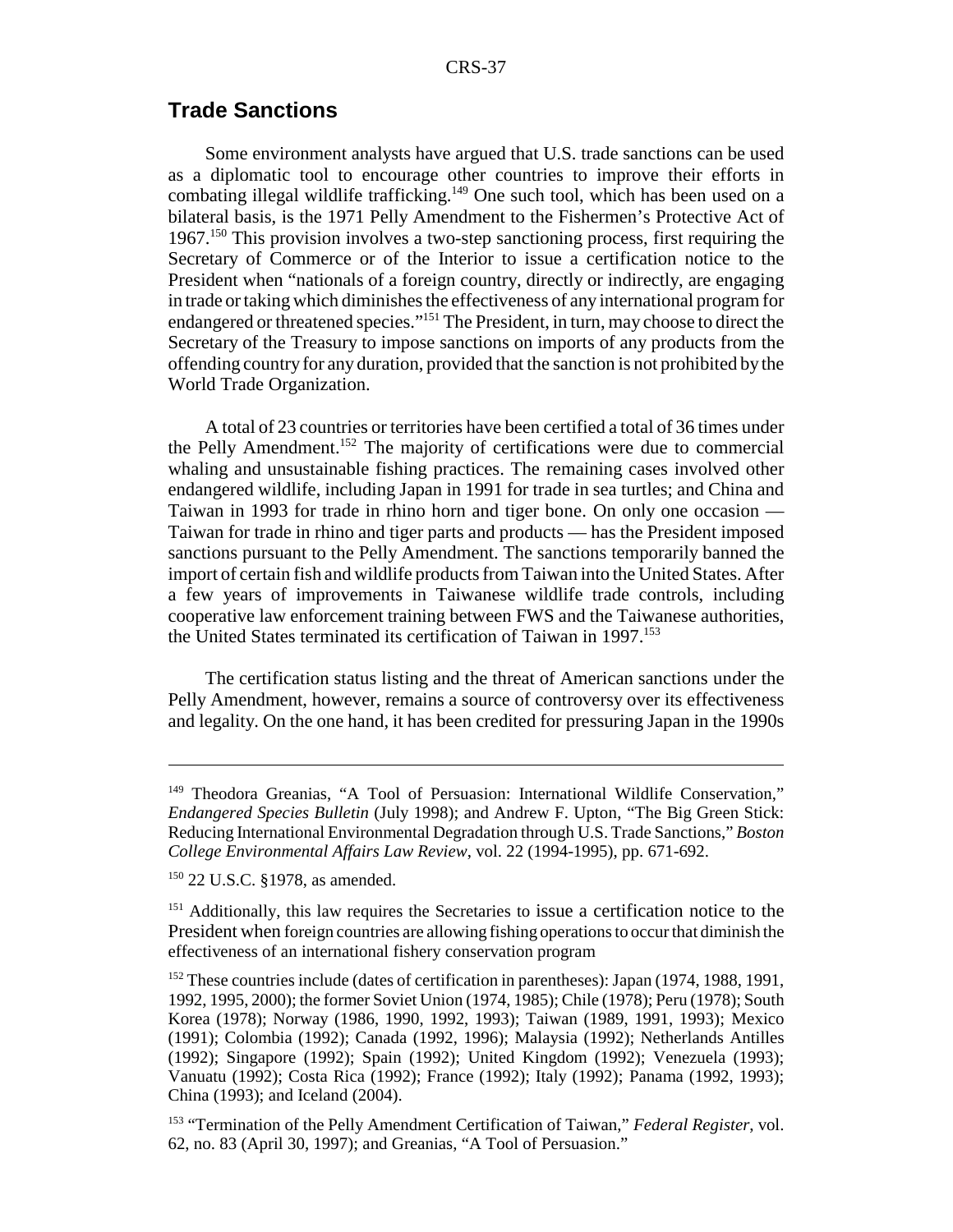into addressing its illegal trade in sea turtles.<sup>154</sup> In other cases, however, analysts report that the Pelly certification process has had no, or limited, effect on offending nations.155 Additionally, some analysts argue that its sporadic use since the early 1990s, including no further use of sanctions since Taiwan in 1994, may be a reflection of its ineffectiveness. Other analysts suggest that the U.S. government may have a political disinclination to impose sanctions against countries for wildlife trafficking. As noted earlier, the CITES Secretariat currently identifies seven countries in non-compliance with CITES provisions, none of which are currently certified or sanctioned for their non-compliance. It also remains unclear how the United States monitors and evaluates foreign country compliance with international programs for endangered or threatened species — and how or when such evaluations trigger the certification process.

There also appears to remain some debate surrounding whether the Pelly Amendment sanction violates World Trade Organization (WTO) and General Agreement on Tariffs and Trade (GATT) guidelines. Although Article XX of GATT allows for certain environmental trade measures to trump the international free trade regime, GATT and WTO have often ruled against unilateral trade restrictions based on environmental conservation statutes. During the one instance in which the United States applied a Pelly sanction, it was against a country that was not a member of GATT or WTO. As a result, it remains to be seen whether a Pelly Amendment sanction would hold up in a WTO dispute challenge.<sup>156</sup> In the meantime, Congress could move to re-evaluate the effectiveness of the Pelly Amendment as a sanctioning tool and conduct oversight on agencies involved in the certification and sanctioning process.

#### **Free Trade Agreements**

The increasing globalization of trade, interconnectedness of markets and supply routes, and emergence of transnational businesses has increased the potential for the illegal trade in wildlife. Indeed, some contend that free trade agreements such as the North American Free Trade Agreement (NAFTA) may facilitate the illegal trade in wildlife because of fewer trade restrictions, generally. For example, some argue that a free trade agreement (FTA) with Singapore increased U.S. imports of illegally obtained timber and wildlife from Singapore and other countries that transport products through Singapore.<sup>157</sup> Others argue that a trade agreement with Peru would have led to an increase in exports of illegally logged timber and wildlife to the United States from Peru. To address these environmental concerns and others, some have

<sup>&</sup>lt;sup>154</sup> Peter H. Sand, "Whither CITES? The Evolution of a Treaty Regime in the Borderland of Trade and Environment," *European Journal of International Law*, vol. 8 (1997), p. 39.

<sup>&</sup>lt;sup>155</sup> See, for example, Steve Charnovitz, "Environmental Trade Sanctions and the GATT: An Analysis of the Pelly Amendment on Foreign Environmental Practices," *American University Journal of International Law and Policy*, vol. 9 (1993-1994), pp. 751-807.

<sup>&</sup>lt;sup>156</sup> For a discussion of this, see Scott C. Owen, "Might a Future Tuna Embargo Withstand a WTO Challenge in Light of the Recent Shrimp-Turtle Ruling?," *Houston Journal of International Law* (Fall 2000).

<sup>&</sup>lt;sup>157</sup> Environmental Investigation Agency, "America's Free Trade for Illegal Timber," 2006.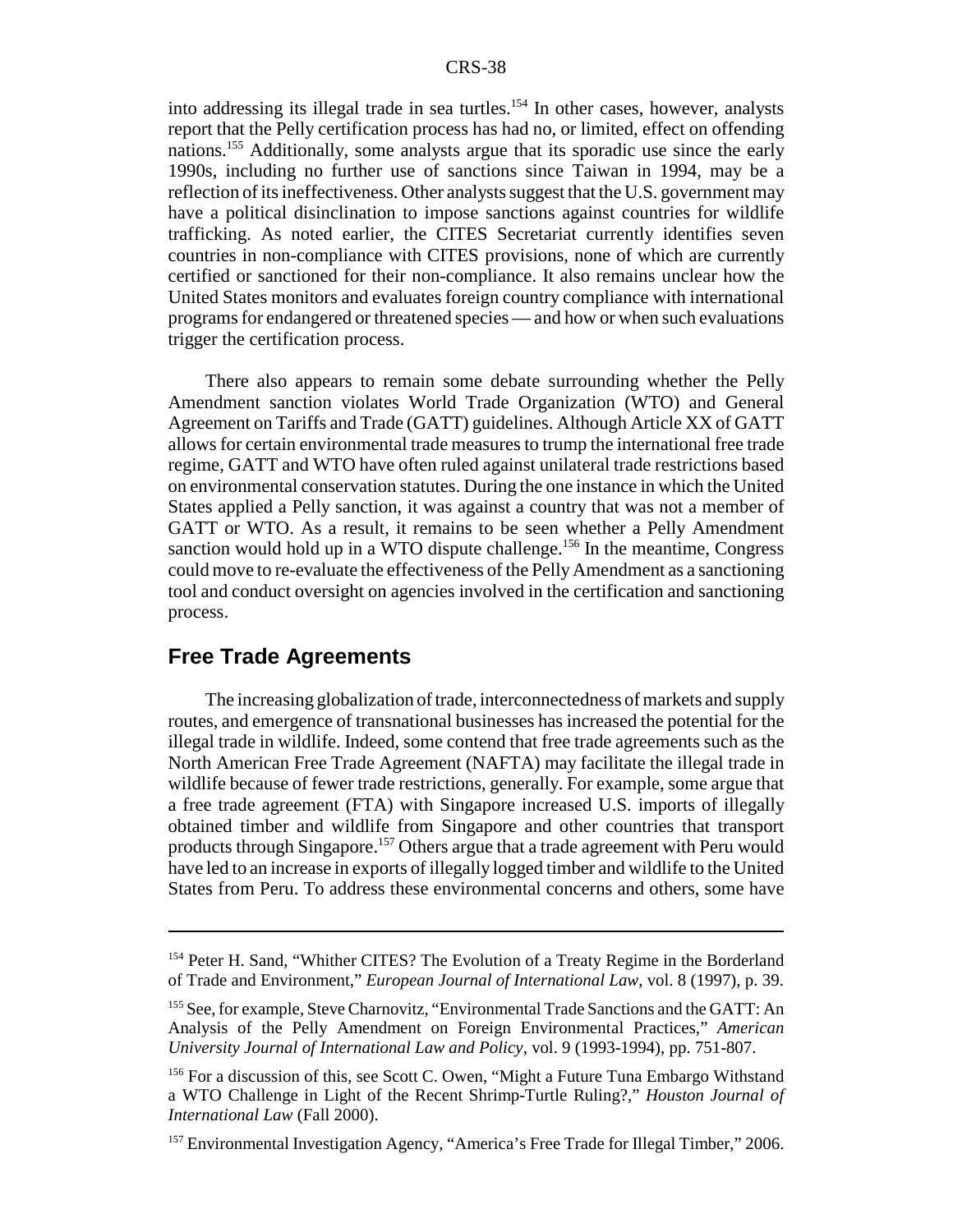proposed that FTAs should include specific provisions that direct countries to implement and enforce CITES, and adhere to existing laws regarding the wildlife trade. Congress is responsible for implementing legislation for FTAs, and might consider FTAs with Columbia, Panama, and South Korea in the 110<sup>th</sup> Congress.

Some of these concerns were addressed in U.S.-Peru Trade Promotion Agreement (TPA).<sup>158</sup> The TPA requires that Parties adopt laws and measures to fulfill its obligations under multilateral environmental agreements, such as CITES. Further, the TPA would require Parties to enforce their own environmental laws and would establish a policy mechanism to address public complaints that a Party is not effectively enforcing its environmental laws whether or not the failure is trade related. Complaints could be filed by individuals and firms of each Party to the agreement and would be addressed according to a set of procedures outlined in the TPA.159 An annex on forest sector governance in the TPA specifically addresses the Parties commitment to combat trade associated with illegal logging and illegal trade of wildlife.160

The framework for the environmental section in U.S.-Peru TPA could be modified to address the illegal wildlife trade in future agreements with countries that have a significant illegal wildlife trade. Proponents of this view see several benefits to including environmental provisions to deter the illegal wildlife trade in free trade agreements. The FTA may increase the awareness of the illegal wildlife trade and create additional enforcement mechanisms to address trade violations (e.g., dispute mechanisms within the agreement). Further, agreements can provide a layer of assurances that Parties comply with international treaties and enforce their environmental laws. If there is a mechanism for third parties (e.g., outside groups, such as NGOs) to verify compliance and report violations to a committee, supporters assert that it might uncover more wildlife crimes.

A potential drawback of this proposal is that requirements for compliance might require additional funding. If funding is not available, resources might be allocated away from other enforcement and monitoring activities to meet the conditions of the agreement. If the agreement allows outside parties to monitor and conduct investigations into possible violations, some within the country might view this as an infringement on national sovereignty.

<sup>&</sup>lt;sup>158</sup> United States-Peru Trade Promotion Agreement, Chapter 18, Environment, at [http://www.ustr.gov/Trade\_Agreements/Bilateral/Peru\_TPA/Final\_Texts/Section\_Index .html].

 $159$  Ibid.

<sup>&</sup>lt;sup>160</sup> This annex requires Peru to: (1) increase the number and effectiveness of personnel to enforce laws; (2) provide criminal and civil liability at adequate deterrent levels for actions that undermine the sustainable management of forests and violate laws pertaining to the harvest and trade of timber; (3) verify that timber products are harvested in compliance with all laws; and (4) monitor the timber trade within the country, among other things.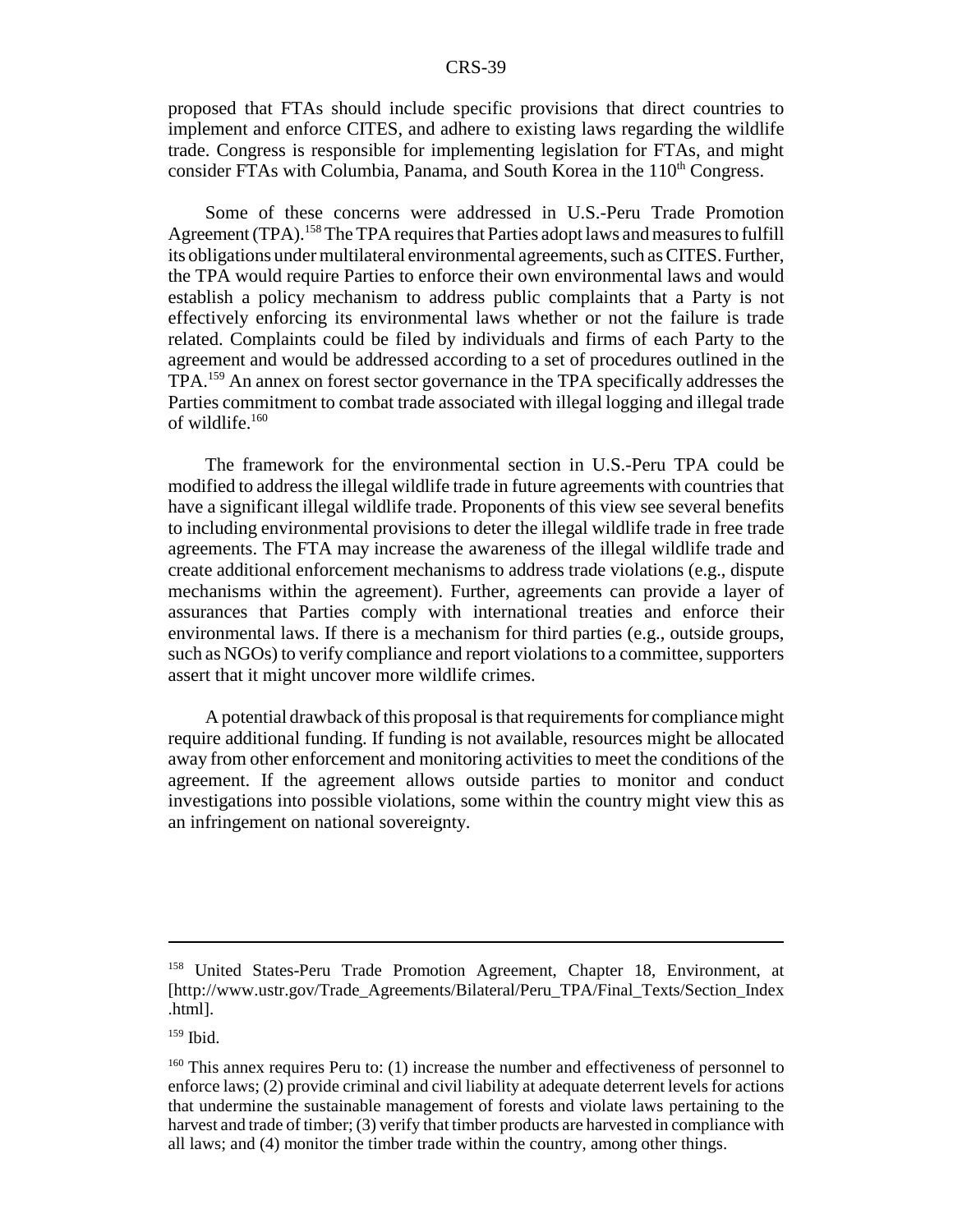#### **Public Awareness and Government-NGO Cooperation**

One potential strategy to combat the illegal trade in wildlife is to reduce demand for wildlife. Supporters of this view suggest raising public awareness through public service announcements and campaigns to educate consumers, retailers, and importers of wildlife products. In some cases, as with many tourists, consumers are simply unaware of laws prohibiting the import of products made of protected wildlife. Retail shop-keepers, manufacturers, as well as import-export suppliers may also benefit from learning about the availability of sustainable alternatives and the potential consequences of illegal wildlife trade.

U.S. government and non-governmental organization (NGO) campaigns aimed at demand reduction, domestically and internationally, are ongoing. In October 2007, for example the State Department identified Bo Derek as a "Special Envoy of the Secretary of State for Wildlife Trafficking Issues." Together with Assistant Secretary of State for Oceans, Environment and Science, Claudia McMurray, Derek conducted a series of outreach events to raise public awareness about the illegal global trade in wildlife in Southern Florida, which is one of the major points of entry for legal and illegal wildlife. In Afghanistan, there has been some concern that U.S. personnel may be attempting to bring back to the United States furs and other wildlife artifacts that are protected under CITES, Afghanistan law, and U.S. and miliary laws. To address this the Department of Defense, in concert with officials from the State Department, Environmental Protection Agency, and the non-profit Wildlife Conservation Society, organized information sessions to educate U.S. personnel about illegal wildlife and the consequences of fostering demand for such wildlife products.<sup>161</sup>

Some reports indicate that these public awareness campaigns may show results. The wildlife protection NGO WildAid, for example, launched a reportedly successful series of public advertisements and short films to create awareness about the impacts of the sharkfin trade among consumers in Asia; the campaign reported a 50-70% decrease in demand in some markets.162 However, it remains to be seen whether future campaigns can show similar results and if these campaigns can effect longterm changes in consumer culture. Congress might play a role in the use and evaluation of demand-side strategies in several ways. For example, Congress could conduct oversight of existing demand-side reduction programs, evaluating the effectiveness of demand-side programs and assessing what policy options may exist to enhance the cost-effectiveness of demand-side anti-trafficking initiatives. Additionally, Congress could direct funds or require U.S. agencies to include demand-side reduction programs in their anti-wildlife trafficking efforts.

<sup>161 &</sup>quot;Environmental Education for Afghans Essential, U.S. Officials Say," *Armed Forces Press Service*, August 15, 2007.

 $162$  Hayman and Brack, "International Environmental Crime," p. 31.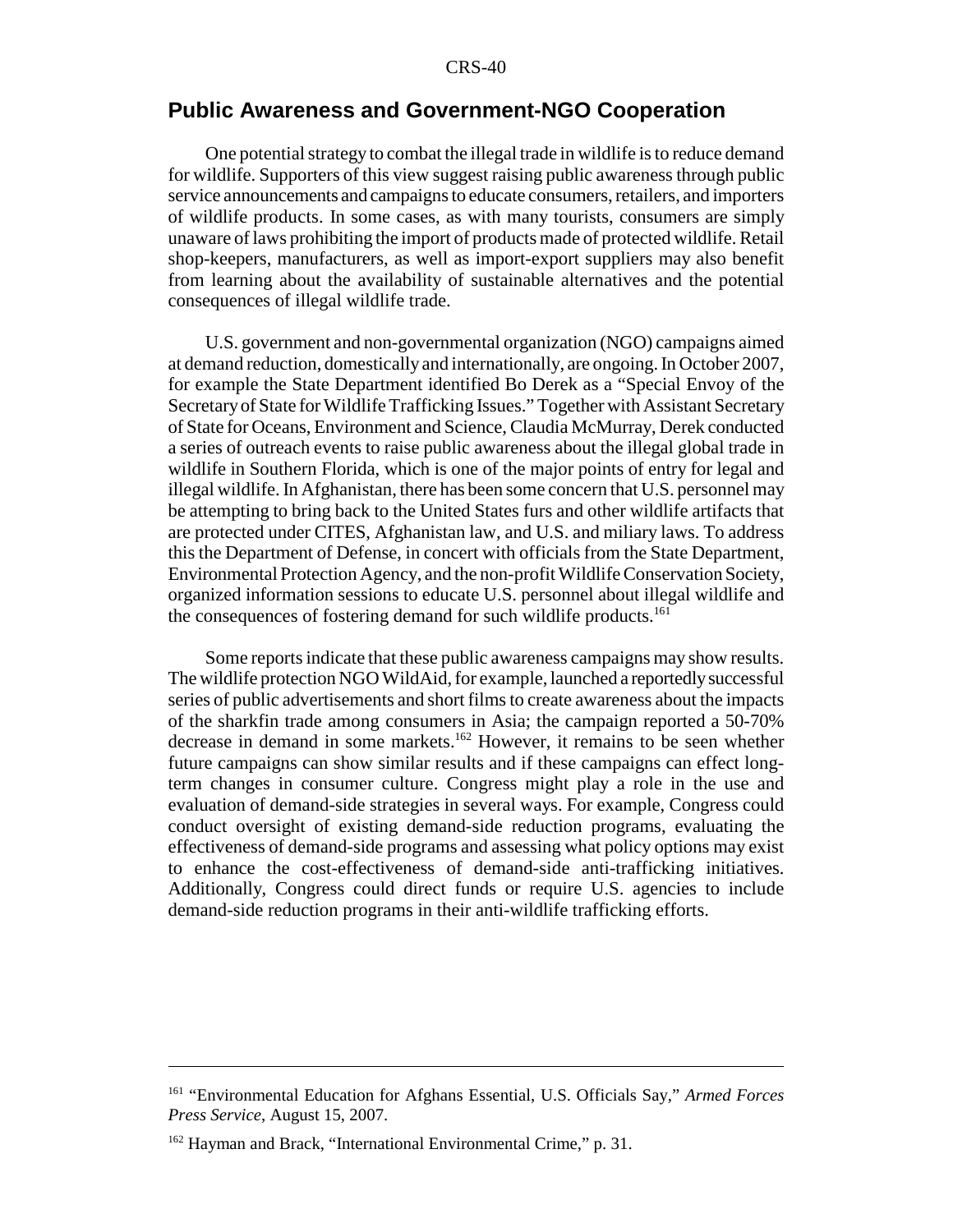## **Appendix A. Selected Laws Related to the Wildlife Trade**

**African Elephant Conservation Act.**163 This Act establishes as U.S. policy the goals of assisting in conservation and protection of the African elephant. This law directs the Secretary of the Interior to review export controls of raw African elephant ivory in producing states and import controls in raw ivory destination countries. If source or transit countries are found lacking in adequate management of ivory trade, the Secretary of the Interior can issue a moratorium on the import of raw and worked African elephant ivory into the United States. The law also makes illegal the (1) import of raw African elephant ivory from any country other than ivory producing states; (2) the export of raw ivory from the United States; (3) the import of raw or worked ivory from other countries in violation of their laws or of CITES regulations; (4) the import of worked ivory from other countries unless that country certifies that the ivory was derived from legal sources; (5) the import of raw or worked ivory from a country under moratorium; and (6) the sale of raw or worked ivory in the United States from importers or exporters that have not obtained permission to do so by the Secretary of the Interior.

**Alien Species Prevention and Enforcement Act of 1992.**164 This Act defines what types of plants and animals are "nonmailable," or prohibited from being sent to Hawaii using postal services. Specifically, nonmailable animals include injurious animals prohibited under 18 U.S.C. §42 and illegally taken wildlife prohibited under 16 U.S.C. §3372, are nonmailable.

**Animal Health Protection Act.**165 This Act aims to regulate interstate and foreign commerce to prevent, detect, control, and eradicate animal diseases and pests that can affect the livestock industry. Under this Act, the Secretary of Agriculture is authorized to prohibit or restrict the import, entry, export, and movement in interstate commerce of any animal, article, or means of conveyance, or use of any means of conveyance or facility if determined to be necessary to prevent the introduction or dissemination within the United States of any pest or disease of livestock.

**Animal Welfare Act.**166 This Act regulates interstate and foreign trade, traffic, transport, or other commerce of animals to (1) insure that animals intended for use in research facilities, for exhibition purposes, or for use as pets are provided humane care and treatment; and (2) assure the humane treatment of animals during transport in commerce. Among other stipulations, this law requires that animals in commerce must be marked or identified in a humane manner, and includes standards for

<sup>&</sup>lt;sup>163</sup> 16 U.S.C. §§4201 et seq.; P.L. 100-478, as amended. Congress also enacted another elephant conservation law, the Asian Elephant Conservation Act of 1997 (16 U.S.C. §§4261-4266; P.L. 105-96, as amended). This law, however, does not include any provisions that restrict the trade in Asian elephant ivory.

<sup>164 39</sup> U.S.C. §3015 note; P.L. 102-393.

<sup>&</sup>lt;sup>165</sup> 7 U.S.C. §8301 et seq.; P.L. 107-171.

<sup>&</sup>lt;sup>166</sup> 7 U.S.C. §§2131 et seq.; P.L. 89-544, as amended.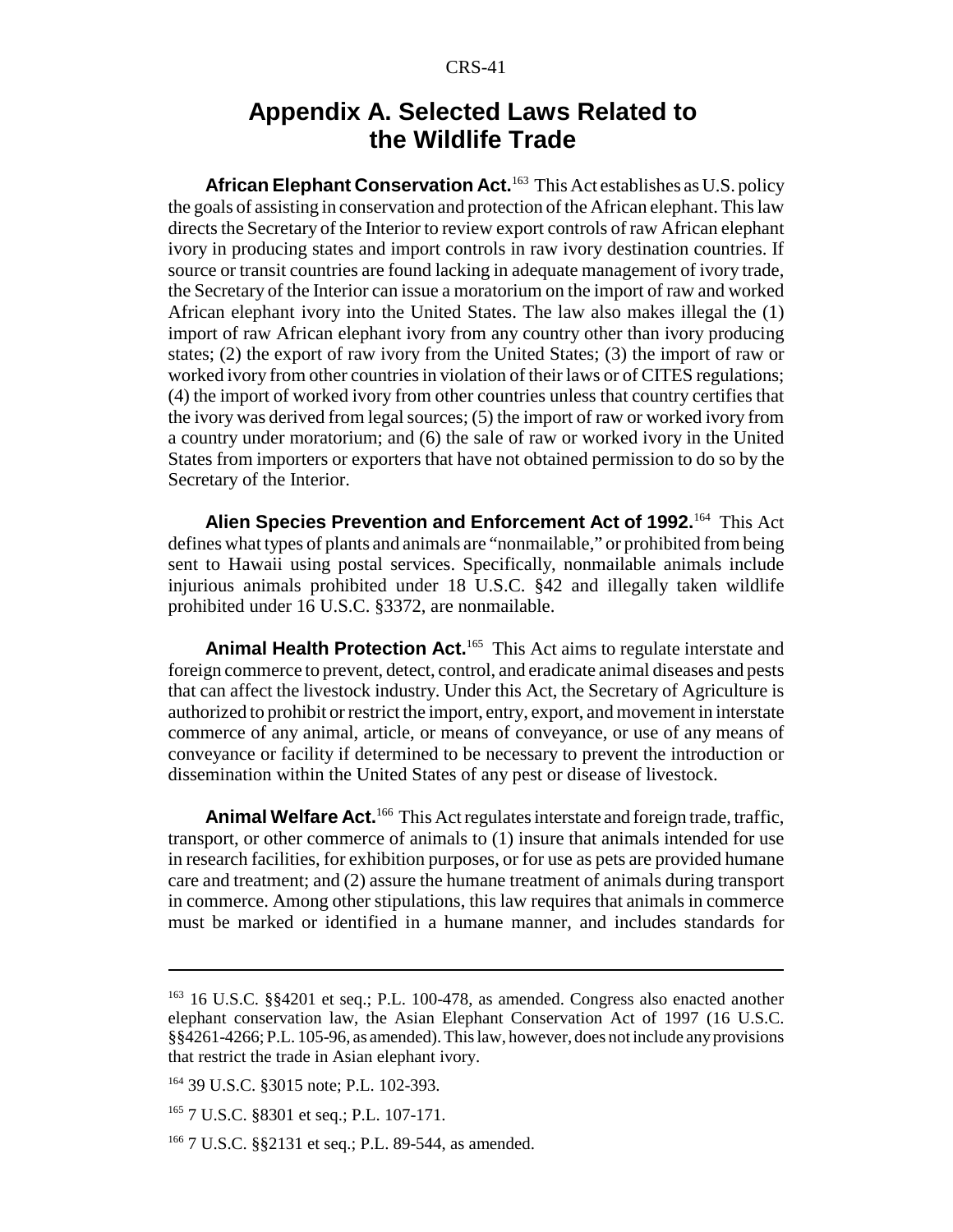handing, housing, feeding, watering, sanitation, ventilation, shelter from extremes of weather and temperature, and other guidelines. Further, this law prohibits buying, selling, delivering, or transporting animals for participation in animal fighting ventures.

**Antarctic Conservation Act of 1978.**167 This Act provides for the conservation of wildlife and plants of Antarctica, consistent with the Antarctic Treaty and Protocol. The Act makes it unlawful for any U.S. citizen to knowingly receive, acquire, transport, offer for sale, sell, purchase, import, export, or have custody, control, or possession of any native bird, mammal, plant, or invertebrate from Antarctica.

**Antarctic Marine Living Resources Convention Act of 1984.**168 This Act makes it unlawful to ship, transport, offer for sale, sell, purchase, import, export, or have custody, control or possession of any Antarctic marine living resource, or part or product thereof, known to have been harvested in violation of U.S. laws consistent with the Convention on the Conservation of Antarctic Marine Living Resources. Antarctic marine living resources include finfish, mollusks, crustaceans, and all other species of living organisms, including birds, found south of the Antarctic convergence.

**Bald and Golden Eagle Protection Act.**169 This Act prohibits the taking, possession, selling, purchasing, bartering, offering to sell, purchase or barter, transporting, exporting, or importing of any bald or golden eagle, alive or dead, or any part, nest, or egg thereof. Under certain instances, the Secretary of the Interior may permit exceptions to this law. Exceptions include instances that are compatible with the preservation of the bald or golden eagle. Additionally, specimens may be permitted for scientific or exhibition purposes of public museums, scientific societies, zoos, for religious purposes of Native American tribes, and if necessary for the protection of certain interests in a particular locality.

**Dog and Cat Protection Act of 2000.**<sup>170</sup> This law prohibits imports, exports, sale, manufacture, offer for sale, transport, and distribution in the United States of dog and cat fur products. The purpose of this law is to ensure that U.S. market demand does not provide an incentive to slaughter dogs or cats for their fur.

**Endangered Species Act of 1973.**171 This Act establishes a U.S. program for the conservation of endangered and threatened species, consistent with CITES and other international agreements. The law prohibits any person subject to the jurisdiction of the United States to engage in any trade in any specimens contrary to the provisions of CITES, or to possess any specimens traded contrary to the

<sup>167 16</sup> U.S.C. §§2401 et seq.; P.L. 95-541, as amended.

<sup>&</sup>lt;sup>168</sup> 16 U.S.C. §§2431 et seq.; P.L. 98-623.

<sup>169 16</sup> U.S.C. §§668 et seq.; P.L. 86-70, as amended.

<sup>170 19</sup> U.S.C. §1308; P.L. 106-476.

<sup>171 16</sup> U.S.C. §§1531-1544; P.L. 93-205, as amended.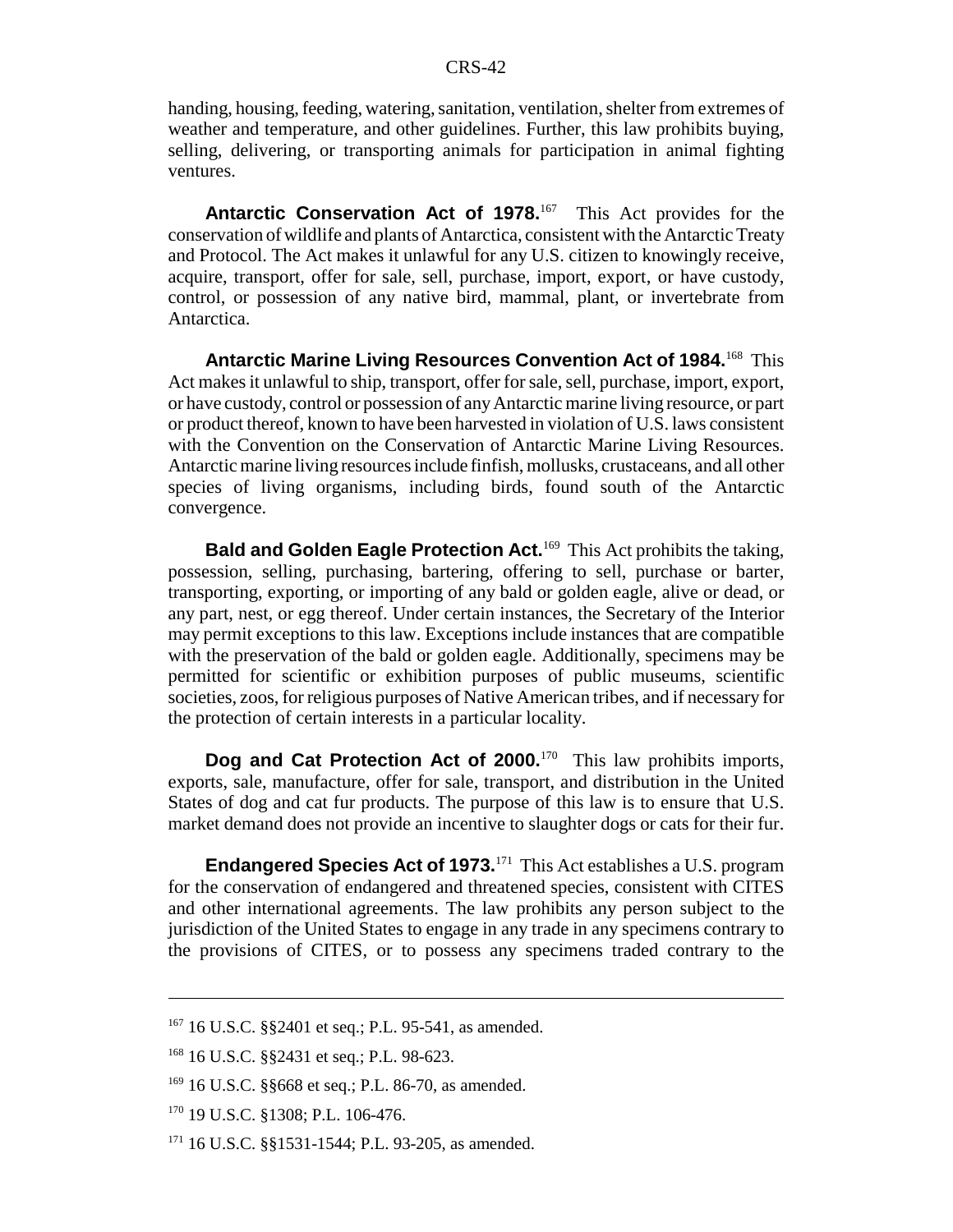provisions of CITES. Further, if the Secretaries of the Interior and of Commerce determines a species to be endangered or threatened, this law prohibits any such species from being imported, exported, taken, possessed, sold, delivered, carried, transported, shipped by any means, sold or offered for sale in interstate or foreign commerce. Under certain circumstances, some U.S. persons may be permitted to take or import listed species.

**Fisherman's Protective Act of 1967 (Pelly Amendment).**172 This Act establishes provisions to protect U.S. vessels on the high seas and in the territorial waters of foreign countries. Located within this law is the so-called Pelly Amendment,  $173$  which establishes restrictions on imports of fishery and wildlife products from countries that violate international fishery or endangered or threatened species programs. Specifically, the law directs the Secretary of Commerce and/or of the Interior to certify to the President when nationals of a foreign country directly or indirectly conduct operations in a manner or under circumstances that diminish the effectiveness of conservation programs for fish and endangered or threatened species. Once certified, the President may direct the Secretary of Treasury to prohibit the import of any products from the offending country for any duration, as the President determines is appropriate and to the extent that such prohibitions are sanctioned by the World Trade Organization and other multilateral trade agreements.

**Fur Seal Act of 1966.**<sup>174</sup> This Act prohibits any person to transport, import, offer for sale, or possess at any port or place or on any vessel, subject to the jurisdiction of the United States, fur seals or the parts thereof, including, but not limited to, raw, dressed, or dyed fur seal skins, except under certain circumstances.

**Lacey Act.**<sup>175</sup> This Act seeks to aid in restoring U.S. birds that have become scare or extinct and to regulate the introduction of American or foreign birds or animals in localities where they are not native. All but the first section of the law has since been repealed. In the original, however, this Act prohibited any person or persons to import into the United States any foreign wild animal or bird except under special permit from the U.S. Department of Agriculture.

**Lacey Act Amendments of 1981.**176 This Act makes it unlawful to import, export, transport, sell, receive, acquire, or purchase any fish or wildlife already taken, possessed, transported, or sold in violation of state, federal, tribal, or foreign wildlife laws or regulations. The Lacey Act also requires that all shipments of wildlife or wildlife products be accurately marked or labeled on shipping containers; it is a violation to transport wildlife and wildlife products under falsely marked containers. The Lacey Act contains provisions that restrict the import or transport of species deemed injurious or potentially injurious to human beings, agriculture, horticulture,

<sup>172 22</sup> U.S.C. §§1971 et seq.; P.L. 90-482, as amended.

<sup>173 22</sup> U.S.C. §1978; P.L. 92-219, as amended.

<sup>&</sup>lt;sup>174</sup> 16 U.S.C. §§1151 et seq.; P.L. 89-702, as amended.

<sup>175 16</sup> U.S.C. §701; 31 Stat. 187, as amended.

<sup>176 16</sup> U.S.C. §§3371 et seq.; P.L. 97-79, as amended.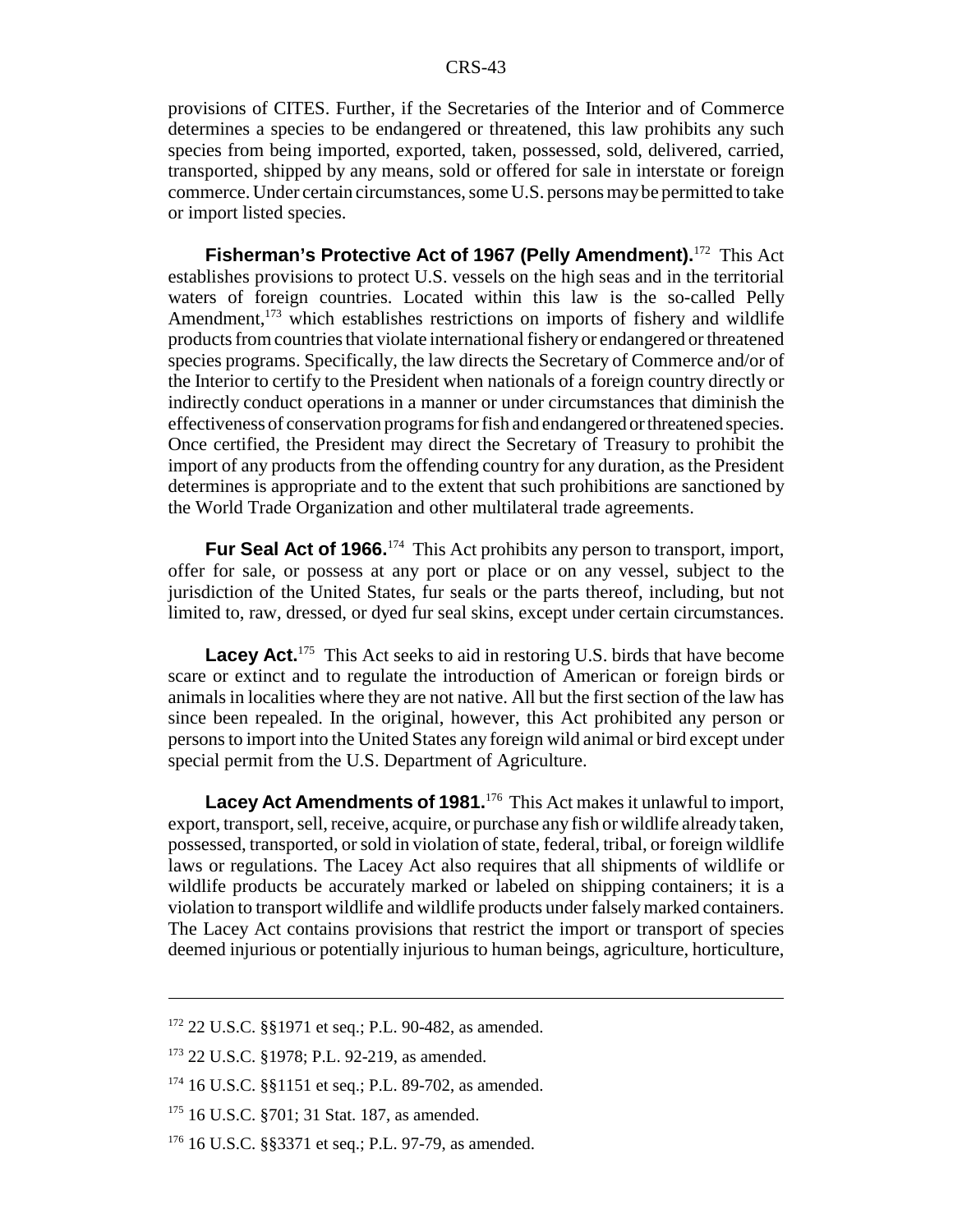forestry, and fish and wildlife resources of the United States. The statute applies only to wild mammals, birds, fish, amphibians, reptiles, mollusks, and crustaceans. It does not apply, for example, to insects, plants, and fungi.<sup>177</sup>

**Marine Mammal Protection Act of 1972.**178 This Act establishes a moratorium on the taking and import of marine mammals and marine mammal products. It is unlawful to use any port, harbor, or other place under jurisdiction of the United States to take or import marine mammals and marine mammal products. Further, it is unlawful to transport, purchase, sell, export, or offer to purchase, sell, or export such animals taken on the high seas or in waters or land under the jurisdiction of the United States. Some exceptions to this moratorium are allowed, such as the taking of marine mammals and marine mammal products for scientific research and other purposes.

**Marine Turtle Conservation Act.**<sup>179</sup> This Act seeks to assist in conserving marine turtles and in nesting habitats in foreign countries by supporting and providing financial resources for projects to conserve the nesting habitats, and marine turtles in those habitats, and to address other threats to the survival of marine turtles. With regard to the trade in marine turtles, this law states that it will use conservation projects to prevent the illegal trade in marine turtles, among other goals. There are no specific prohibitions on trade of marine turtles in this law.

**Migratory Bird Treaty Act.**<sup>180</sup> The Act was enacted in 1918 to implement the International Convention for the Protection of Migratory Birds signed by the United States and Great Britain (acting for Canada). With exceptions listed in this Act, it shall be unlawful "at any time, by any means, or in any manner, to pursue, hunt, take, capture, kill, attempt to do these acts, [or] possess ... any migratory bird, [or] any part, nest, or eggs of any such bird ...." Specifically in relation to trade, it is unlawful to sell or transport migratory birds as defined in the Act and associated products contrary to the laws of the State, Territory, or district in which it was captured, killed, or taken. These conditions also apply to the import of birds and associated materials from any Province in Canada. This applies to migratory species native to the United States and its Territories.

**Neotropical Migratory Bird Conservation Act.**181 This Act provides grants to conserve the hundreds of bird species that migrate between North and South America and the Caribbean. Conservation also includes law enforcement under this Act. Further, the Act authorizes the Secretary of the Interior to support and coordinate existing efforts to conserve neotropical birds.

 $177$  There are currently 26 individual species, genera, or families listed as injurious species.

<sup>&</sup>lt;sup>178</sup> 16 U.S.C. §§1361 et seq.; P.L. 92-522, as amended.

<sup>&</sup>lt;sup>179</sup> 16 U.S.C. §§6601 et seq.; P.L. 108-266.

<sup>&</sup>lt;sup>180</sup> 16 U.S.C. §§703 et seq.; 40 Stat. 755, as amended.

<sup>&</sup>lt;sup>181</sup> 16 U.S.C. §§6101 et seq.; P.L. 106-247, as amended.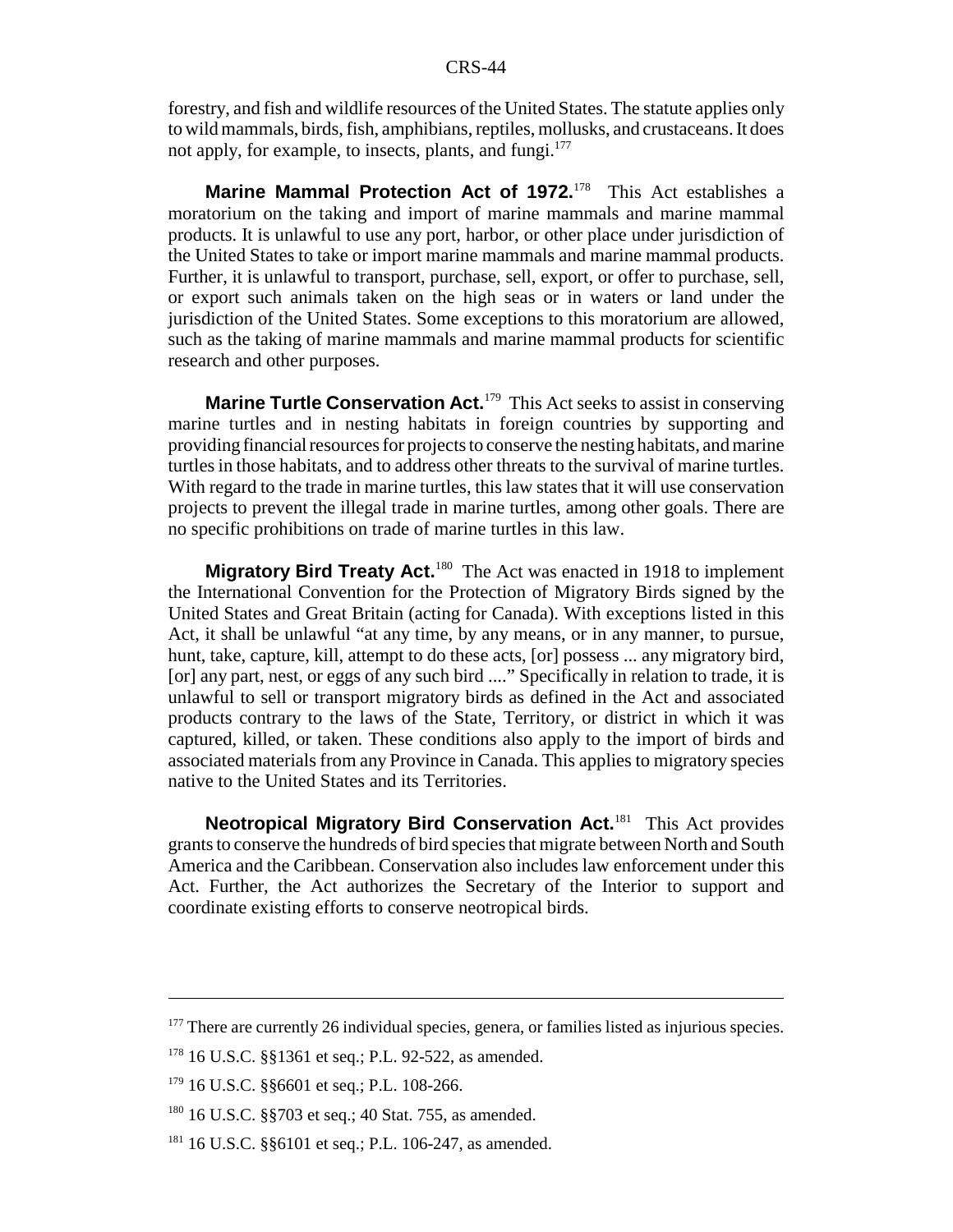**Public Health Service Act.**182 This Act addresses the importation of wildlife that might be carrying communicable diseases to humans. Specifically, §264(a) authorizes the Surgeon General to enforce regulations that "are necessary to prevent the introduction, transmission, or spread of communicable diseases from foreign countries into the States or possessions...." The Surgeon General is authorized to inspect, fumigate, disinfect, sanitize, and destroy animals or articles found to be infected or contaminated "as to be sources of dangerous infection to human beings.<sup>1836</sup>

**Rhinoceros and Tiger Conservation Act of 1994.**184 This Act seeks to assist in the conservation of all species of rhinos and tigers, including those already listed as protected species from trade under CITES and U.S. regulations. The law specifically prohibits the sale, import, and export of products intended for human consumption or application that contain or are labeled or advertised as containing, any substance derived from any species of rhino or tiger.

Wild Bird Conservation Act of 1992.<sup>185</sup> This Act limits or prohibits imports of exotic birds when necessary to ensure that wild exotic bird populations are not harmed by removal of exotic birds from the wild for trade and that exotic birds in trade are not subject to inhumane treatment. The law includes provisions to limit or prohibit U.S. imports of exotic bird species covered by CITES and authorizes moratoria on the import of species not necessarily covered by CITES.

<sup>182 42</sup> U.S.C. §264(a); 58 Stat. 703, as amended.

<sup>&</sup>lt;sup>183</sup> A list of embargos on specific species can be found at [http://www.cdc.gov/ncidod/dq/ animal.htm].

<sup>184 16</sup> U.S.C. §§5301 et seq.; P.L. 103-391, as amended.

<sup>&</sup>lt;sup>185</sup> 16 U.S.C. §§4901 et seq.; P.L. 102-440.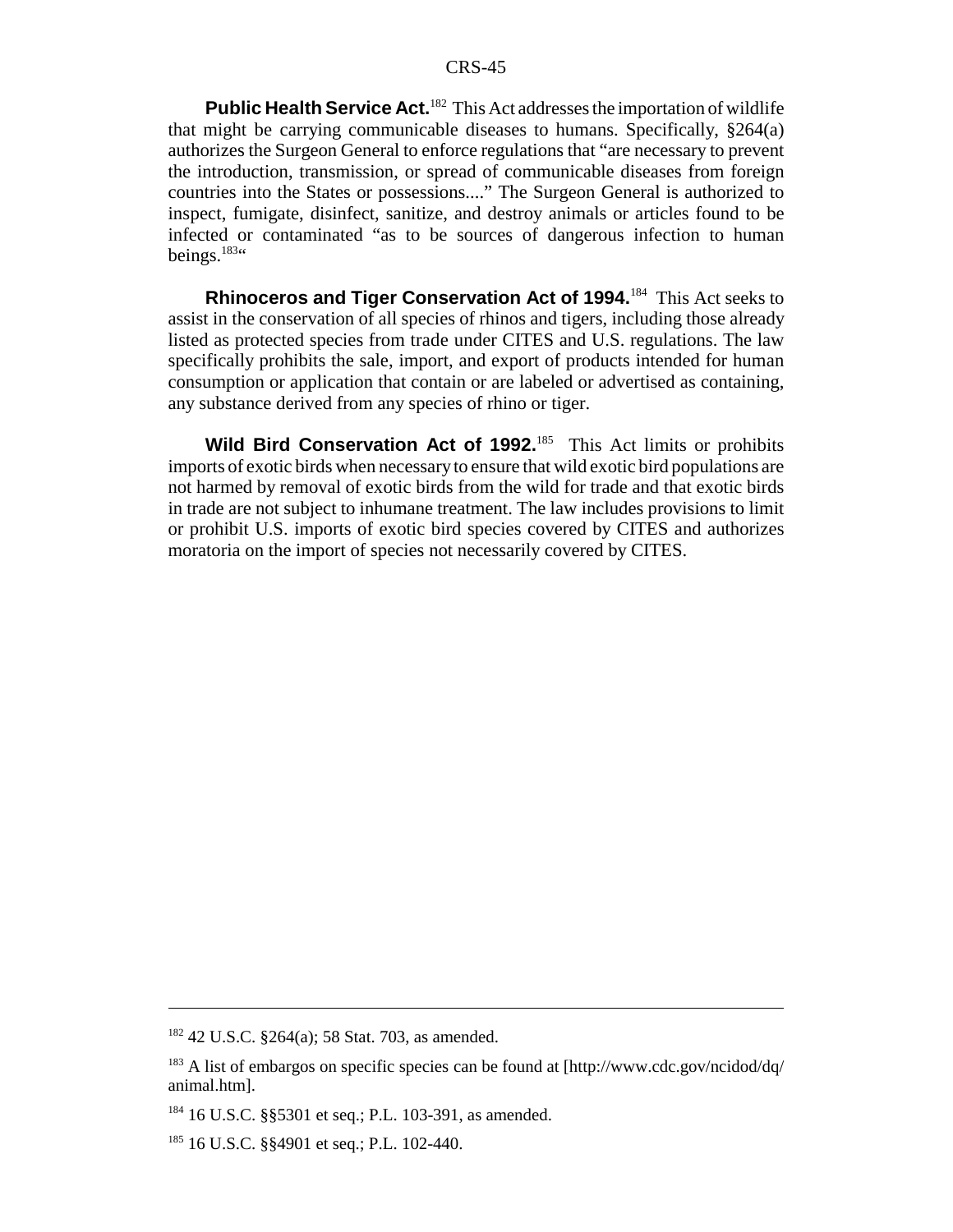## **Appendix B. Additional International Efforts to Combat Wildlife Crime**

**North American Agreement on Environmental Cooperation.** In conjunction with the North American Free Trade Agreement (NAFTA), Canada, Mexico, and the United States also signed the North American Agreement on Environmental Cooperation and created the Commission for Environmental Cooperation in 1993. This international organization was established to address regional environmental concerns, help prevent potential trade and environmental conflicts, and promote the effective enforcement of environmental law, including those protecting wildlife. Through its North American Working Group on Environmental Enforcement and Compliance Cooperation, this organization provides senior wildlife enforcement officials from NAFTA countries a forum for regional cooperation, expertise exchange, and enforcement capacity building. One component of this working group is the North American Wildlife Enforcement Group (NAWEG), created in 1995.

**Interpol.** As parts of its efforts to address environmental crimes, Interpol established a Working Group on Wildlife Crime in 1994. The wildlife working group's primary goals are to coordinate information sharing related to wildlife crime on an international scale and to facilitate and coordinate operational enforcement activity. To achieve this, Interpol maintains an international network for the exchange of information, enhances domestic operations in member countries through cooperation and coordination activities, and assists in training wildlife enforcement officers in developing countries. In 1996, a full-time officer was appointed to manage Interpol's wildlife crime programs.

**World Customs Organization.** With its specialty in international trade and customs administration and 171-country membership, including the United States, the World Customs Organization works with other international organizations and member countries on wildlife trafficking and other issues. Since July 1996, the World Customs Organization and the CITES Secretariat have maintained a legal framework for international cooperation to exchange information related to wildlife crime and promote awareness and training for customs and management authorities at the national level.

**Group of Eight.** During the March 2007 Group of Eight (G-8) meeting of environmental ministers in Postdam, Germany, the attendees committed to the "Postdam Initiative — Biological Diversity 2010."186 This agreement aims to strengthen international efforts to combat the illegal trade in wildlife, among other concerns, by 2010.

**UN Commission on Crime Prevention and Criminal Justice.** Acknowledging that the trafficking of forest products, including wildlife, is often linked to organized crime and can involve the same actors who traffic drugs, arms,

<sup>&</sup>lt;sup>186</sup> Countries represented at the meeting included the United States, Germany, France, Italy, Japan, Russia, and the United Kingdom.